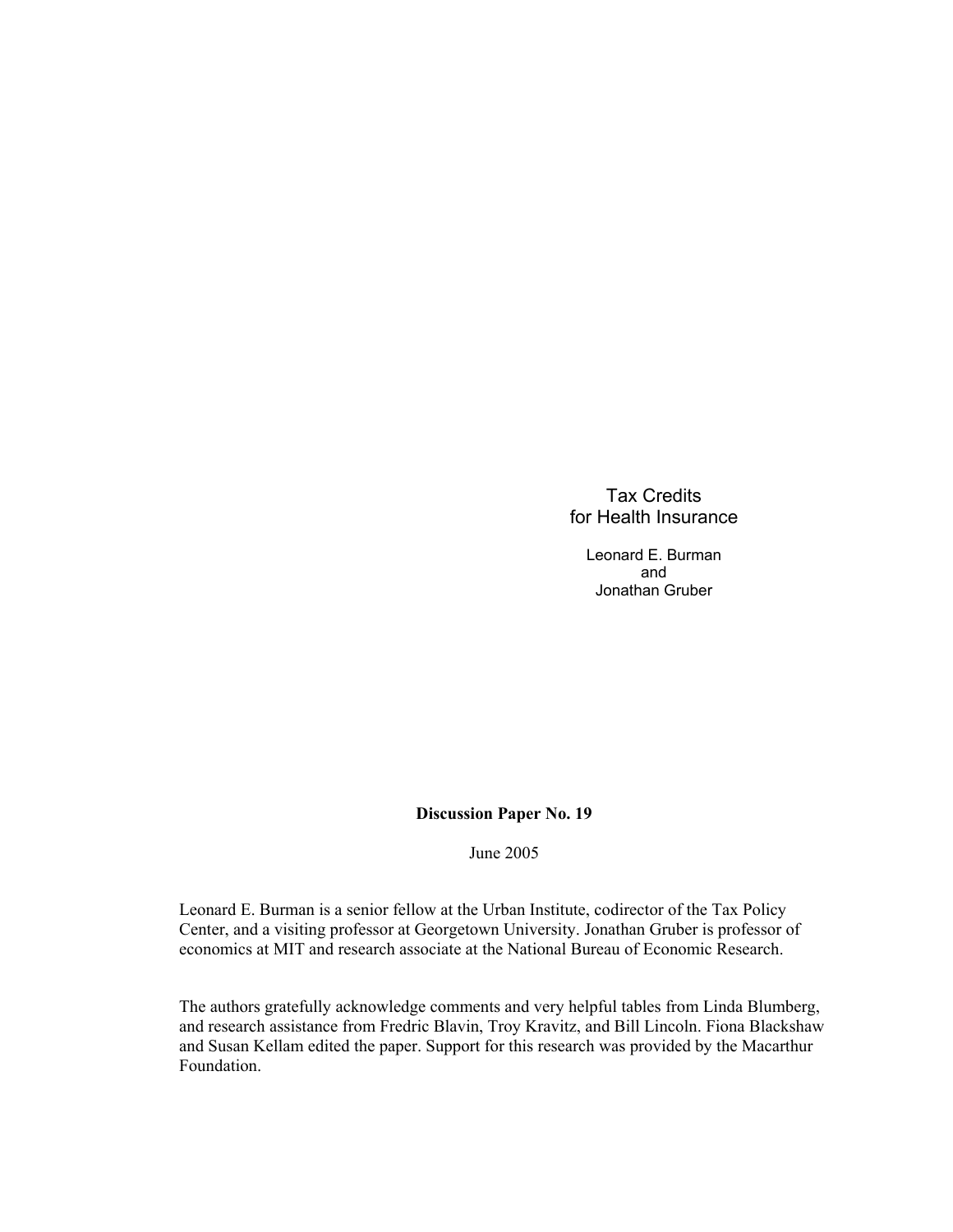## **The Urban–Brookings Tax Policy Center**

The Tax Policy Center (TPC) aims to clarify and analyze the nation's tax policy choices by providing timely and accessible facts, analyses, and commentary to policymakers, journalists, citizens and researchers. TPC's nationally recognized experts in tax, budget and social policy carry out an integrated program of research and communication on four overarching issues: fair, simple and efficient taxation; long-term implications of tax policy choices; social policy in the tax code; and state tax issues.

Support for the Center comes from the Annie E. Casey Foundation, the Brodie Price Philanthropic Fund, the Charles Stewart Mott Foundation, the Ford Foundation, the George Gund Foundation, the Lumina Foundation, the Nathan Cummings Foundation, the Open Society Institute, the Sandler Family Supporting Foundation, and others.

Views expressed do not necessarily reflect those of the Urban Institute, the Brookings Institution, their boards of trustees, or their funders.

Publisher: The Urban Institute, 2100 M Street, N.W., Washington, DC 20037 Copyright © 2005 The Urban Institute Permission is granted for reproduction of this document, with attribution to the Urban Institute.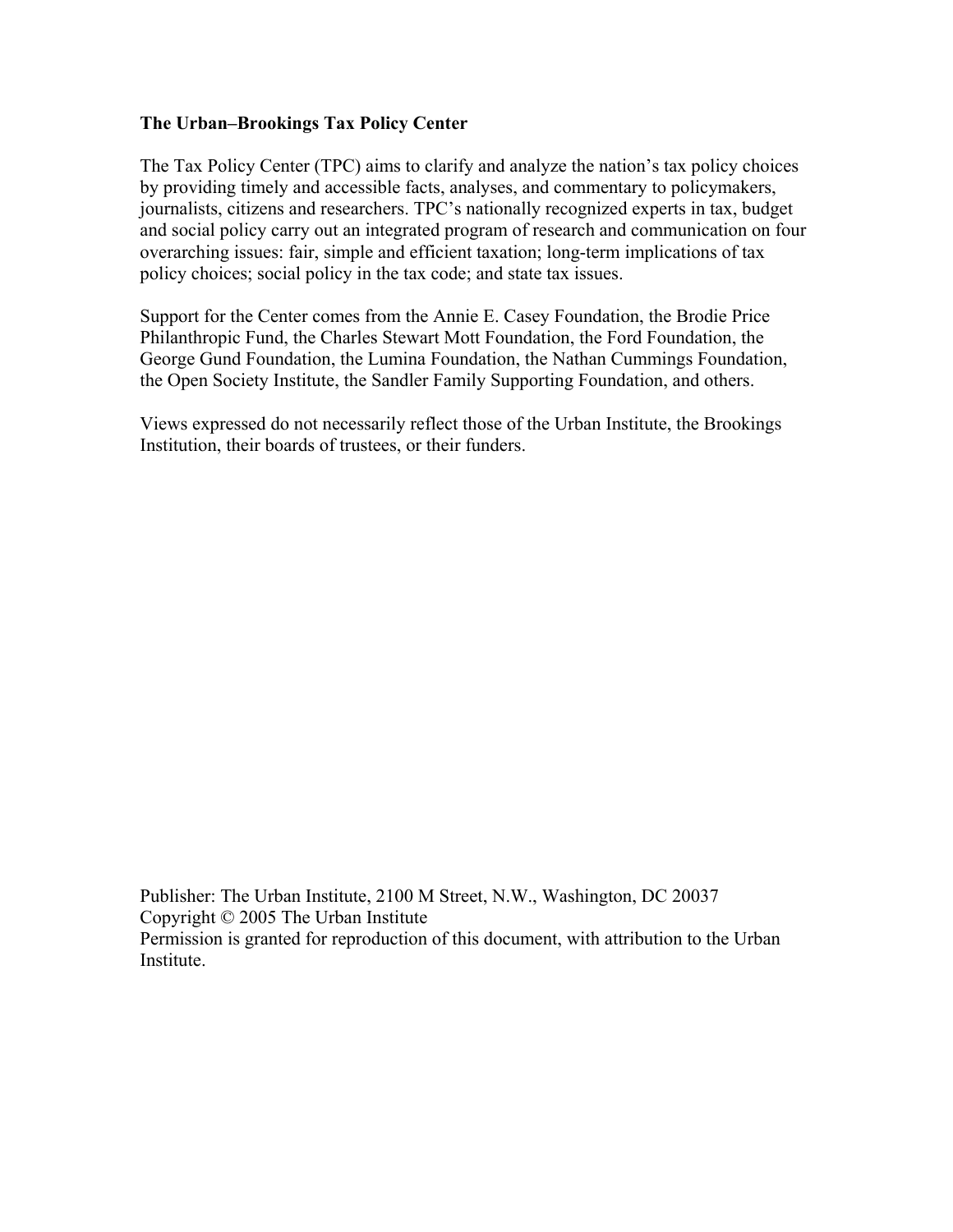# **Contents**

| 25<br>Why a Non-group Health Insurance Credit Is Equivalent to a Tax on ESI<br>Appendix 1. |
|--------------------------------------------------------------------------------------------|
| 27<br>Appendix 2.                                                                          |
| .29                                                                                        |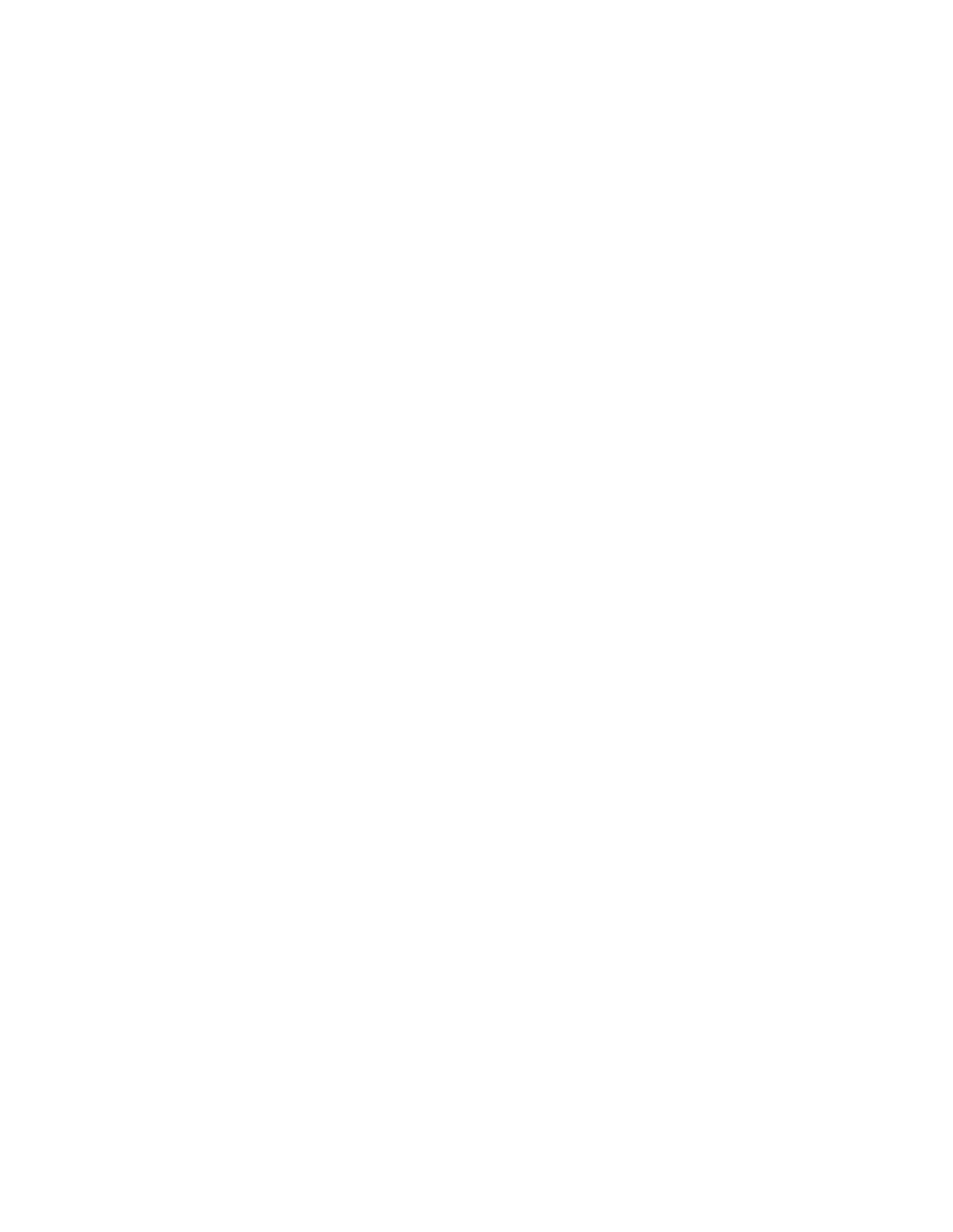# **Tax Credits for Health Insurance**

Over 40 million Americans under age 65—the overwhelming majority of them in working families—lack health insurance. They are less likely to obtain important preventive screenings while healthy, and they receive lower-quality care when sick.<sup> $\int$ </sup> And, the public ultimately shoulders the burden of paying for the medical treatment of those lacking insurance, through either higher taxes or higher health care costs.

Moreover, health insurance costs more than it would in a perfect market, for several reasons. First, the very act of having insurance tends to increase utilization. People spend more when someone else is writing the check, but this causes insurance to be more expensive than it might be (a phenomenon known as moral hazard). Second, insurance tends to be most attractive to people who expect to benefit most from it—such as those with chronic conditions and people who plan to have children. Since insurers can only imperfectly match premiums to expected utilization, they have to assume that purchasers have higher costs than the population average. That means that healthy people get a relatively bad deal from insurance—unless they can align themselves with a large group. (This feature of insurance is called adverse selection.) Third, the existence of free—even if inadequate—emergency health care for those with low incomes serves as a deterrent for purchasing health insurance, both because the free care provides a safety net and because uncompensated care tends to raise the cost of care for those with insurance. Finally, healthy people—especially in the non-group market—can only imperfectly insure against the costs of developing chronic illnesses, because premiums for non-group health insurance tend to increase over time for sick people.

The government, in fact, intervenes heavily in the market for health insurance. Lowincome households (and especially low-income children), those deemed "medically needy," military families and veterans, and the elderly all benefit from publicly provided insurance. Other working-age individuals and families receive substantial tax subsidies. Health insurance paid for by employers is a tax-free fringe benefit—exempt from both income and payroll taxes. In addition, self-employed individuals can deduct the cost of health insurance premiums from their taxable income. These tax subsidies are worth over \$140 billion a year.

The subsidies have worked in one sense: employer-sponsored insurance (ESI) covers more than two-thirds of workers and their families. Arguably, encouraging individuals to get insurance at work deals with the problem of adverse selection and also offers those who work for large firms a kind of renewable insurance (at least as long as they continue working and their employer continues offering insurance). However, the tax subsidies are poorly targeted. The value of a tax exclusion grows with income and is worth little or nothing to those with low incomes, even though they are most likely to be deterred by the cost of insurance.

The tax subsidies also tend to exacerbate the moral hazard problem mentioned above. Higher-income employees tend to value insurance very highly, in part because of the tax benefits. As a result, they tend to acquire relatively generous coverage. To address this problem, Congress enacted a provision in 2003 aimed at encouraging employees to purchase high-

 $\overline{a}$ 

 $<sup>1</sup>$  Hadley (2003) estimates that mortality declines by 4.5 to 7.0 percent for people when they gain health insurance.</sup>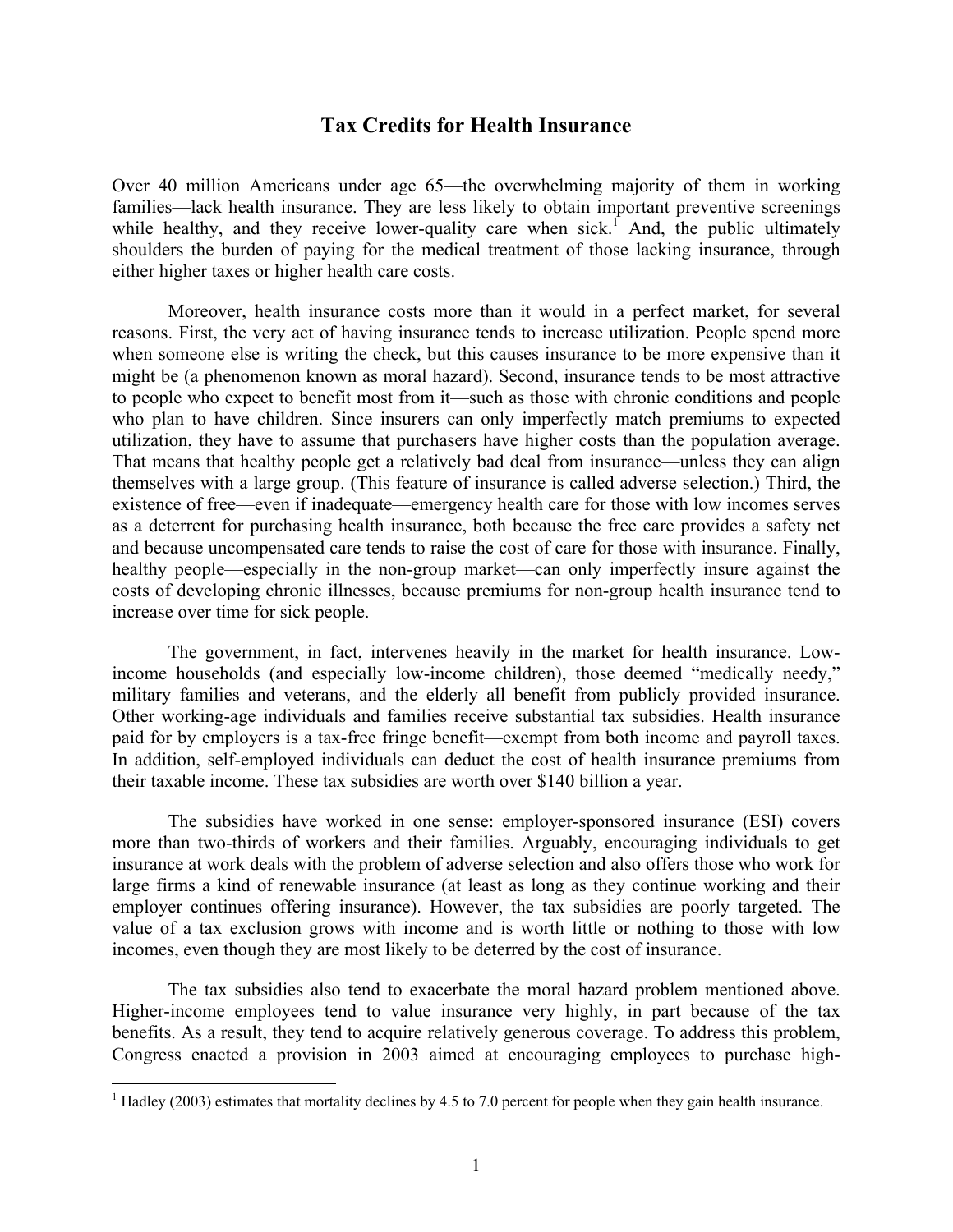deductible health insurance, either directly or through their employers. Individuals with qualifying high-deductible health insurance can contribute pre-tax dollars in a health savings account (HSA), and withdrawals used to pay for medical care are also tax-free. Employer contributions to HSAs receive the same generous tax treatment as contributions to employersponsored insurance. This kind of turbocharged IRA is very valuable to higher-income (high tax bracket) employees, especially those who are healthier than average.

Numerous proposals would provide additional tax subsidies for health insurance. Most notably, for the past four years President Bush has proposed to provide a refundable tax credit for the purchase of health insurance by lower-income individuals not covered by employersponsored health insurance or a public insurance program. Although critics have complained the subsidy is far too small to substantially expand coverage among those who most need help, it would represent a major new expenditure on behalf of the poor.

Expanding health coverage through the tax system may not be the most efficient path, but tax subsidies appear the only game in town for expanding the federal role in the provision of health insurance. This paper examines the implications of major expansions in tax credits for health insurance, starting with the President's refundable tax credit proposal. Based on a microsimulation model, we examine the effects of the proposal on health insurance coverage generally, coverage by type of insurance (employer versus non-group), and the distribution of benefits by income level. At least in the short run, the President's proposal would modestly expand the number of people with health insurance on net, but it would also cause significant dislocations—many people currently covered by health insurance at work would lose that coverage and would not be covered by alternative insurance. Yet, many currently uninsured people would gain coverage and many low-income people who already pay for their own insurance would see the cost of insurance reduced by the subsidy.

We also examine the impact of other, more generous tax subsidies in this paper. The basic model is a tax credit designed to mimic a voucher equal to the difference between the cost of insurance and 10 percent of a household's income. Importantly, this plan assumes that affordable health insurance would be available to individuals through the Federal Employees Health Benefits Plan (FEHBP), or something similar, whereas the President's proposal makes no such guarantee. We examine the effect of policies that would allow the credit only for individual non-group coverage (as in the President's plan), only for employer-sponsored insurance, or for insurance acquired in either market. All these options would reduce the number of uninsured by far more than the President's proposal, but at greater cost. The non-group-only credit would also cause millions of people to become newly uninsured, although two people would gain insurance for every one who loses it. The other two policies would not cause significant numbers of people to lose insurance, but their costs would be commensurately greater. All the reform options are much more progressive than the current tax subsidy.

The first section of this paper provides some background on the market for health insurance. A second section reviews who benefits from the current employer tax exclusion. The third section examines the four reform options. A concluding section sums up and lays out areas for future research.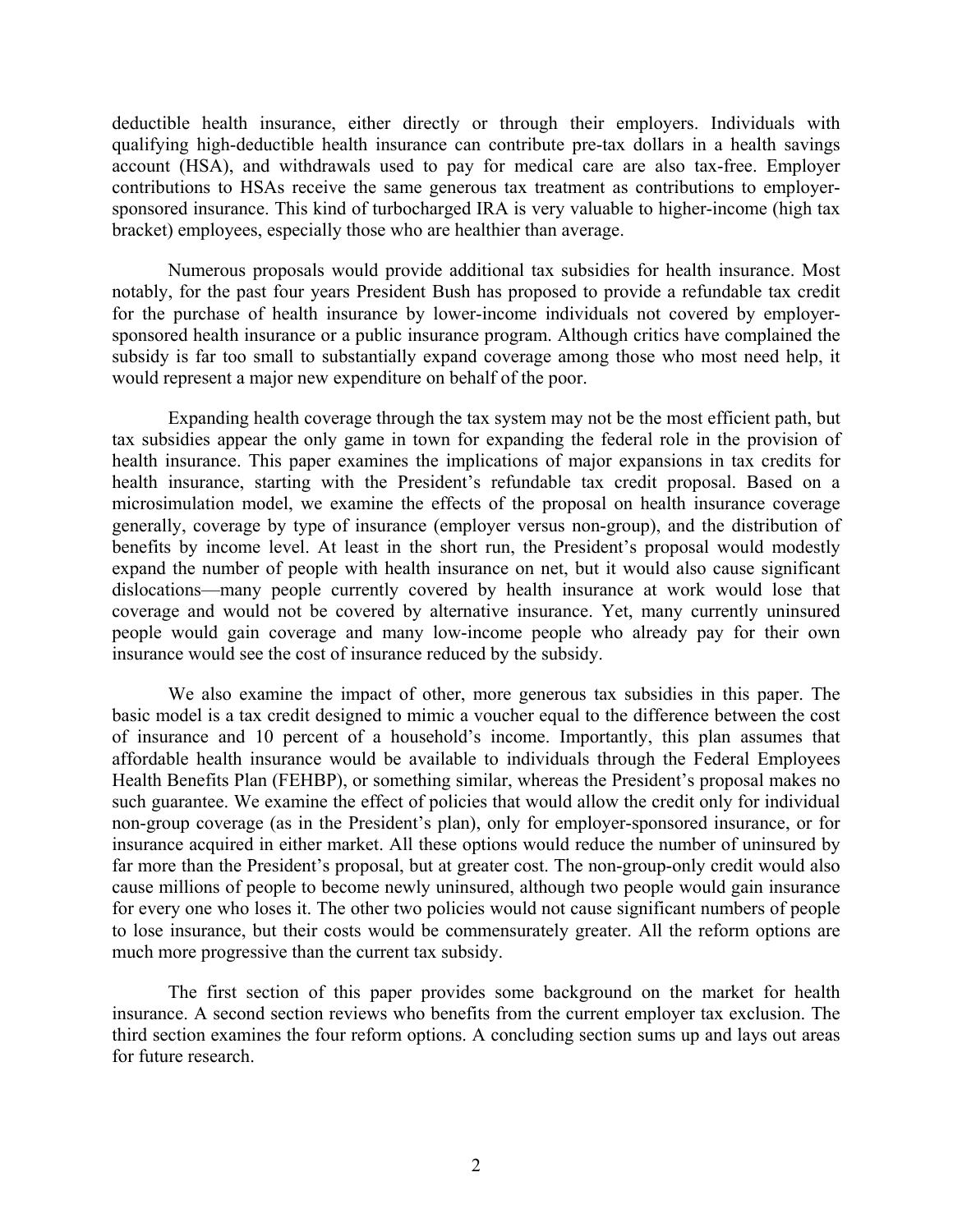#### **Background**

 $\overline{a}$ 

#### *Summary Data and Historical Trends*

Most working-age Americans and their families receive health insurance through employers. According to the March 2004 Current Population Survey (CPS), 164 million nonelderly Americans (65 percent) in 2003 received primary health insurance coverage from either their own or a family member's employer (see figure 1). Of the 35 percent without employersponsored insurance (ESI), about half were uninsured and most of the rest were enrolled in a public health plan (including Medicaid, Medicare, or a program sponsored by the Department of Veterans Affairs).<sup>2</sup> Only 4 percent of Americans under age 65 were covered by private nongroup insurance in 2003.

The number of nonelderly people who cite no primary source of health insurance grew markedly over the late 1980s and most of the 1990s, rising from 31.8 million in 1987 to a peak of 43.9 million in 1998 (see figure 2). The trend reversed at the end of the decade as the combination of a tight labor market and a moderation in the growth in health insurance premiums caused more employers to offer health insurance. The number who appeared to lack insurance fell to 41.9 million by 2000.

More people may have insurance than these statistics suggest, however. Starting with the March 2000 CPS, which collected data for 1999, interviewers asked respondents who did not report any type of health insurance whether they were, in fact, uninsured. Of the 42.1 million persons who did not report health insurance coverage prior to the verification question, 3.1 million responded that they were not uninsured and did in fact have health insurance coverage (Nelson and Mills 2001). This reduces the number of uninsured in 1999 to 39.0 million. Again, in 2001, 3.5 million people who did not report having insurance said that they were not uninsured in response to the verification question. Based on this measure, 40.9 million nonelderly people were uninsured in 2001—2.5 million more than in 2000. The upward trend continued through 2003, reaching a peak of 44.4 million. The rise is likely the combined result of the recession that started in 2001 and escalating health care costs.

The probability of having insurance coverage increases with age, income, and firm size (see table 1). Only 10 percent of workers between ages 50 and 64 were uninsured in 2003, but nearly 28 percent of workers between ages 18 and 29 lacked health insurance coverage. Workers in poor households are much less likely to have insurance coverage than those with modest or higher incomes. Almost half of poor workers (workers in families with incomes below the federal poverty level) and about 40 percent of near-poor workers (workers in families with incomes up to twice the federal poverty level) lacked insurance in 2003. In contrast, only 22 percent of workers with incomes between two and three times the federal poverty level and 7 percent of those with incomes greater than three times the federal poverty level were uninsured.

Small firms are much less likely to offer health insurance than larger firms. In 2003, about 32 percent of workers at firms with fewer than 10 employees were covered through their

<sup>&</sup>lt;sup>2</sup> VA insurance includes CHAMPUS, CHAMPVA, and any government-sponsored military health insurance plan.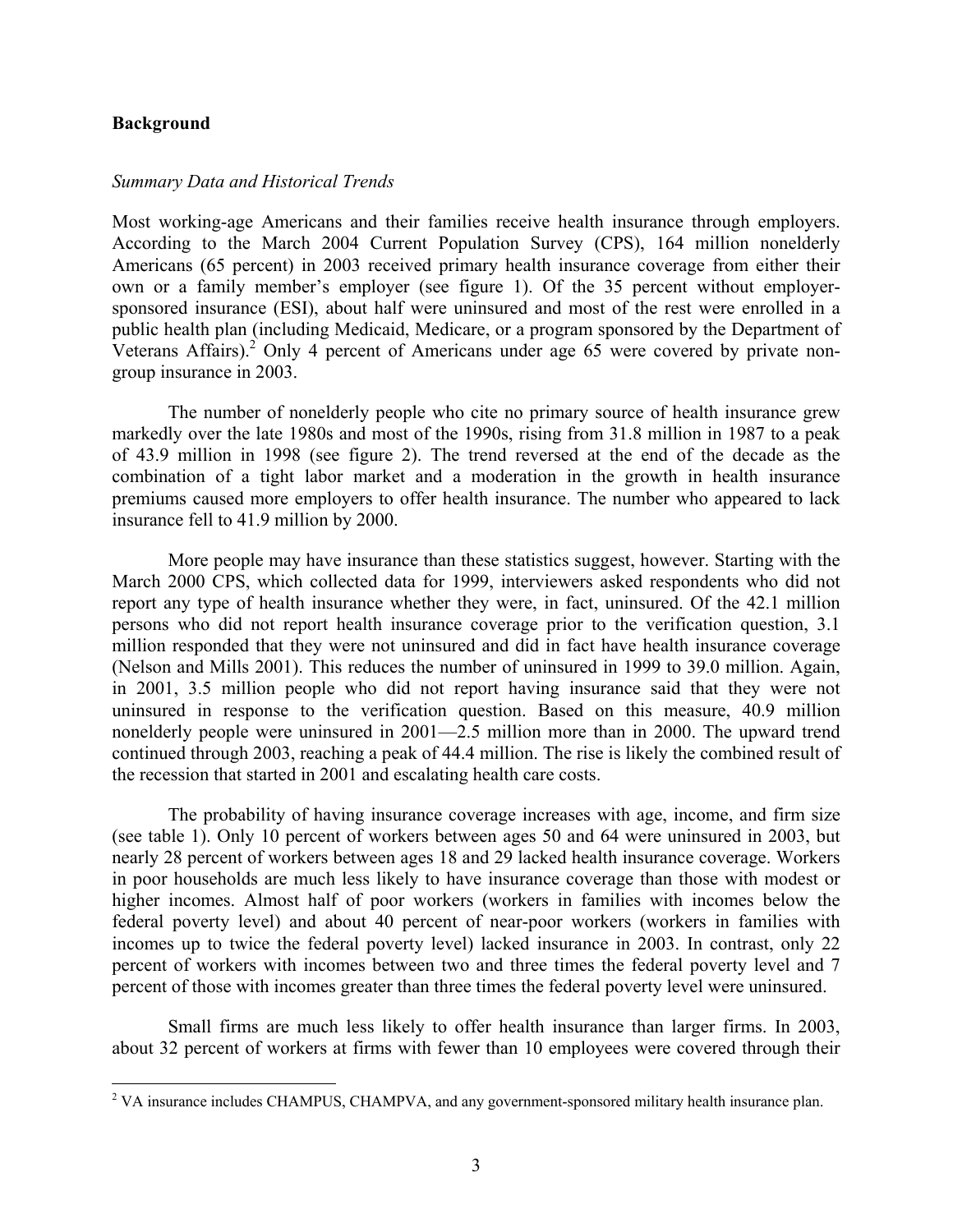own employer. Another 24 percent were covered by a spouse's ESI, but 31 percent were uninsured. In contrast, 72 percent of workers at firms with more than 1,000 employees were enrolled in a health insurance plan sponsored by their employer, while 10 percent remained uninsured.

Although a large part of the disparity between small and large firms is likely the result of the higher premiums charged to small groups, another factor is the difference in income levels between workers at small and large firms. Employees at small firms often earn less than employees at large firms, and so are less likely to have health insurance coverage for that reason. Indeed, Nichols et al. (1997) found that high-income workers at small firms in 1993 were more likely to be offered ESI than low-income workers at large firms.<sup>3</sup> Nonetheless, workers at every income level were much more likely to be offered insurance by a large employer than by a small one.

Although few people rely on non-group health insurance plans for primary coverage, those without access to ESI are much more likely to do so. Non-group coverage is especially important among workers in small firms. Nearly 10 percent of workers in firms with fewer than 10 workers were covered by non-group coverage, compared with about 2 percent of workers in firms with 100 or more workers.

There are also significant differences between adults and children: children are much more likely to be insured. While 20 percent of adults lack health insurance, less than 12 percent of children do. This pattern holds across income levels. Poor children are about half as likely to be uninsured as poor adults (23 percent versus 45 percent, as shown in figure 3). Even among households with incomes at least four times the poverty level, adults are 3 percentage points more likely to be uninsured than children. There are several factors behind this dichotomy. First, families without children do not generally qualify for Medicaid, regardless of income, and State Children's Health Insurance Programs (SCHIP) cover some children ineligible for Medicaid. Second, at higher incomes, families with children may value health insurance more than childless households. Third, childless nonelderly adults probably tend to be younger on average than those with children. As discussed earlier, younger adults are much less likely to have insurance.

#### *Current-Law Treatment of Employer-Sponsored Insurance*

 $\overline{a}$ 

The tax law provides substantial subsidies for employment-based health insurance. Employer contributions to employee health insurance are treated as nontaxable fringe benefits and are excluded from compensation for both income tax and payroll tax purposes.<sup>4</sup> If the employer contribution does not cover the entire premium, the employee pays for the remainder out of aftertax dollars. So the tax exclusion only applies to the employer's share of the premium. Employees

 $3$  In addition, lower-income workers are less likely to accept an offer of health insurance than those with high incomes because they cannot afford to pay their share of the premium.

<sup>&</sup>lt;sup>4</sup> See Lyke and Sroka (2003) for an excellent summary of current-law tax provisions and proposals related to health insurance.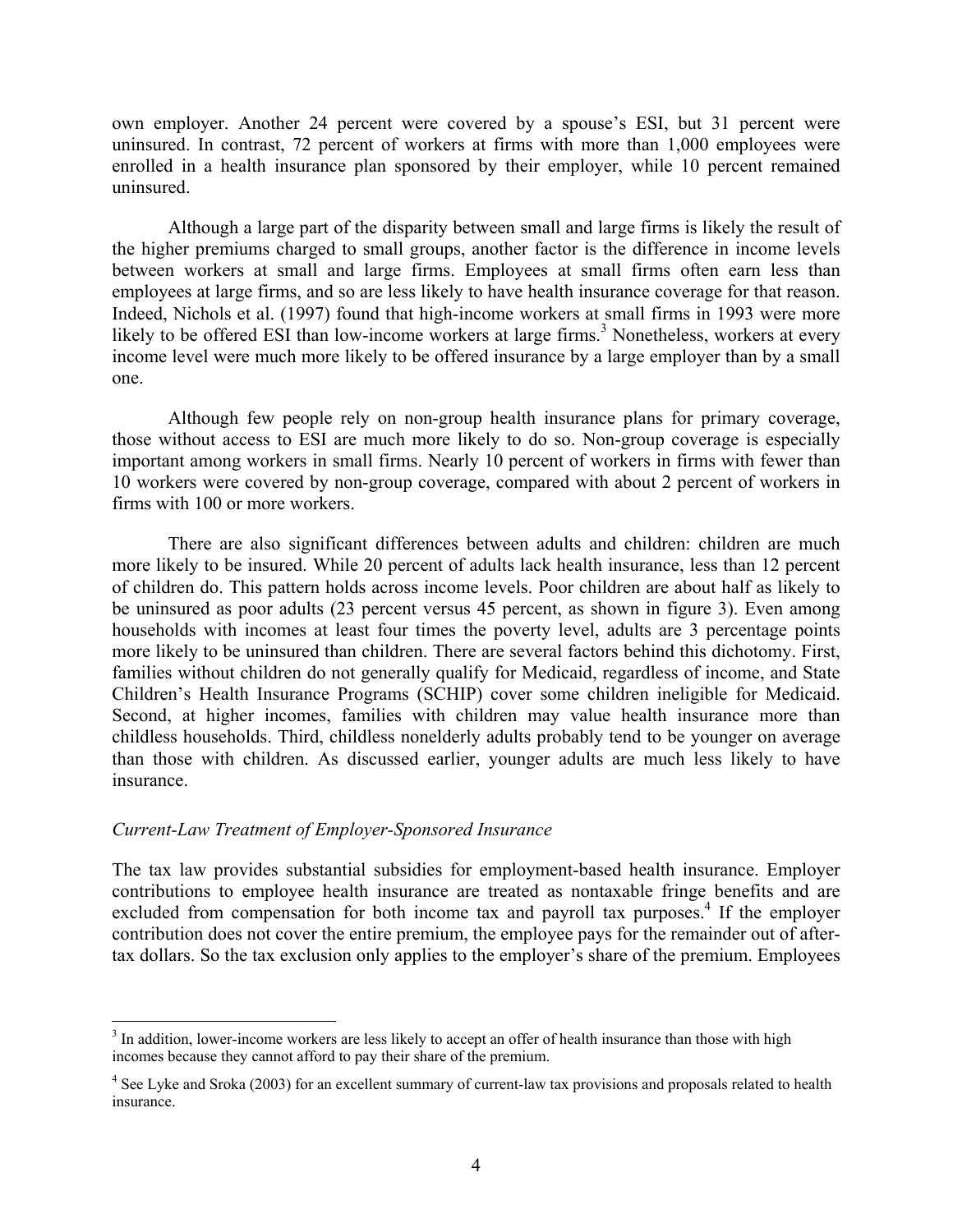with access to flexible spending accounts (FSAs), however, may be able to pay their share out of pre-tax dollars.<sup>5</sup>

Employers may purchase insurance for their employees or provide insurance themselves (i.e., self-insure—typically, in a plan managed by a third-party administrator). Section 105 of the Internal Revenue Code sets out nondiscrimination rules for benefits provided by self-insured plans aimed at preventing highly compensated managers from providing generous tax-free benefits for themselves that are not available to the rank-and-file workers.<sup>6</sup> The Employee Retirement Income Security Act of 1974 (ERISA) exempts self-insured plans from state mandates and taxes on health insurance premiums that apply to third-party insurers.

Section 125 of the Internal Revenue Code allows employers to set up so-called "cafeteria plans" for certain employee benefits. A cafeteria plan allows employees to choose to receive part of their compensation as cash wages or in the form of one or more nontaxable fringe benefits, including health insurance. Flexible spending accounts are closely related to cafeteria plans. They allow employees to set aside a fixed dollar amount of annual compensation to pay for outof-pocket expenses for medical and dental services, prescription drugs and eyeglasses, and the employee's share of the cost of employer-sponsored health insurance. An FSA is financed through regular salary reductions. Any amount unspent at the end of the year is forfeited to the employer. Medical-related benefits paid through a cafeteria plan or FSA are excluded from employees' taxable income for both income and payroll tax purposes. As a result, employees with access to such plans may pay for all or most of their medical costs with pre-tax dollars.

The Consolidated Omnibus Budget Reconciliation Act of 1985 (COBRA) amended ERISA to require employers with 20 or more employees who provide health insurance to their employees (whether self-insured or not) to allow participants and other beneficiaries (i.e., family members) to purchase continuing coverage for at least 18 months after it would otherwise cease for any reason, including termination, death, or divorce. Employers cannot charge covered employees more than 102 percent of the applicable premiums for covered employees for continuation of coverage.

The Trade Adjustment Assistance Reform Act of 2003 created a 65-percent refundable tax credit for health insurance purchased by workers certified by the Department of Labor as having lost their jobs due to foreign competition as well certain others covered by a pension taken over by the Pension Benefit Guaranty Corporation.

Most individuals who purchase their own insurance directly (including those covered by COBRA) cannot deduct the cost. However, individuals may deduct the portion of premiums they pay for health insurance plus other medical expenses that exceed 7.5 percent of adjusted gross

<sup>&</sup>lt;sup>5</sup>These employees tend to be at larger firms. FSAs are discussed later.

 $<sup>6</sup>$  In contrast, no nondiscrimination rules apply to the provisions of commercially purchased health insurance. The</sup> Tax Reform Act of 1986 included a new Section 89, which set out nondiscrimination rules for employee benefits generally (including health insurance), but the new restrictions raised a firestorm of protest among business interests and others and were repealed in 1989.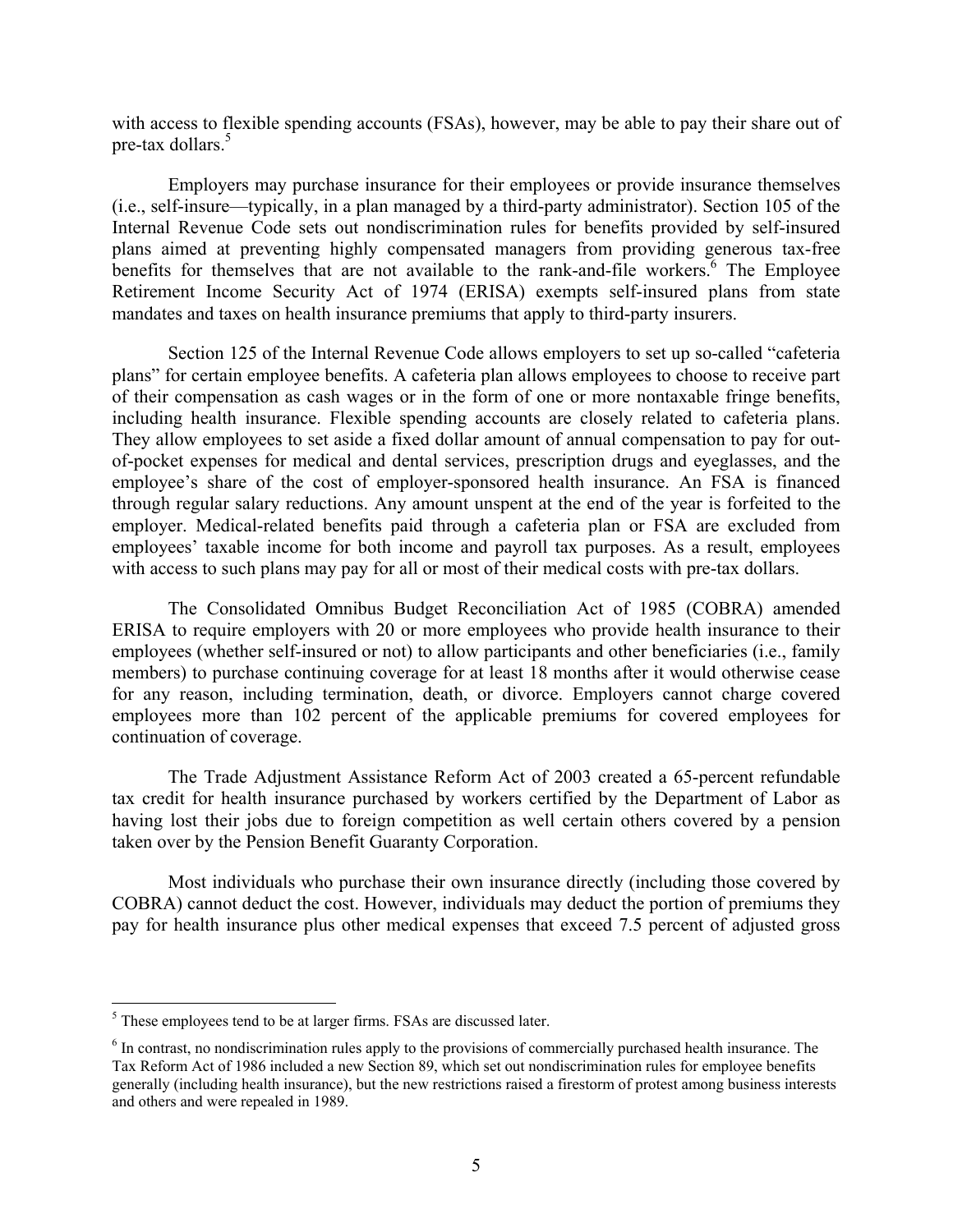income (AGI). In addition, starting in 2003, the self-employed may deduct their health insurance premiums from income tax (although not payroll tax).<sup>7</sup>

The Health Insurance Portability and Accountability Act of 1996 (HIPAA) established a four-year pilot program to make Medical Savings Accounts (MSAs) available to a limited number of people who are self-employed or work for small firms. The Medicare Prescription Drug Improvement and Modernization Act of 2003 renamed MSAs Health Savings Accounts (HSAs) and made them available to workers regardless of firm size. To qualify, individuals must be under age 65 and covered by a high-deductible health insurance plan, either offered at work or purchased in the non-group market. The deductible must be at least \$1,000 for single coverage and \$2,000 for family coverage. The maximum deductibles in 2005 are \$2,650 and \$5,250, respectively.<sup>8</sup> Employer contributions to an employee's HSA up to the deductible are excluded from taxable income for both income and payroll tax purposes—that is, they are treated the same as contributions to ESI. Individuals' contributions to an HSA are deductible for income tax purposes.<sup>9</sup> Individuals 55 to 64 may make additional "catch-up" contributions of up to \$600 a year in 2005.10 Balances in an HSA may be withdrawn to pay for qualifying medical expenses without penalty; nonmedical withdrawals are subject to income tax, and withdrawals made before age 65 are subject to an additional 10 percent penalty. Unspent balances in an HSA can accumulate tax-free.

These supplemental tax subsidies for health insurance are small compared with the exclusion for employment-based health insurance. They will reduce income tax revenues by an estimated \$13 to \$15 billion in fiscal year 2006. In contrast, the employer exclusion will reduce income tax revenues by between  $$93$  and  $$126$  billion in the same year.<sup>11</sup> Including payroll taxes, the total revenue loss could be as much as \$190 billion per year.<sup>12</sup>

<sup>&</sup>lt;sup>7</sup> Before 2003, self-employed people could only deduct a portion of their health insurance premiums.

 $8$  The maximum deductibles (although not the minimums) are indexed for inflation.

<sup>&</sup>lt;sup>9</sup> If the individual contributions are made through a cafeteria plan, they are also excluded from income for payroll tax purposes.

<sup>&</sup>lt;sup>10</sup> The catch-up contribution limit phases up to \$1,000 by 2009. The concept of a catch-up contribution was implemented for individual retirement accounts and defined contribution plans in the Economic Growth and Taxpayer Relief and Reconciliation Act of 2001, based on the logic that women had to make additional contributions to catch up for the time spent out of the labor force. This is a dubious justification for a provision that mostly benefits men, but its application to HSAs is truly puzzling since their ostensible purpose is to offset unusually high medical expenses, not provide another retirement savings vehicle.

<sup>&</sup>lt;sup>11</sup> The official government estimates are done for Congress by the Joint Committee of Taxation (JCT) and for the administration by Treasury's Office of Tax Analysis (OTA). Their estimates for the deduction for medical expenses and for health insurance premiums of the self-employed are similar, but their estimates for the exclusion from income tax of ESI diverge markedly. OTA estimates that the latter provision will reduce revenues by \$126 billion in fiscal year 2006; JCT estimates a \$93 billion revenue loss. The JCT estimates are smaller because they assume that, absent the tax exclusion, individuals who itemize deductions would be able to deduct the part of their health insurance premiums that, combined with other medical expenditures, exceeds 7.5 percent of AGI. OTA does not account for this offsetting deduction because it would logically require an increase in the tax expenditure estimate for the itemized deduction for health expenditures. Note that tax expenditure estimates are different from revenue estimates because, by convention, they do not take into account most behavioral responses or interactions with other tax expenditures. See Office of Management and Budget (2005) and JCT (2005).

 $12$  Payroll tax revenue losses are more than half of the income tax revenue cost. (See Burman et al. 2003.) Thus,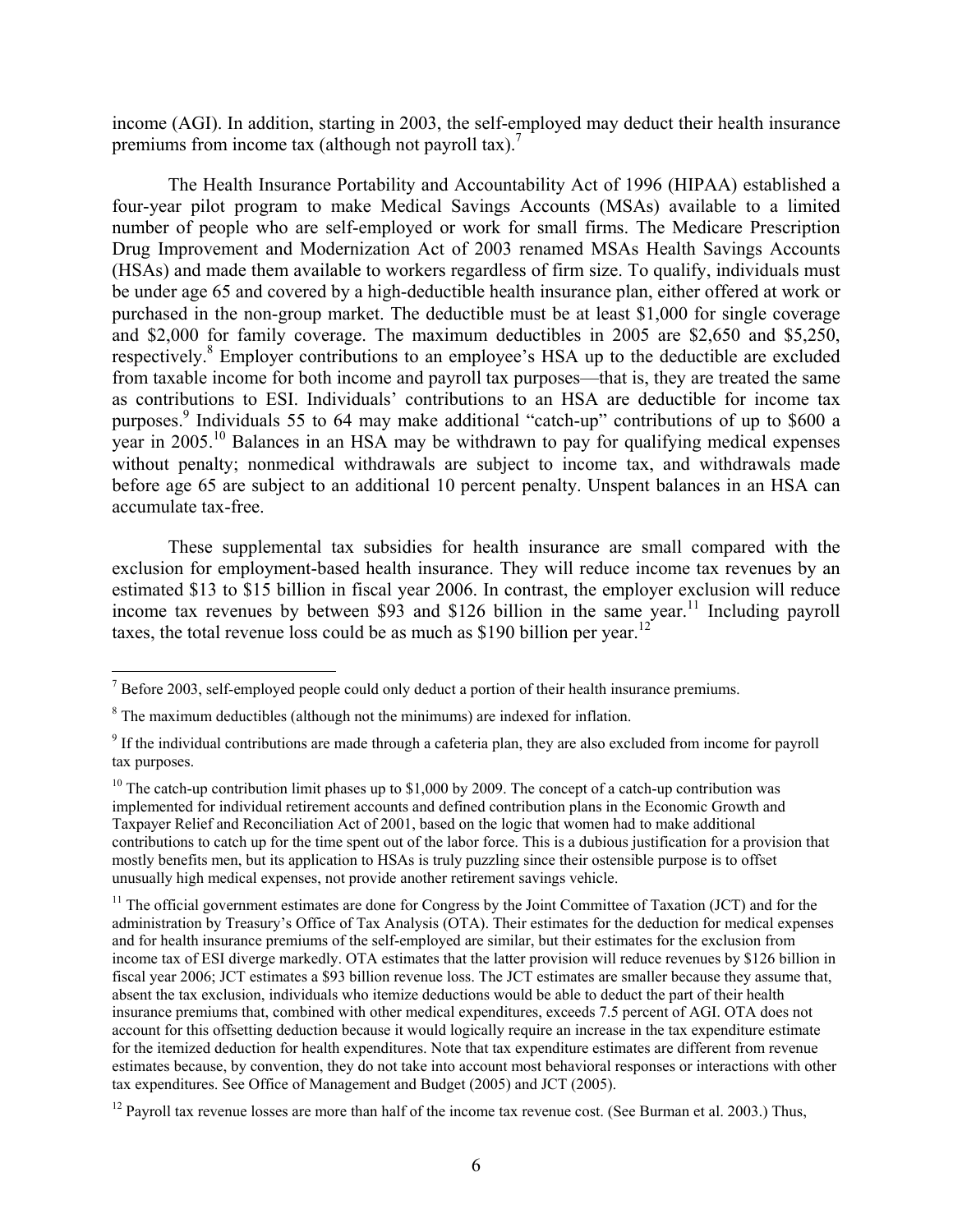#### *Health Insurance Market Failure*

Many arguments for government intervention in the health insurance market are based on the notion that the market would otherwise fail to operate efficiently. For example, market efficiency requires that buyers and sellers have complete product information, but lack of information is an endemic problem for both suppliers and consumers in the health insurance market. Insurers have only a limited ability to determine the health status—the risk—of any individual. As a result, a health insurance company that sets a fixed price for individuals in a particular class is most attractive to those with the highest risk. This so-called adverse selection causes the average insurance purchaser to have above-average risk, which raises the insurer's costs and forces premiums to rise. Higher premiums then drive out lower-risk individuals, and the spiral continues. In theory, if adverse selection is severe enough, a market might even disappear (Rothschild and Stiglitz 1976).

Medical care is a unique commodity—when people become sick, they'll do almost anything to get well. And because there often is a lack of information on the effectiveness of various therapies, physicians attempting to provide the best care possible may prescribe tests or treatments regardless of whether there is evidence that they will lead to improved health. Aside from any moral or ethical objections, this lack of information renders cost-benefit analysis nearly impossible for the physician or patient and decisions are often made with little regard for cost (Aaron 1991). This may be a virtue for the ill, but from an economic perspective it becomes a vice.

Insurance gives individuals an incentive to overconsume health care because they only have to pay a fraction of the cost (deductible and coinsurance). They will demand medical procedures until the marginal benefit to them equals their out-of-pocket expense.<sup>13</sup> Individuals who are fully insured may consume care until its marginal benefit is nil. To counteract this tendency, insurers rely on managed care schemes designed to limit unnecessary medical expenditures.

It is unclear, however, how much of the cost of medical care is due to this moral hazard that arises from the low net-of-insurance price of insured care. Newhouse (1992) argues that the lion's share of growth of health expenditures is attributable to advances in medical technology, not moral hazard. He concludes that overzealous efforts to limit moral hazard could do more harm than good if they reduce the incentive for medical innovation.

So-called free riders create another classic market failure. Because hospitals generally do not turn away very sick people who need care, the incentive to purchase insurance is diminished, especially for people who have little wealth to protect. So a small part of the health cost incurred by insured people and taxpayers is the cost of providing care for other individuals who did not provide for their own insurance—that is, who choose to "free-ride" (Olson 1982).

conservatively, the payroll tax expenditure would be at least \$63 billion, based on Treasury numbers, or \$46 billion, based on JCT's estimates. This yields a range of \$139 to \$189 billion or more for the combined revenue loss.

<sup>&</sup>lt;sup>13</sup> The marginal benefit is net of non-pecuniary costs, such as pain and discomfort, and other costs, such as lost time from work.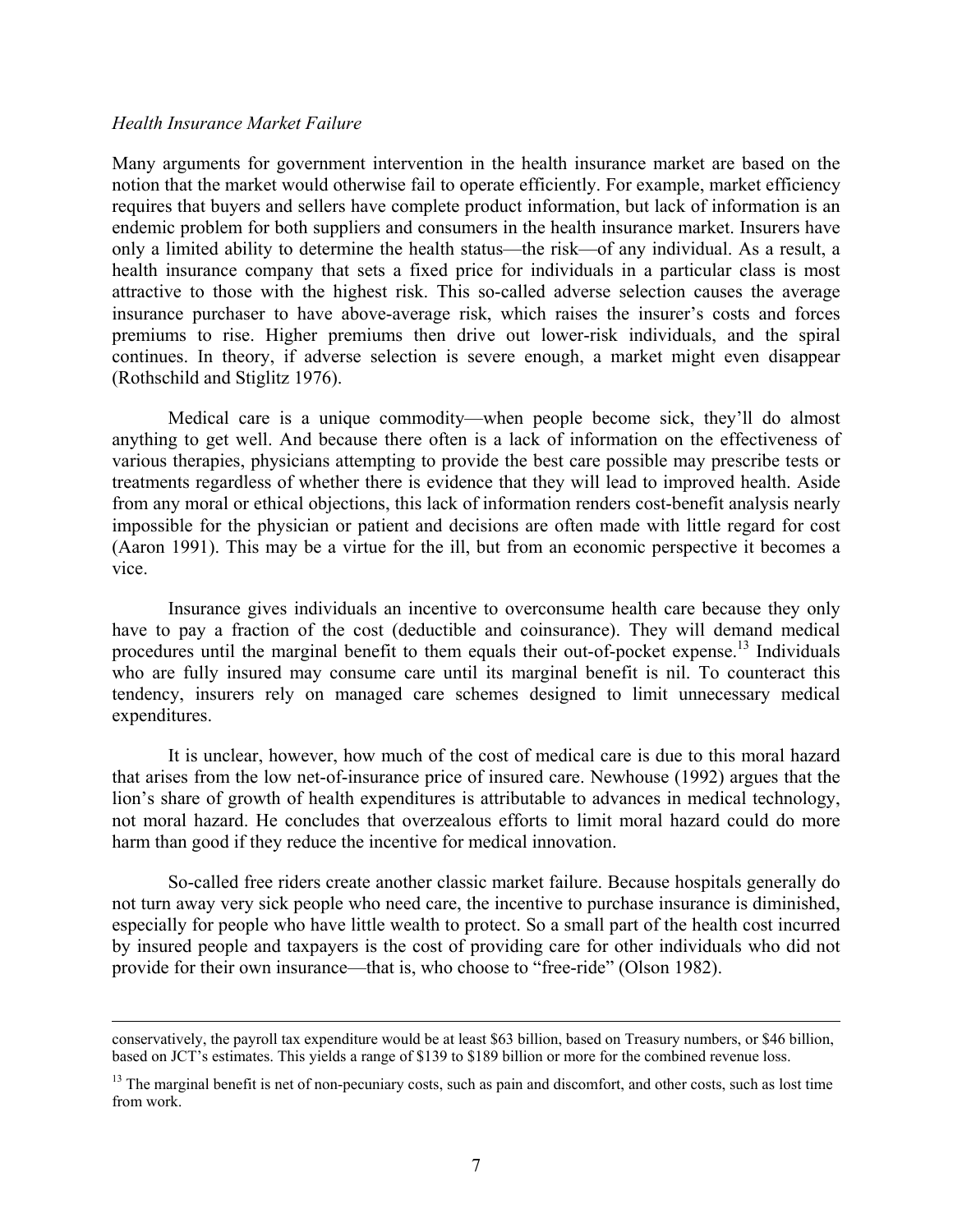Finally, a necessary condition for economic efficiency is the existence of complete markets—against not only current, but also future, risks. But it is virtually impossible to insure fully against future illness. Individuals cannot generally contract for health insurance at fixed rates, or under fixed terms, for more than one year in advance. While individuals can buy policies with rates determined by the experience of a subscriber group who purchased at a certain time, adverse selection causes such pools to be too expensive for healthy members over time. Members of the pool who turn out to be healthier than average can find insurance elsewhere with lower premiums. As the healthiest drop out, those who become sick and remain in the pool end up paying very high premiums. Thus, even in a set pool, insurance costs are based on health status in the future as well as when the policy is purchased (Hall 2000a).

The 1996 Health Insurance Portability and Accountability Act requires that all non-group insurance be renewable, but there is no limit on annual premium increases. Some states attempt to regulate premiums in the non-group market, but insurers can often find ways to circumvent those regulations (Hall 2000b).

Inability to renew on favorable terms may also arise in the employer market because premiums are underwritten. A large employer group partially solves this problem by continually refreshing the pool with healthy members who participate in the group for reasons largely unrelated to health status. Small employers, however, may be even more vulnerable to poor health outcomes than individuals in the non-group market.

#### *Effects of Current Tax Subsidies*

The federal government spends \$140 billion or more a year on tax incentives for employersponsored health insurance. Those incentives encourage employees to participate in health insurance plans, reducing adverse selection and free ridership. At the same time, the subsidy causes employees to demand more comprehensive health insurance than they would if they had to pay the full price. More comprehensive insurance exacerbates moral hazard (Congressional Budget Office 1994). The tax incentive could be a significant contributor to high health care costs. Combined with state laws and courts that put pressure on insurers to provide more and more benefits, health insurance costs in the small group and individual markets tend to climb out of reach of low- and moderate-income households.

The new Health Savings Accounts are intended to mitigate the moral hazard problem by encouraging individuals to be more cost-conscious in their decisions about medical care. But HSAs may exacerbate the problem of adverse selection, since the high-deductible plans will be most attractive to healthy individuals.

Similarly, there are both advantages and disadvantages to tying health insurance to employment. The main advantage of subsidizing ESI is that employment is a natural way to pool health insurance risks, since people choose employment for many reasons other than their expected use of health care. Employment pooling works best for large firms, but Pauly and Herring (1999) claim that even relatively small groups can effectively pool most risks.

Administrative and marketing costs are lower for large groups (Monheit, Nichols, and Selden 1995). Collecting premiums as a part of payroll processing is less expensive than direct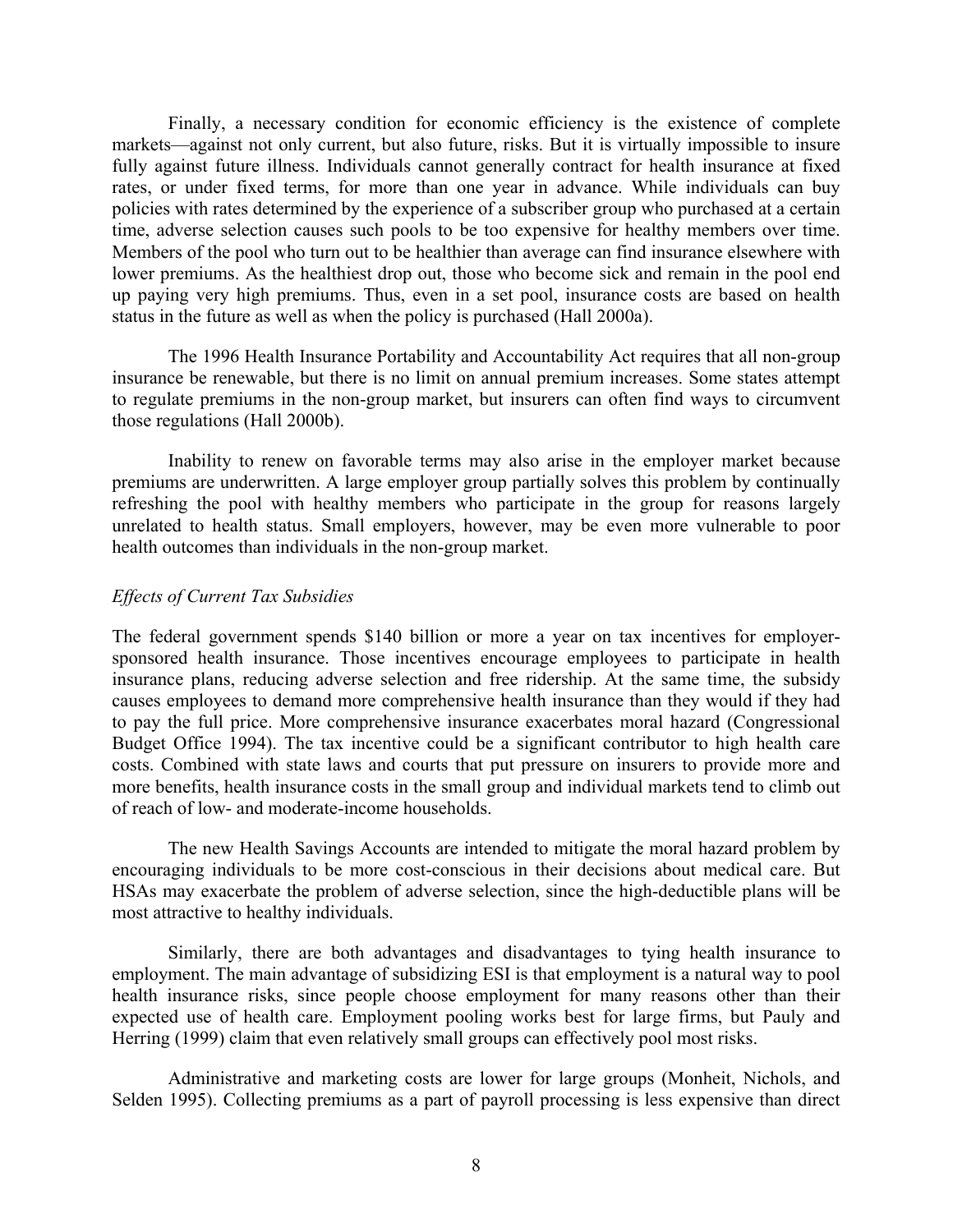billing. Collecting insurance premiums, either explicitly or implicitly as a part of payroll processing, may also be an especially effective way to encourage participation because individuals like to break up large expenses into small, automatically collected pieces (Thaler 1992). Also, if the choice facing workers is framed in terms of opting out rather than opting into an insurance plan, participation rates are higher. Large groups also have bargaining power to lower costs when dealing with insurers and providers. And, to the extent that workers can count on long-term employment with an established firm, ESI may provide more protection against premium increases than does the individual market.<sup>14</sup>

But ESI has drawbacks as well. It is an imperfect pooling mechanism. In a small firm, if one person gets sick, average costs can increase dramatically. Also, ESI provides limited renewability at best. People can lose their jobs or employers can decide to drop coverage—for example, because of unacceptably large premium increases.<sup>15</sup> Although no better mechanism for pooling or renewability exists in the individual market, such a mechanism might have arisen were it not for the large tax subsidy for ESI. For example, if subsidized, professional associations, unions, or religious institutions might offer group health insurance policies to their members, much as they do with life insurance (Pauly and Herring 2001).

Finally, the subsidy for ESI tends to amplify the advantage of large firms over small ones in the provision of health insurance. To see why, imagine a world without an ESI tax exclusion. Many large firms might still offer health insurance even without a tax subsidy because of their advantages in pooling and lower administrative costs. Few if any small firms would. Now, after a tax exclusion is introduced, taxes fall for employees who work for firms that offer health insurance, but not for other firms. Firms that do not offer health insurance now would face pressure from their employees to offer this valuable tax-free fringe benefit, and many would choose to do so, but their cost of compensation increases relative to the large firms because, for a given package or benefits, health insurance is more expensive for small firms. This tends to place them at a competitive disadvantage, i.e., their profits are lower than at larger firms because of the tax subsidy. Effectively, the tax exclusion for ESI is a differential labor subsidy that is most valuable to large firms, tending to distort the allocation of labor and reduce production efficiency.

 $\overline{a}$ 

 $14$  An actuarially fair premium for a long-term health insurance contract would be one that does not vary over time in response to *unexpected* changes in health status. The long-term health insurance contract could allow premiums to vary with age to reflect the normal increase in health expenditures that accompanies aging, much as term life insurance contracts call for increasing premiums with age to reflect higher expected mortality risk. Initial premiums under such a contract would probably be higher than those in the current individual market because they would provide insurance protection not only against the health care costs incurred during that year, but also against increased premiums due to unexpected declines in health status. (A mitigating factor, however, is that long-term insurance might be more attractive to people who are healthier than average because they would value the insurance against future declines in health status.) As discussed earlier, individuals may find that their non-group health insurance premiums increase over time if they turn out to be sicker than average, even if they were healthy when they first purchased insurance (Hall 2000a). However, as discussed later, it may not be feasible for any single insurer to offer an actuarially fair premium schedule set for periods longer than one year because of adverse selection among individuals covered by such insurance.

<sup>&</sup>lt;sup>15</sup> HIPAA requires insurers to offer insurance to terminated employees who have exhausted their COBRA coverage, but insurers can and do charge much higher rates for HIPAA customers. For example, CareFirst (Blue Cross-Blue Shield) charges a markup of almost 50 percent for HIPAA coverage in Virginia compared with otherwise identical underwritten policies (http://www.carefirst.com, March 27, 2003).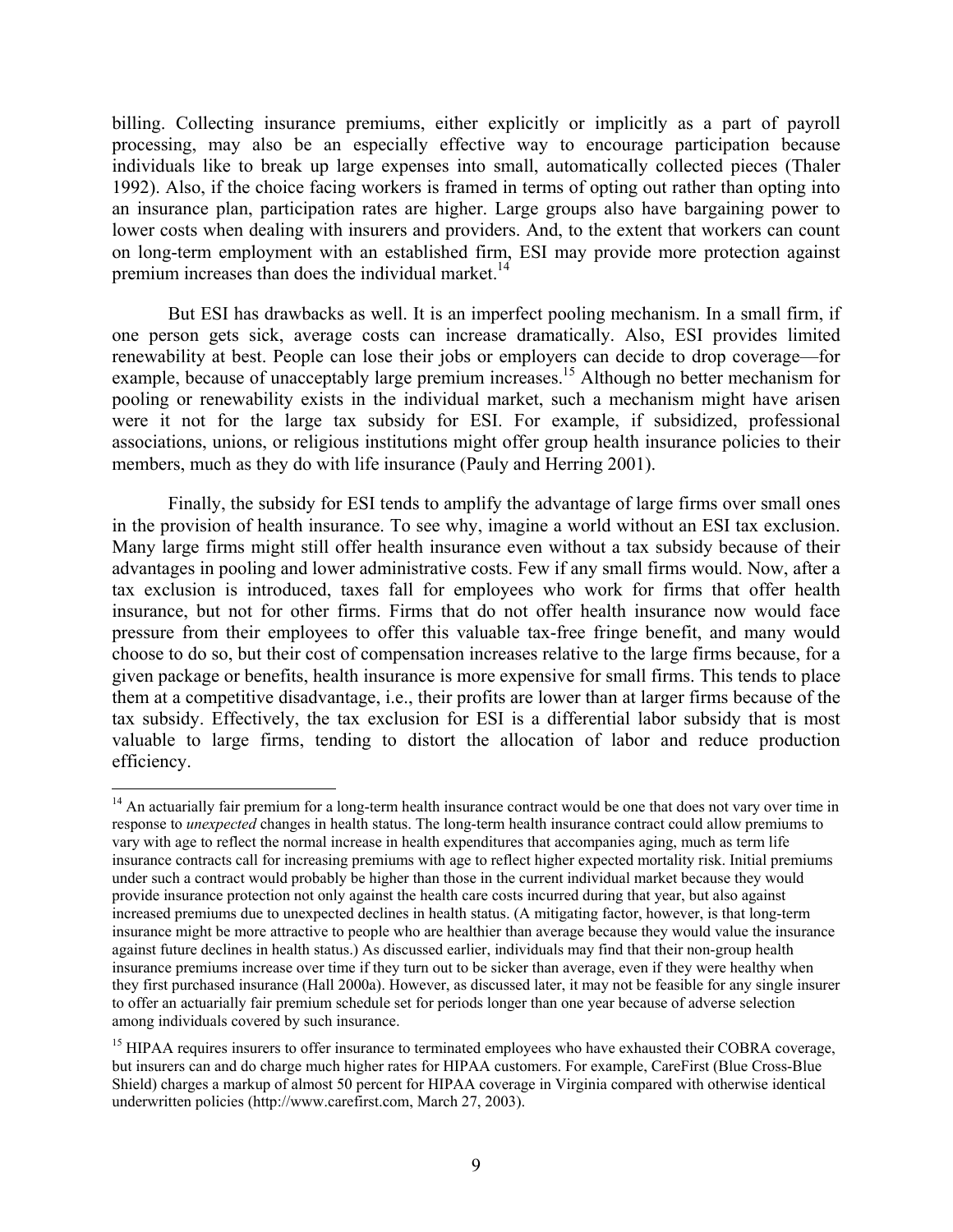The subsidy for ESI also creates other production inefficiencies. It provides an incentive for employers to outsource certain workers (low-income workers and younger workers who would not value the insurance as much) and affects workers' decisions about work and retirement (CBO 1994).

For all its imperfections, however, ESI covers more than three-quarters of American workers. Although some analysts believe that a better mechanism would arise in the absence of ESI, there is a risk that major tax changes could significantly reduce insurance coverage. Removing or reducing the incentive for employers to sponsor health insurance would produce countervailing effects on coverage. Although some young, healthy people might be induced to gain coverage in the individual non-group market under a different set of incentives, the loss of ESI could be particularly devastating to old and unhealthy workers who would face prohibitively high health insurance premiums in the private non-group market.

Thus, the conundrum: more than 40 million Americans lack health insurance. Subsidizing the purchase of private non-group insurance for those who cannot obtain it at work seems a natural remedy. But subsidizing private non-group insurance makes employment-based insurance less valuable to those who could enroll in subsidized private insurance. Some employers will stop sponsoring health insurance if their workers don't demand it. Not all the workers at those firms would purchase non-group coverage. Others may increase the employee share of premiums or increase the cost-sharing requirements under the company health insurance plan (i.e., provide less generous insurance). Depending on how employers respond, a new coverage initiative might actually end up reducing the number of people with health insurance.

#### **Who Benefits from the Current Tax Exclusion?**

The current tax exclusion for employment-based health insurance benefits some workers more than others. Clearly, the exclusion does not benefit uninsured workers. Even among workers with employer-sponsored coverage, the benefits of the tax exclusion vary widely. Individuals in low tax brackets—mostly low-income people—get little or no benefit from the tax exclusion. Those with more generous coverage, such as family coverage or insurance with low deductibles, benefit more because the premiums for their health insurance policies are higher. These also tend to be higher-income families.

### *Employment-Based Coverage*

The subsidy for ESI most benefits those with high incomes, for several reasons. First, because the subsidy is provided in the form of an exclusion from income, it is most valuable to those who face high marginal tax rates. Second, those with low incomes are much less likely to be in jobs that offer health insurance than people with higher incomes. Third, lower-income people who do get health insurance at work tend to get less generous coverage than those with higher incomes do and their employers tend to pay a smaller share of the premium.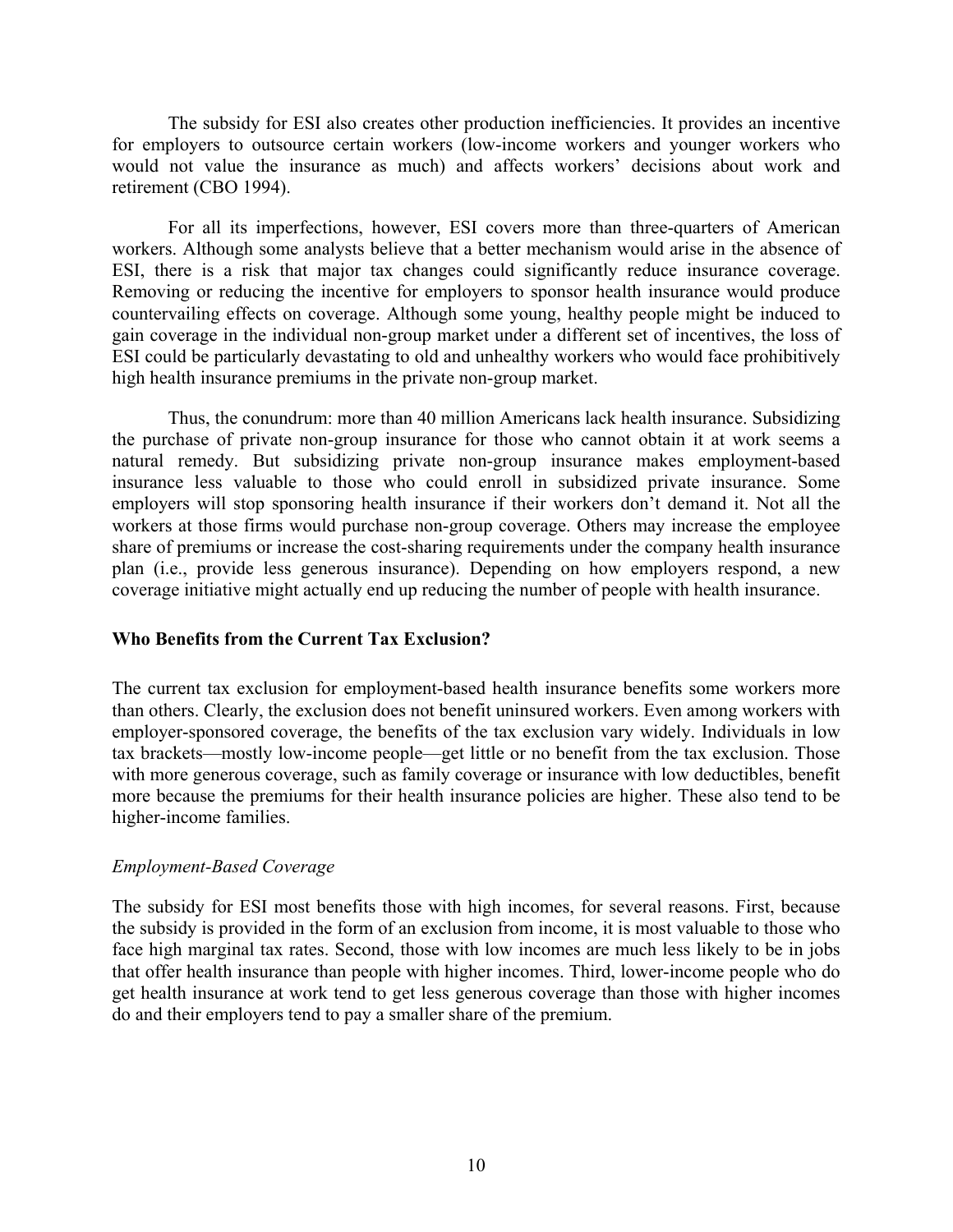## **The value of the tax exclusion increases with income**

Earning compensation in the form of health insurance rather than wages produces indirect tax benefits. It can reduce both income tax and payroll tax liability. For example, people in the 15 percent federal income tax bracket save \$150 in income taxes for every \$1,000 of wages converted to employer contributions toward health insurance premiums. They save another \$76.50 in Social Security and Medicare payroll taxes. In most states, they also pay less state income

 $\overline{a}$ 

# **The Tax Price of Health Insurance**

The tax price of health insurance measures how taxes alter the price of health insurance.

If the employer pays the entire premium, the tax price of ESI is 1 - *s*, where *s* is the subsidy rate. Thus, if there are no tax subsidies  $(s = 0)$ , the tax price is 1. If *s* is 50 percent, the tax price is 0.5. The lower the tax price, the less expensive health insurance is after tax savings are subtracted. If the employer pays only a fraction, *a*, of the cost of health insurance, the tax price increases to 1 - *as*. Thus, the smaller the share paid by employers, the higher the tax price.

tax. So the combined value of income and payroll tax exclusions can reduce the overall cost of health insurance by 25 percent or more for middle-income families.

The value of the tax exclusion increases sharply with income because income tax rates rise with income. The Tax Policy Center estimates that about 30 percent of households were in the zero tax bracket in 2004.<sup>16</sup> Most of them did not save anything in federal income taxes from reducing their taxable wages.<sup>17</sup> Another 15 percent were in the 10 percent bracket and 34 percent were in the 15 percent bracket. The income tax exclusion is worth 15 cents on the dollar or less to those households. Only about 20 percent of households were in the 25 percent or higher tax bracket.

The lowest-income taxpayers receive no benefit from the income tax exclusion and only a small benefit from the exclusion of Medicare payroll taxes.<sup>18</sup> The exact amount depends on whether workers or employers ultimately pay the employer's portion of payroll taxes. Most economists believe that workers pay the tax in the form of lower wages. To see why, suppose an employer is willing to pay \$20,000 to a particular worker before considering taxes. If the

<sup>&</sup>lt;sup>16</sup> Table T04-0104, available at www.taxpolicycenter.org/estimates. In 2004, 14.8 percent of tax filing units (generally, households) did not file and another 15.6 percent filed but were in the zero tax bracket (meaning that they had zero taxable income after claiming deductions).

<sup>&</sup>lt;sup>17</sup> Some people in the zero bracket who receive ESI may benefit from the exclusion of employer-sponsored health insurance from taxable income. Some people's incomes are below the filing threshold simply *because* their health insurance premiums are excluded from income. For example, an individual earning \$7,500 in 2001 has no taxable income. However, if her employer stopped contributing \$2,000 toward health insurance and instead increased her wages by that amount, he or she would have positive taxable income and owe \$300 in tax on it. Note, though, that few people at this income level receive ESI (see table 1). There are also families in the 15 percent tax bracket that would receive no benefit from the tax exclusion because nonrefundable tax credits such as the child tax credit and the dependent care tax credit offset all their income tax liability.

<sup>&</sup>lt;sup>18</sup> They would also save on Social Security payroll taxes, but that saving comes at the expense of lost benefits at retirement, a significant factor for low-income workers, as discussed later. Very low income workers may also save unemployment insurance taxes, but those savings also come at the expense of lost potential benefits.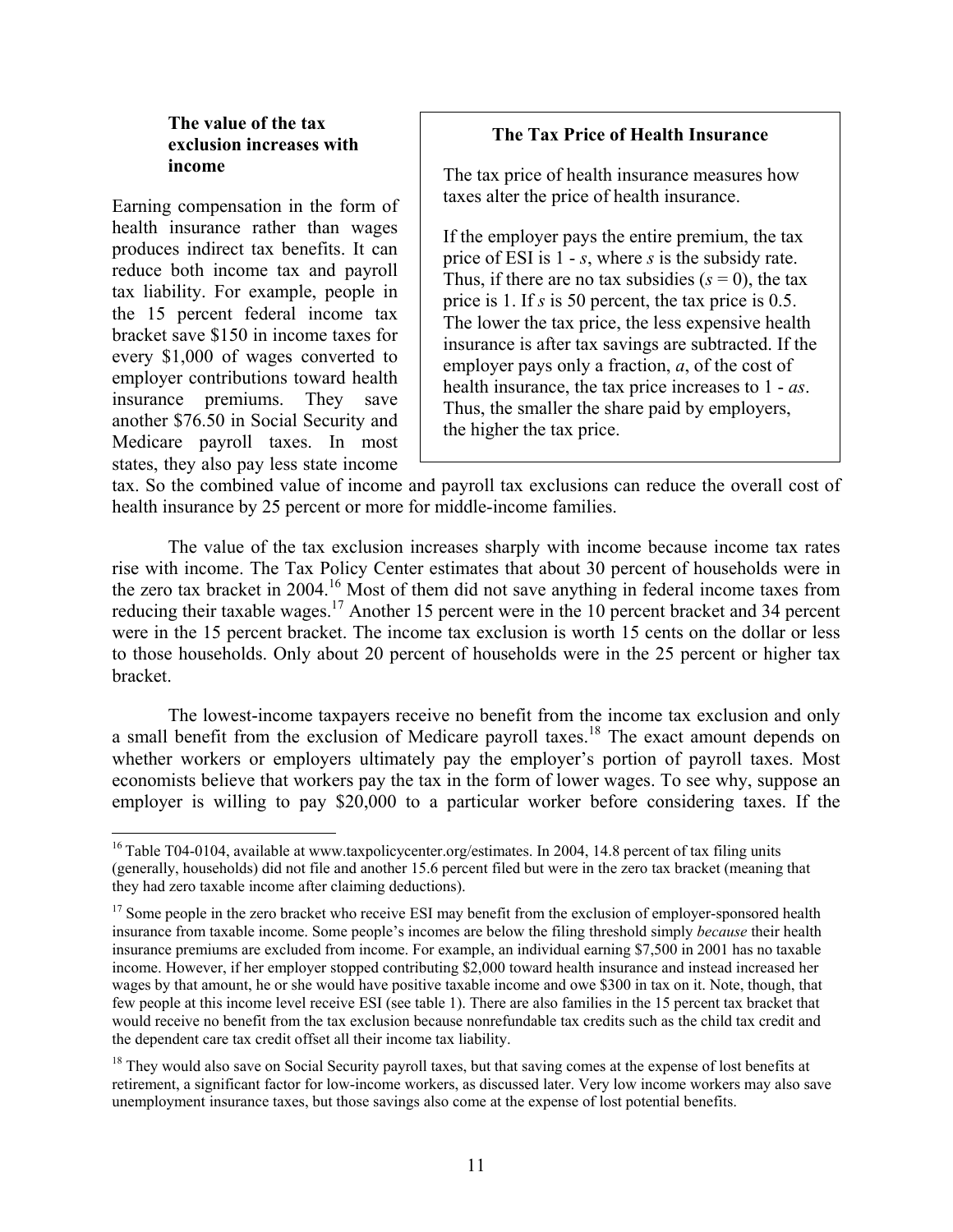employer has to pay payroll taxes at a rate of 7.65 percent, the employee now costs more than he or she is worth to the employer. Either the employee will not be hired any longer, or compensation would have to decline to \$18,579 or less to make the employee attractive to the employer. (Payroll tax on \$18,579 is \$1,421, so the total after-tax cost of the employee is \$20,000.)

At least in the long run, employees are likely to pay the cost of the employer portion of payroll taxes in the form of lower wages. The exception to this rule would be situations where compensation is not set freely in a competitive labor market. An obvious example would be workers earning the minimum wage whose employers are prevented by statute from passing along payroll taxes (or most other labor expenses) in the form of lower wages.<sup>19</sup>

Overall, the subsidy created by the exclusion from income and Medicare payroll taxes was worth about three cents on the dollar to the roughly 30 percent of tax filing units who were in the zero tax bracket in 2004 (see figure 4). That is, the after-tax "price" of the portion of health insurance provided by employers was 97.1 percent of the pre-tax price for employees in the zero bracket. If employers cannot pass payroll taxes on to employees in the form of lower wages, the tax price would be close to 99 percent of the pre-tax price of health insurance.

Employees in the 10 percent tax bracket pay a tax price of 87.3 percent, those in the 15 percent bracket pay 82.4 percent, and those in the 25 percent tax bracket face a tax price of 72.5 percent. The 0.4 percent of tax filing units in the highest 35 percent tax bracket face a tax price of 62.6 percent. Put differently, the subsidy rate is more than 12 times bigger for the richest 0.4 percent of tax filers than it is for the poorest 30 percent.

The issue is a bit more complex in the case of Social Security taxes. If we include savings in Social Security taxes, the tax price faced by low-income workers would fall from 97.1 percent to 85.8 percent of premiums. Social Security benefits, however, are highly progressive, so reduced future benefits are likely to offset much or all of a low-income person's payroll tax savings. Feldstein and Samwick (1992) estimate that the lifetime effective Social Security tax rate (including both payroll taxes and benefits) for employees with low covered earnings was negative in 1990. That is, the present value of future benefits more than offsets the tax paid for people with very low earnings. If employees understand that their current taxes will produce a valuable future benefit, then it may be inappropriate to treat Social Security payroll contributions as a tax for lower-income people.<sup>20</sup> So workers with low lifetime incomes may view the tax savings from health insurance as conveying no benefit at all since they sacrifice more than a dollar of retirement benefits for every tax dollar saved now.

The connection between Social Security benefits and taxes is weaker for higher-income people. For them, it might be more appropriate to treat Social Security payroll taxes as a pure tax. Under that assumption, someone in the 15 percent federal income tax bracket faces a tax price for health insurance of as little as 72 percent of premiums. In the 25 percent tax bracket, the

 $\overline{a}$ 

 $19$  This is one reason small firms and those with low-wage workers are less likely to offer ESI.

<sup>&</sup>lt;sup>20</sup> Feldstein and Samwick (1992) point out that many individuals with low covered earnings were not in fact poor, but earned most of their income working for state and local governments that were exempt from the Social Security payroll tax.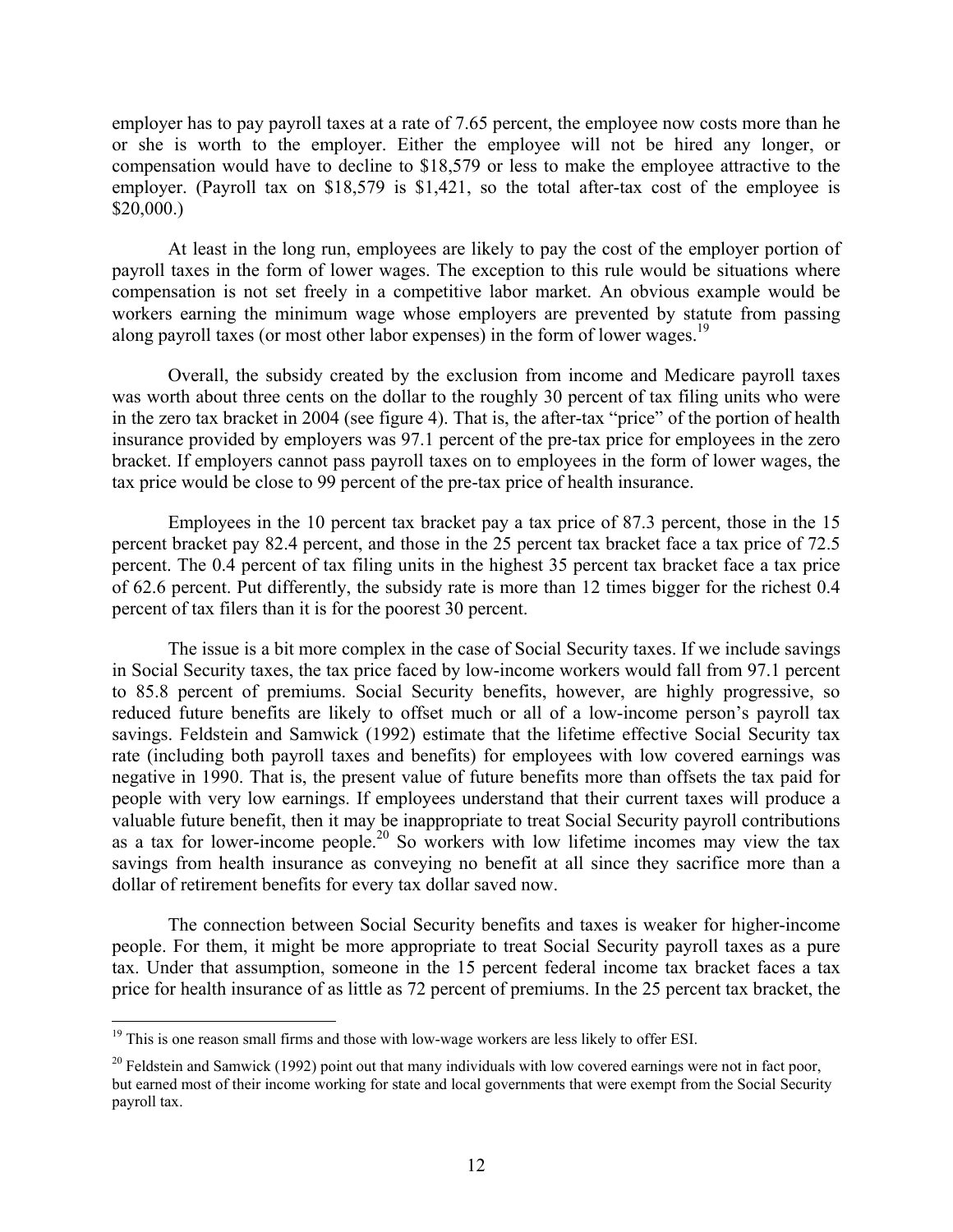price is under 63 percent. For very high income taxpayers, the price can fall near 50 percent, but most primary earners in the 35 percent tax bracket are not subject to Social Security taxes on the margin, so the 63 percent tax price is more appropriate. $21$ 

#### **Effective tax subsidy rates**

 $\overline{a}$ 

The tax exclusion for ESI provides a subsidy for health insurance that varies both among individuals and firms. An individual gets no benefit from the tax exclusion if his or her employer does not offer health insurance. Even if the employer offers insurance, the employee may not be eligible for it because he or she works part-time. The subsidy rate generally depends on the percentage of the health insurance premium that is paid for by the employer. One exception is if the employer offers employees access to a flexible spending account, which allows employees to pay for their own share of premiums with pre-tax income. For employees with access to ESI, the overall size of the subsidy is governed by the amount of the premiums, and the subsidy rate depends on their income and payroll tax rates.

Virtually all factors that lead to high subsidy rates on health insurance increase with income. Burman et al. (2003) find that the likelihood of having employer-sponsored insurance coverage increased dramatically with income in 1998. Only 11 percent of families with incomes below \$10,000 had health insurance through their job, compared with over 80 percent of families with incomes above \$40,000. Lower-income families were less likely to work in jobs that offer health insurance coverage (Cooper and Schone 1997). Even if their employer offered it to fulltime employees, low-income people are more likely to work either part-time or part-year, and therefore be ineligible for health coverage.

Like the subsidy rate, the value of the tax exclusion also increases dramatically with income. Among families with employer-sponsored health insurance, the premiums for those with incomes below \$20,000 averaged less than \$2,800 in 1998 (Burman et al. 2003). Average premiums more than doubled for families with incomes above \$75,000. Higher-income families average higher premiums because they are more likely to be covered by multiple policies and have family rather than self-only coverage. Indeed, the average family size for those with incomes below \$20,000 is about 1.9, compared with 3.1 for those with incomes above \$75,000. In addition, lower-income families are more likely to have coverage for less than a full year because of part-year employment.<sup>22</sup> The average employer premium share also increased with income, from 66 percent for families with incomes less than \$10,000 to 79 percent for families with incomes of \$200,000 or higher.

Finally, as discussed in the previous section, the benefit of any tax exclusion is greatest for high-income families because the income tax is progressive. That is, excluding a dollar of

 $21$  On the other hand, phantom taxes caused by the phaseout of itemized deductions and other provisions can increase the effective tax rate for upper-middle- and upper-income taxpayers. However, since these taxes are obscured by the complexity of the tax law, it is unclear that they would affect most taxpayers' decisions (Burman and Gale 2001).

 $^{22}$  It is probably also true that higher-income people demand more generous health insurance coverage from their employers than their lower-income counterparts, just as higher-income people are more likely to drive a Lexus than a Chevy. Unfortunately, we are not aware of any evidence on the quality and comprehensiveness of health insurance plans offered by employers to employees at different income levels.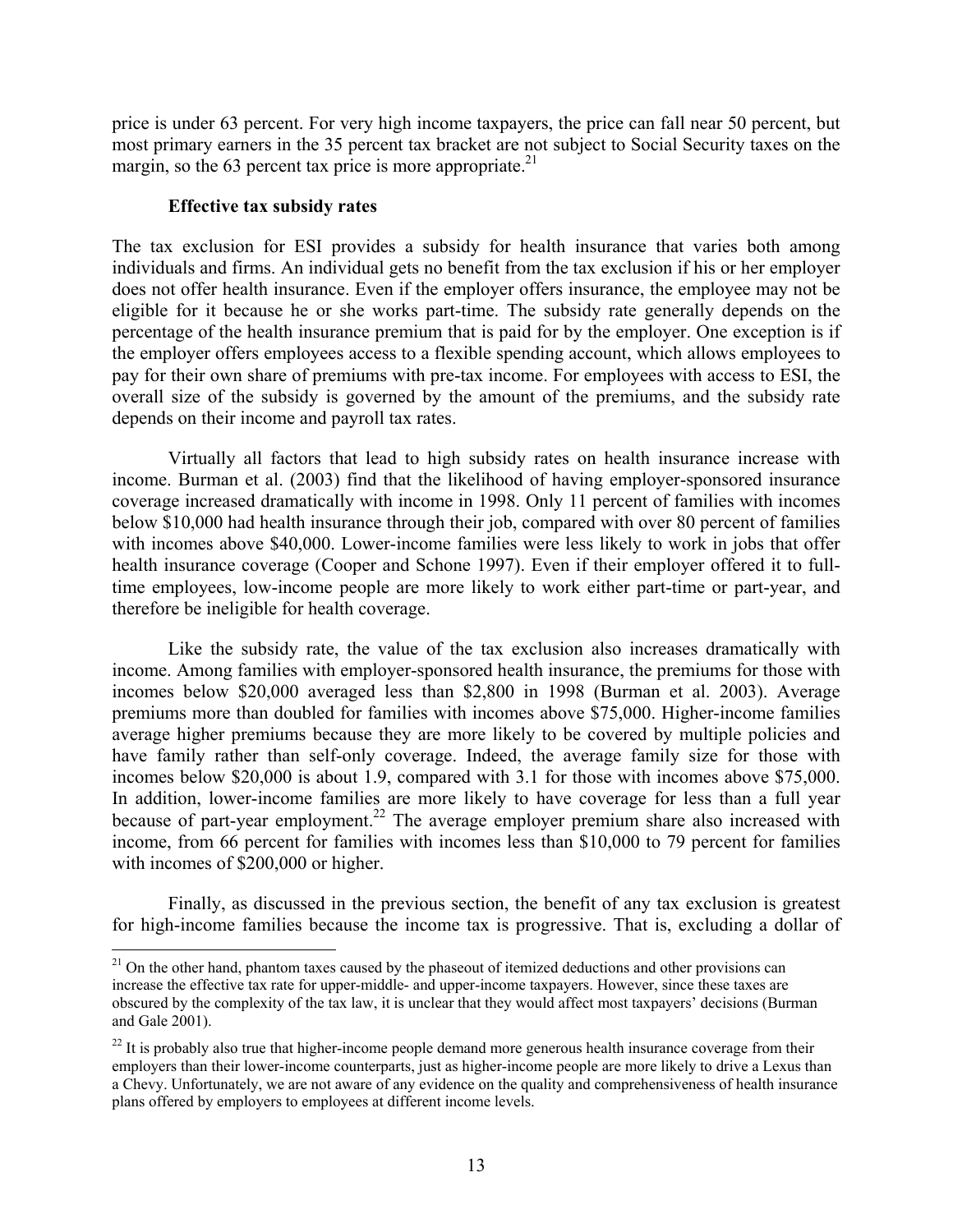income from tax is worth much more to someone in the 35 percent tax bracket than to one in the 10 percent or 0 percent tax brackets.

Putting all these factors together, the picture is of a tax subsidy that overwhelmingly favors middle- and upper-income households. Families in the lowest income group received an average tax subsidy (including both income and payroll taxes) worth 9 percent of their premiums in 1998, compared with a subsidy of 33 percent of premiums for the highest-income group.<sup>23</sup> Consequently, while high-income families on average receive ESI worth three times as much as that received by low-income families, it only costs 2.3 times as much after tax savings are considered.

The bottom line is that the subsidy is not at all targeted to those who most need help paying for health insurance. Health insurance premiums were 40 percent of income for the poorest households in 1998, but their subsidy rate was less than 10 percent (see figure 5). Those with incomes over \$200,000 received subsidies equal to one-third of premiums even though premiums would amount to only 3 percent of their income without a subsidy.

### **Tax Credit Simulations**

 $\overline{a}$ 

One response to the shortcomings and inequalities of the current system is to provide refundable tax credits to help low-income households acquire health insurance, either at work or in the private non-group market. Because the credits would be refundable, they would be tantamount to  $\alpha$  voucher based on income.<sup>24</sup> The credits could be limited to purchases in the individual nongroup market, as under the President's proposal, to insurance sponsored by employers, or to both. The most expansive credits would do the most to expand coverage and cause the fewest disruptions but would also be most costly to implement.

We consider four policy options. The first option is President Bush's proposal to allow a credit of \$1,000 per covered adult and \$500 per covered child (up to two children) for a maximum family credit of \$3,000. The credit rate phases out at certain income levels: between \$15,000 and \$30,000 for singles, \$25,000 and \$40,000 for single parents, and \$25,000 and \$60,000 for joint filers. In principle, the taxpayer could elect to take the credit in advance based on prior-year income, producing a kind of voucher that could be transferred to an insurer, although the exact mechanism to accomplish this is unclear. A taxpayer who participates in his or her employer's health insurance plan or in a public insurance plan would be ineligible for the credit. Although the analysis here looks only at the use of the credit in the non-group health insurance market, the tax credit could also be applied toward the cost of coverage purchased

<sup>&</sup>lt;sup>23</sup> The tax subsidy discussed herein reflects both the federal income tax and the payroll tax, and applies to premiums only. It does not consider any worker premiums paid on a pre-tax basis or other pre-tax contributions made to a flexible savings account, each of which will also favor higher-income workers relative to lower-income workers.

 $24$  This section assumes that the credits would be available for use at the time the individual must pay premiums for health insurance, rather than after the end of the year at tax filing time. At least in theory, this is feasible. President Bush has proposed credits that would be transferable to insurers who sell qualifying insurance at a discount that reflects the credit amount. In principle, a similar mechanism could allow employers to pay all or a portion of premiums on behalf of qualifying employees using transferable credits. In practice, such a mechanism is likely to be very difficult to implement effectively.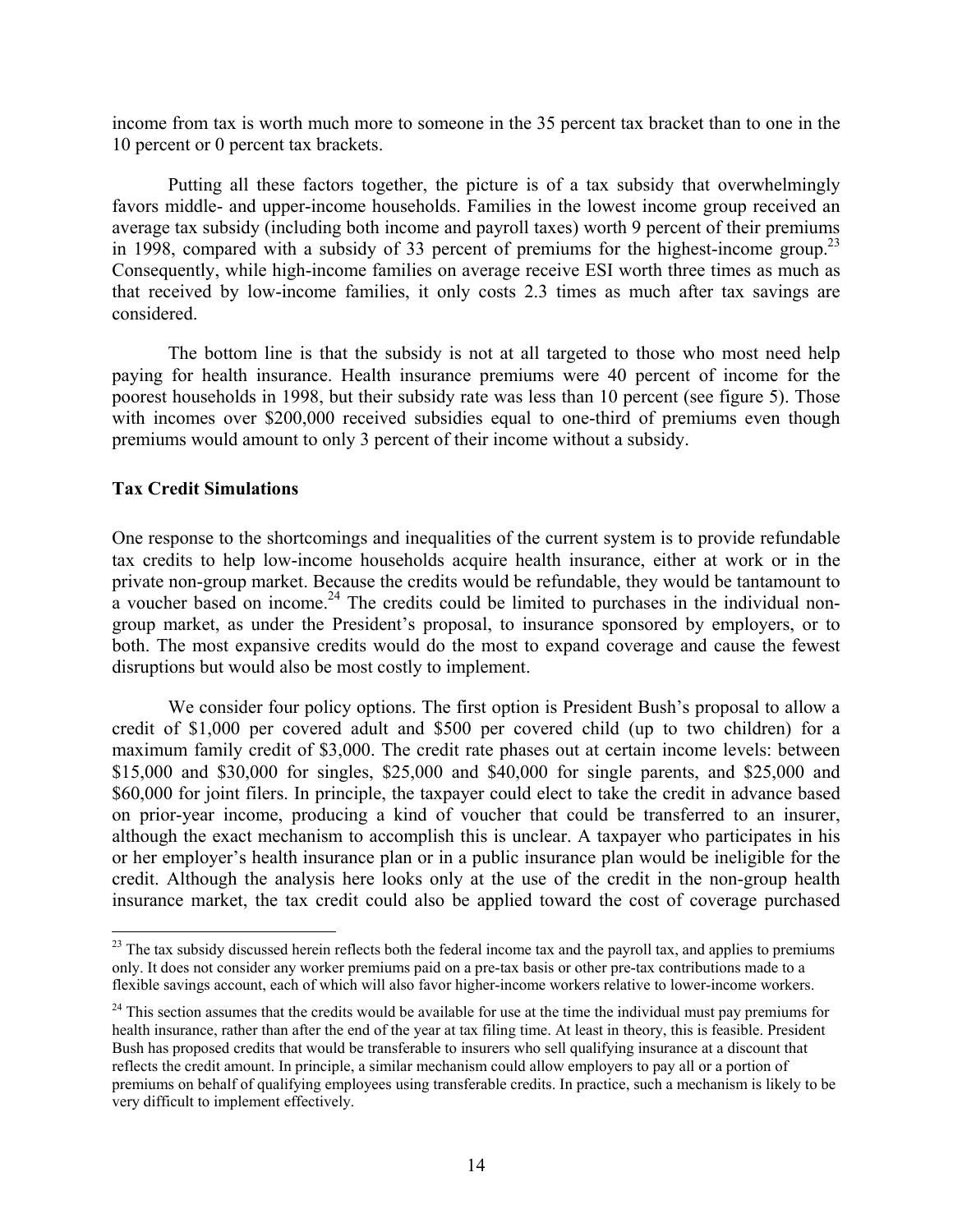through private purchasing groups, state high-risk pools, and state-sponsored insurance purchasing groups.

The other three options are more generous credits to individuals and families covered by ESI, those covered by non-group insurance, or both groups. These options assume a refundable tax credit equal to the difference between the cost of modest health insurance coverage and 10 percent of income. We assume that individuals use the credit to buy health insurance from an FEHBP-like pool, and we assume the cost of the policy is the same as the FEHBP Blue Cross option (the most popular option among federal employees), which is \$3,951 for singles and \$9,255 for families in 2004. For purposes of simulation, we assume eligibility is based on the current year's income, although it could be structured the same as the President's plan (i.e., with an option to base eligibility for a transferable credit on the prior year's income).

#### *Results*

 $\overline{a}$ 

The results of these runs are presented in table 2. The table has columns for each of the four policy options considered. The rows show the impact of these policies on insurance coverage, government expenditure, and the income distribution.

Given budgetary limitations on any public approach to expand health insurance coverage, a key concept that drives reform is the *cost-effectiveness* of the policy. There are several different measures of cost-effectiveness, which are discussed below, but the basic concept is the extent to which new public spending is directed to those who would otherwise be uninsured, as opposed to "buying out the base" of existing insured individuals.25 The central issue to all these definitions is *targeting*. If individuals were indelibly labeled as "insured" or "uninsured", then the government could easily target new tax subsidies to those labeled uninsured, with no spending on those labeled insured. In fact, this is not the case: insurance status is an individual choice, and individuals can respond to government policy in a way that raises its cost.

An alternative policy objective might be to reduce the financial burden of insurance on low-income households, *even if they are currently insured*. Under this criterion, buying out the base is an explicit policy objective that advances horizontal equity. It also can reduce economic distortions, as people do not have an incentive to switch their insurance provider solely for tax purposes.

The primary drawback of more expansive tax credit proposals is their effect on the federal budget. Three factors increase the cost of tax credit proposals. The first is spending on those who already have coverage through the subsidized form of insurance. For example, those already holding non-group insurance will benefit most directly from subsidies for non-group insurance. Yet the use of subsidies by this group does nothing to reduce the number of the uninsured.

 $25$  To be clear, this is a political, not an economic, constraint. In economic terms, buying out the base is efficient because it does not alter behavior. In contrast, trying to eliminate windfalls by excluding those with employmentbased insurance creates economic distortions—for example, it deters participation in employment-based health insurance. However, if the windfalls under the economically neutral alternative are financed by higher taxes, those taxes would also create economic distortions.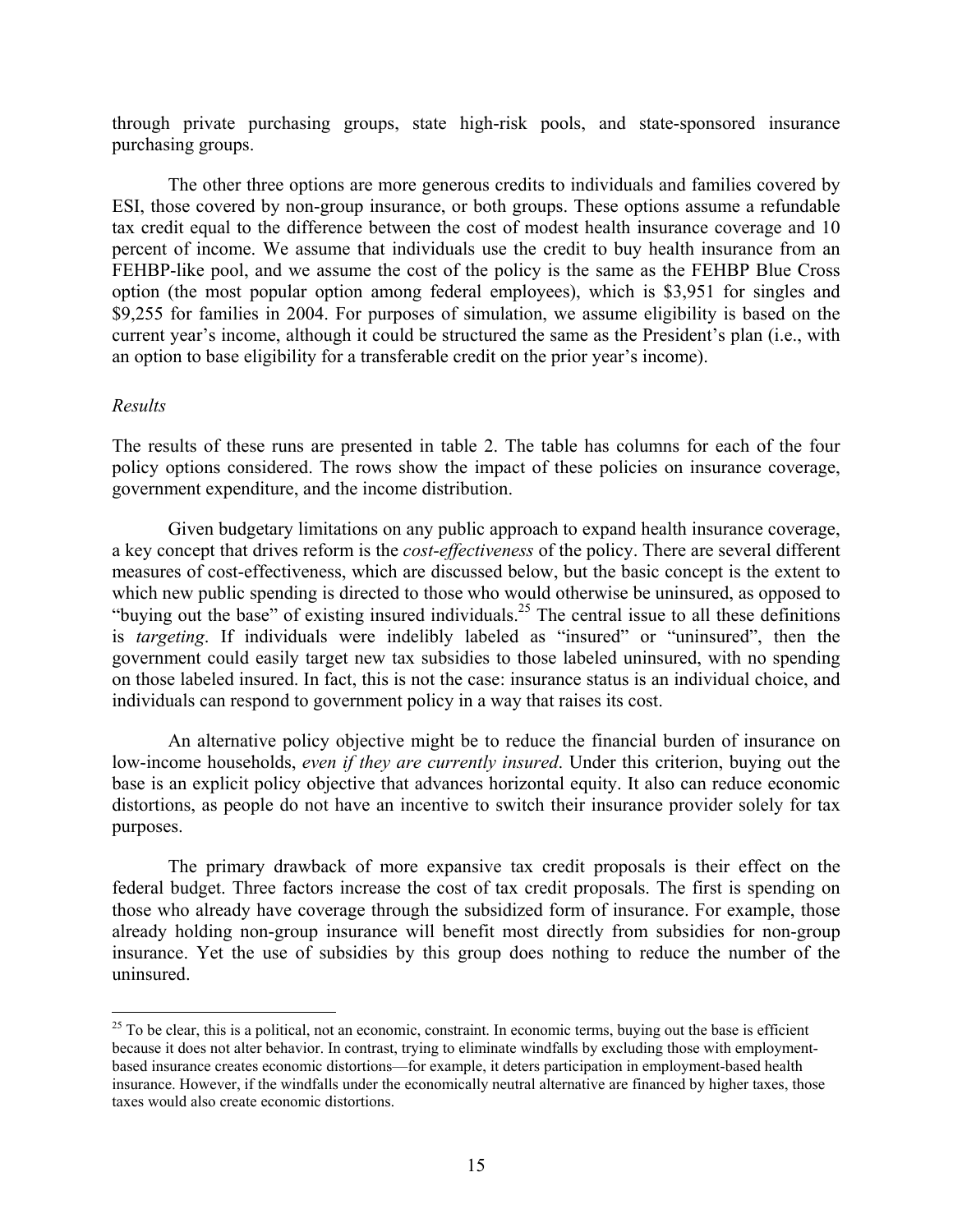The second is the crowd-out of other forms of insurance through subsidizing a particular form of insurance. For example, when the government subsidizes non-group insurance, it can lead those with group insurance to move to the non-group market, either by their decision (switching out of employer-provided insurance) or by their employer's decision (dropping the insurance offered at the firm or increasing the employees' share of premiums). Effectively, limiting the subsidy to non-group insurance is the same as a generally available credit with a tax (equal to the amount of the credit) on those who choose to acquire insurance through employers (see appendix 1). This crowd-out may or may not increase government spending. For example, when individuals leave employer-provided insurance for non-group insurance, they increase spending on new non-group subsidies but decrease spending on the existing exclusion of employer-provided insurance purchases. On net, the effect on government spending is unclear.

The third factor that diminishes cost-effectiveness is the possible reduction in coverage for those who are insured before the policy is put into place. For example, suppose a firm has a workforce that is predominantly, but not universally, eligible for a non-group credit. This firm might decide to stop offering health insurance, stranding the minority of employees that cannot use the credit without employer coverage or a subsidized alternative. This rise in uninsurance offsets the reductions in the ranks of the existing uninsured, reducing the efficiency of the program by raising spending per newly insured person.

There are several different ways to measure cost-effectiveness. The traditional measure is the dollars of public spending per person newly insured. Another measure of interest is the extent of crowd out: the reduction in employer-provided insurance when other forms of insurance are subsidized (or when the existing subsidies to employer-provided insurance are reduced). A third measure is the (gross) rise in the uninsured—from firm dropping, for example. A fourth measure is the share of beneficiaries of any intervention that were previously uninsured, as opposed to the share receiving subsidies to remain insured.

A final measure incorporates the *type of uninsured* who are impacted by reform. Simply counting the dollars per newly insured is unsatisfactory when different reforms may appeal to very different populations. For example, a reform that significantly increases insurance coverage among children will have much lower costs than one that primarily affects higher-cost adults. But this comparison is unfair; the latter reform is essentially extending more valuable insurance coverage than is the former. So a better measure of cost-effectiveness is the spending per dollar of insurance value provided, which reflects both the numerical increases in coverage and the cost of the individuals provided coverage.

### **Bush Credit**

The first column of table 2 refers to the credit proposed by President Bush in his FY 2006 budget proposal. It is much less expensive than any other policies examined. Only 3.12 million uninsured people take up the credit, but a large portion of those who take up the credit were previously uninsured.

However, as noted, by limiting the credit to non-group insurance, the proposal is tantamount to a tax on ESI (see appendix 1). Because the credit favors non-group insurance over ESI, many employers choose to drop coverage. Almost 3.4 million individuals lose ESI. Most of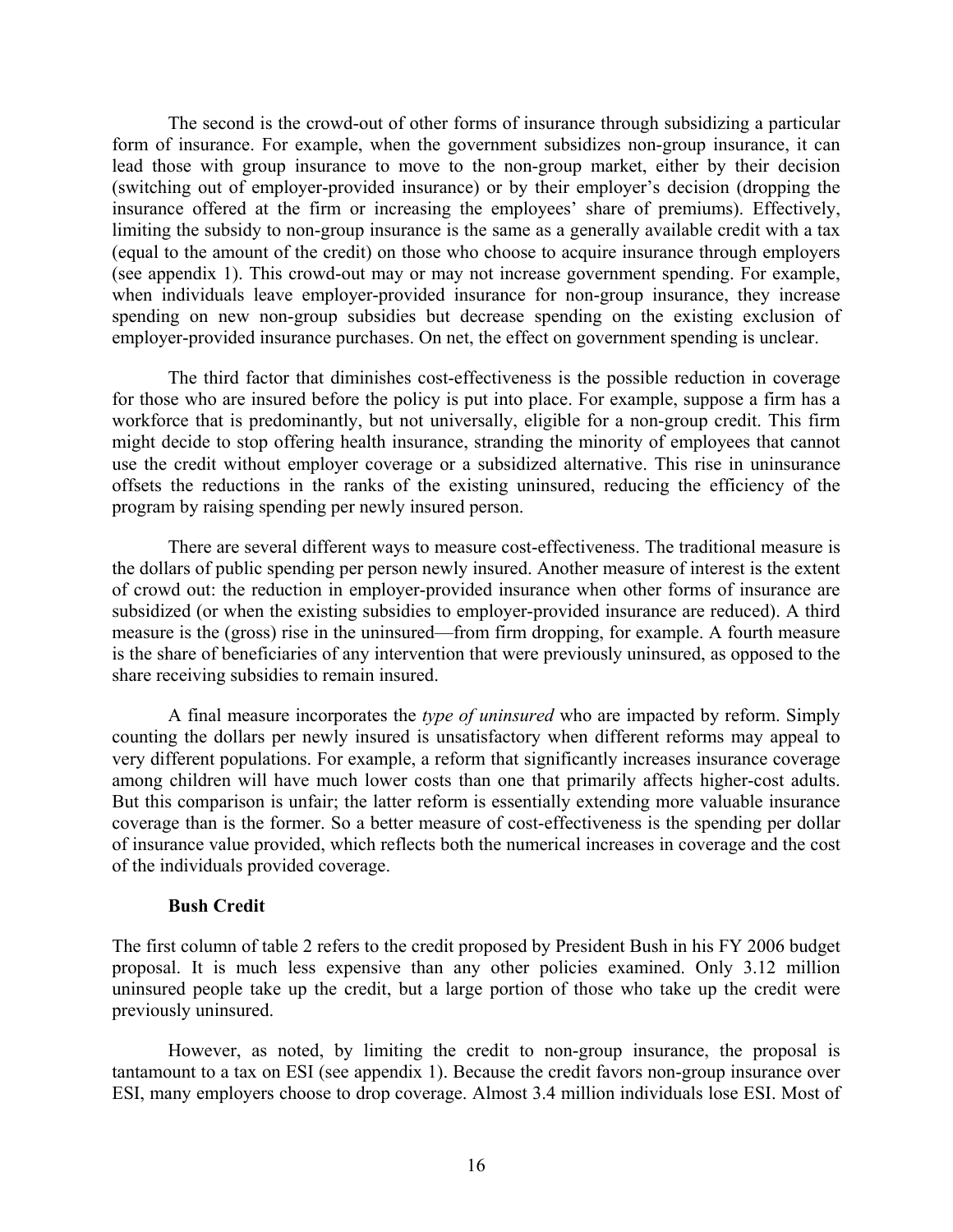these people switch to non-group insurance, but 1.3 million previously insured people become uninsured as a result of this policy. On balance, 1.8 million people gain health insurance.

Note that these simulations are based on a number of assumptions about economic behavior. Altering those assumptions could result in qualitatively important changes. For example, under different assumptions, much more employer dropping might occur or adverse selection could be a severe problem in the private non-group market, in which case President Bush's proposal could actually increase the number of people without insurance. (See, e.g., Lav and Friedman 2001.)

The expenditures on the Bush plan are modest compared with the other options. The total federal cost is \$4.9 billion, representing additional federal spending of \$2,654 per newly insured person. The states actually save money because 300,000 fewer people are covered by public insurance. We estimate that the federal and state governments together save an average \$2,300 per person who leaves public insurance. Overall, states save \$425 million under this option.<sup>26</sup>

Nonetheless, the federal government would spend more than two dollars for every dollar of insurance value provided under this option because the newly insured tend to be younger and healthier than the population at large and those losing employer coverage tend to be less healthy than average. The average age of the newly insured under this plan is 24.9 years old, and only 2.1 percent are in fair or poor health, while 40.2 percent are in excellent health. By comparison, the average age of all uninsured persons is 30 years old, 9 percent of whom are in fair or poor health, and 29 percent of whom are in excellent health.

As a result, the average health cost is only \$1,431 for the newly insured.<sup>27</sup> Thus, on balance, total spending equals \$2.23 per dollar of insurance provided. Put differently, the excess spending—over and above the incremental health cost of the insured population—is \$1.23 per dollar of coverage provided.

By design, subsidy dollars are targeted at lower-income individuals; 69 percent of subsidy dollars go to those with incomes below 200 percent of the poverty level. As a result, lower-income individuals experience the largest declines in uninsurance rates. In contrast, the number of people with incomes above three times the poverty level who lack health insurance increases on average. This occurs because their employers drop coverage and they are ineligible for the health insurance credits, so their cost of insurance increases substantially.

The President's proposal would significantly reduce the number of people covered by employer-sponsored insurance. More than 8 percent of those currently covered by ESI, or 3.36 million people, would no longer be covered by employment based health insurance. Of those losing employer coverage, 1.84 million purchase non-group coverage and 0.23 million become

 $\overline{a}$ 

<sup>&</sup>lt;sup>26</sup> The state savings come from two sources. First, states spend less on Medicaid and other public insurance.

Second, states with income taxes gain because taxable incomes increase as fewer employers offer insurance and the share of income excludible from taxable income (for employees who still get ESI) is reduced by the amount of the federal credit.

 $27$  For this calculation, we impute to each person in the data the cost of insuring them through public insurance (which is roughly 15 percent below the cost of private insurance) as a measure of the "true" insurance cost.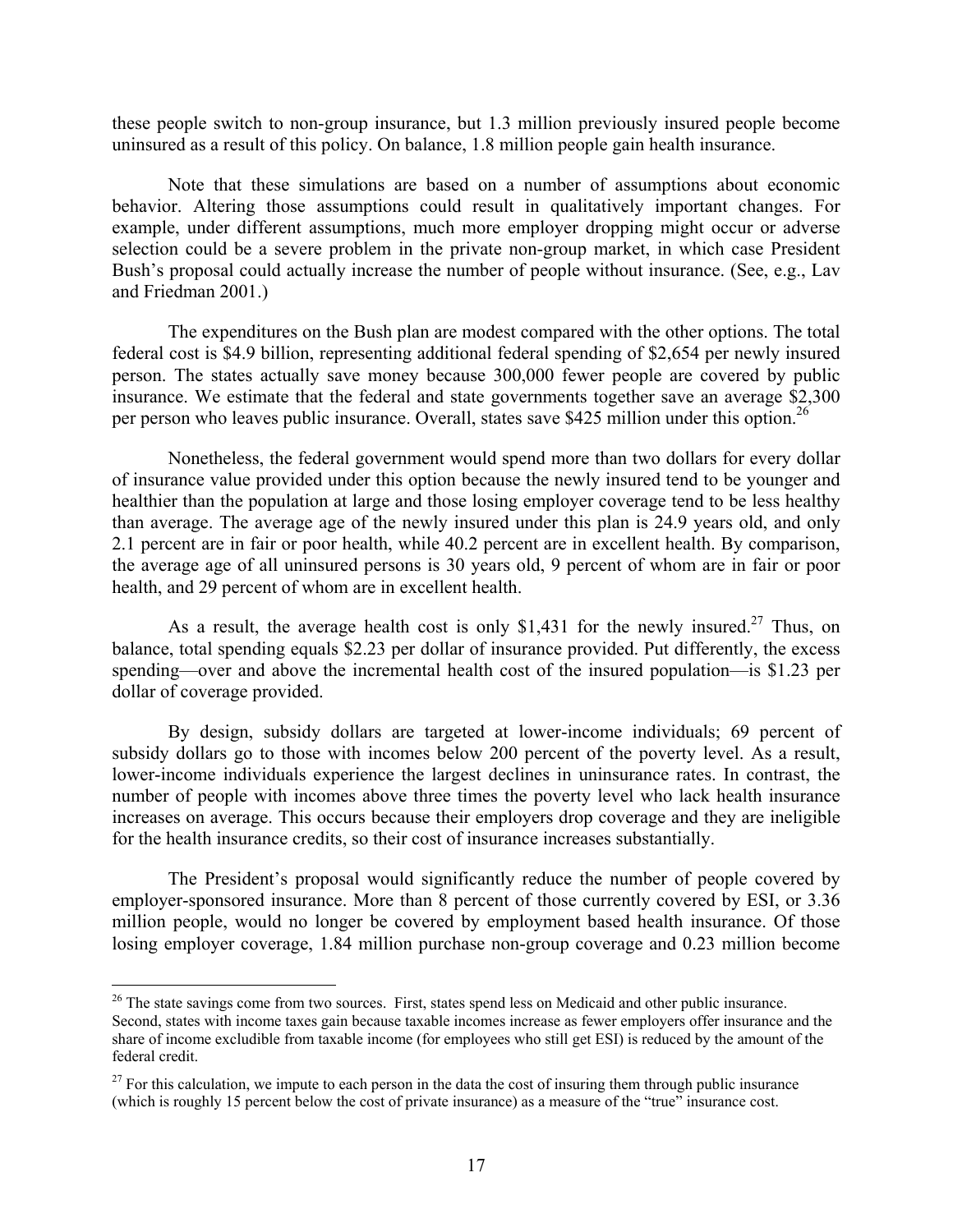covered by Medicaid. Another 1.29 million become uninsured—1.13 million because their employers drop coverage and 0.16 million because the employer contribution toward health insurance premiums is reduced.

#### **Employer Credit**

The employer credit would cover many more people, but at much greater cost. About 9.7 million uninsured persons would gain coverage under this proposal. But most of the credits will be claimed by those who already have insurance: only about 6 percent of those who take up the credit were previously uninsured, while 94 percent already had insurance—mostly ESI. The employer credit is a windfall for them.

According to the simulations, nobody loses insurance because of this policy. Qualifying individuals who start with ESI have an even stronger incentive to participate in their employers' plans after the credit is enacted, so no employers drop coverage and many are induced to offer it for the first time. Individuals with non-group coverage have no incentive to drop their coverage unless they can find an employer that offers insurance. The simulations suggest that about 2.7 million individuals with non-group coverage acquire ESI; another 2.7 million with public insurance switch to ESI. On balance, 15.1 million people get ESI who did not have it before, but more than 5 million simply switch from other insurance coverage.

The employer credit costs the federal government a total of \$141 billion a year. With just under 10 million persons gaining insurance coverage, this implies that the policy costs the federal government \$14,558 per person gaining coverage. This policy is the least cost-effective but also the least disruptive.

As with the President's proposal, people gaining coverage under this proposal tend to be slightly younger and healthier than average. The average age of the uninsured person that gains insurance is 29.7 years old; 8.2 percent are in fair or poor health and 30 percent are in excellent health. The average cost for those gaining insurance through the employer credit is \$1,984, about \$100 less than the average cost of insuring all uninsured people.

The government spends \$7.22 per dollar of insurance value provided. Roughly speaking, the extra spending associated with this approach to providing insurance, relative to an ideal which gave insurance only to those who were otherwise uninsured, is \$6.22. This large cost arises from the fact that most of the dollars spent on this policy are going to those who are already insured.

This subsidy is not well targeted by income either. Only 11 percent of subsidy dollars go to those with incomes below the poverty level, less than half the share under the President's plan. In contrast, 18 percent goes to those with incomes three or four times the poverty level, and 16 percent to those with incomes over 400 percent of the poverty level. Relative to other types of policies, this distribution represents a large portion of subsidy dollars that go to upper-income individuals, primarily to those already employer-insured that take advantage of the credit.

Nonetheless, the employer credit would significantly expand coverage for lower-income people. More than 3 million people below the poverty level gain employer-sponsored insurance, and another 4.57 million with incomes between one and two times the poverty level gain ESI. At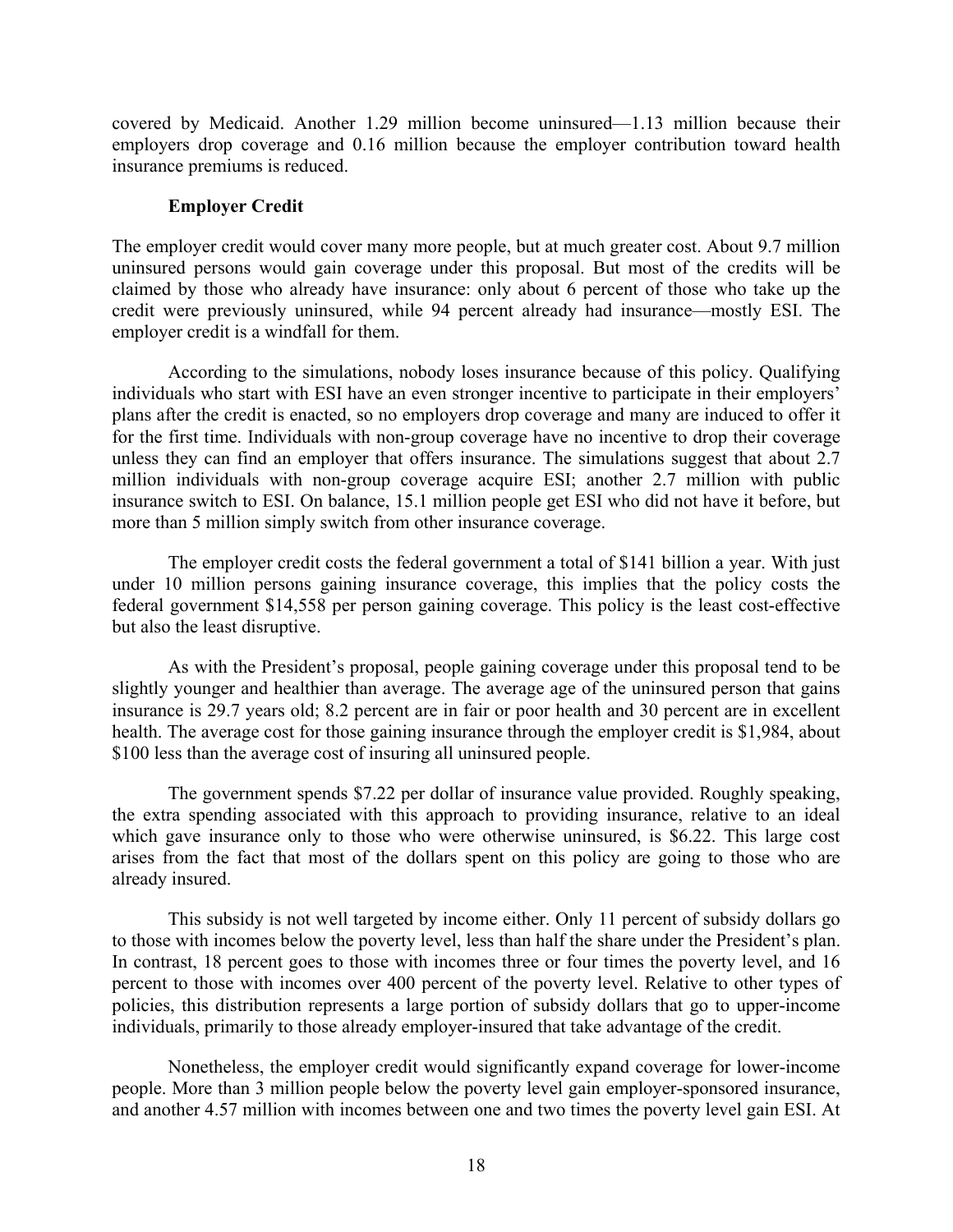the same time, many higher-income people gain coverage—2.74 million people above 400 percent of the poverty level gain employer insurance, in part due to the considerable size of the pool of higher-income people who could gain from the credit.<sup>28</sup>

Reductions in the number of uninsured occur across all income levels. These reductions are somewhat concentrated in the lower income categories, with 2 million people below the poverty level and 3.17 million people between 100 and 200 percent of the poverty level gaining insurance. In the final rows, we find that 1.92 million, 1.15 million, and 1.44 million people in the top three income brackets newly acquire insurance.

### **Non-group Credit**

The next column of the table shows that a generous non-group credit can significantly expand coverage, but with significant disruptions. Several differences from the employer credit are immediately apparent. Although a similar number of uninsured individuals take advantage of the credit, this number represents 39 percent of those who take it up. Unlike the employer credit, almost half as many people lose insurance coverage as gain it under this option. 10.46 million previously uninsured people gain non-group coverage, but 4.87 million who had employer coverage become uninsured. Although the magnitude of this response may seem large in response to a fairly small credit, it is important to remember that this dropping comes off a very large base of over 160 million employer-insured workers. We also see a large increase of 20.38 million non-group insured, and corresponding decreases of 14.11 million employer-insured and 0.69 million publicly insured.

The most striking difference between the two credits is the cost. The non-group credit costs more than \$100 billion less than the employer credit. Moreover, the cost per newly insured individual is considerably lower—\$7,106. This increase in cost-effectiveness is driven by spending geared much more effectively toward the uninsured.

The newly insured under the non-group credit are on average younger and healthier than those who would be newly insured under the employer credit, with an average age of 26.3 years old and only 2.9 percent in fair or poor health. This is reflected in the average cost of each newly insured person, \$1,549, and the spending per dollar of insurance provided, \$5.74. The partial subsidy to non-group insurance considered here is much more attractive to healthy individuals for whom the subsidy equals a large percentage of non-group insurance premiums. As a result, the average value of insurance to those who take up these kinds of credits is often less than that provided by other types of policies. This explains why the non-group credit looks much more efficient than the employer credit when looking at the "cost per newly insured" measure as opposed to looking at the "spending per dollar of insurance provided" measure.

The number of people covered by employer-sponsored health insurance decreases in all income levels. The smallest change is for those with incomes below the poverty level, primarily because relatively few of them have employer-sponsored insurance before the credit is

<sup>1</sup> <sup>28</sup> Compared with the President's proposal, this option provides subsidies to people with much higher incomes. Households with incomes up to \$92,550 would qualify for at least a partial credit toward their family health insurance premiums.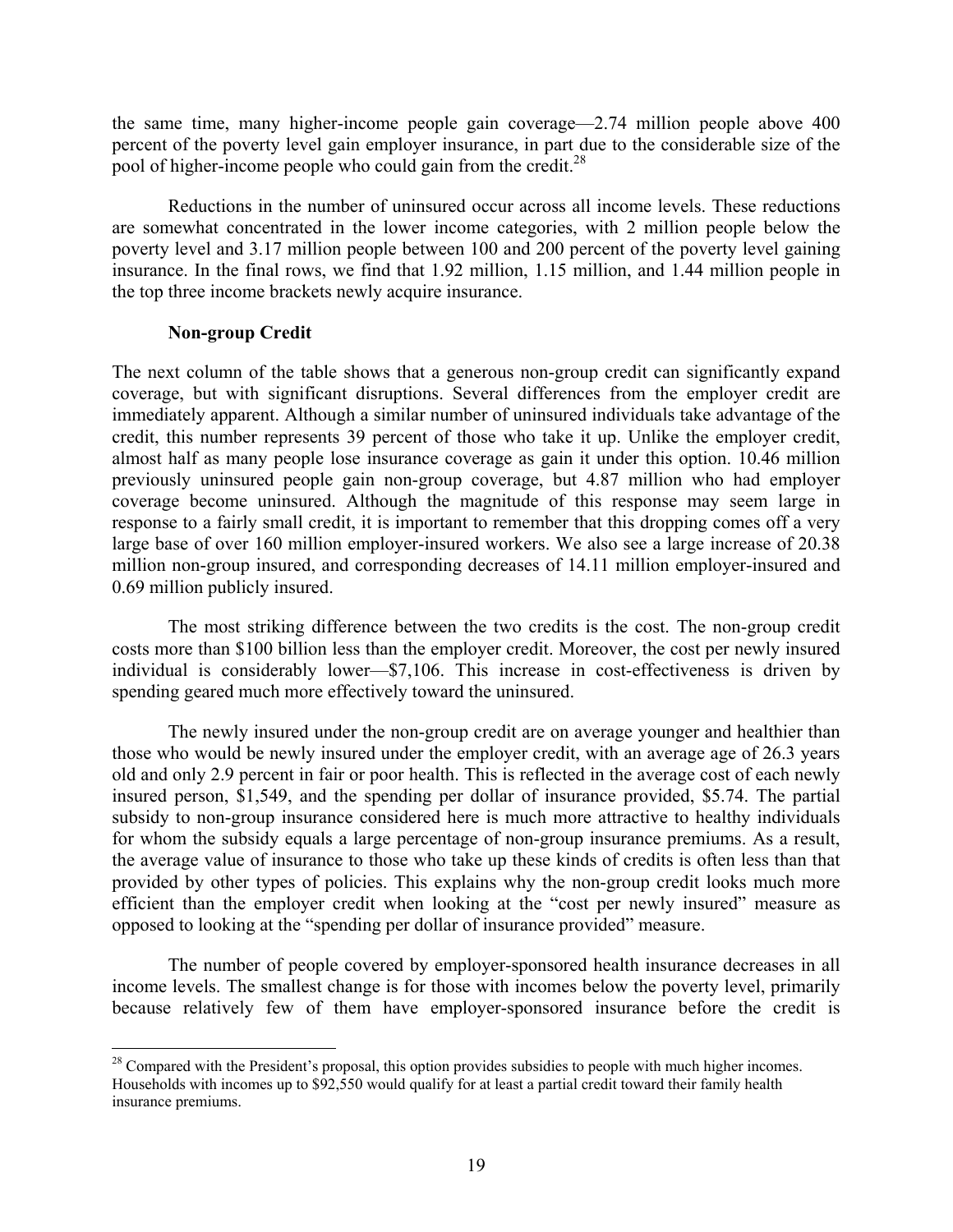implemented. The non-group credit also causes significant numbers of low- and moderateincome people (those with incomes below 300 percent of the poverty level) to become uninsured. This is a paradoxical result for the group that qualifies for the largest credits. Many of those with incomes over 300 percent of the poverty level also lose insurance coverage, largely because of firm dropping.

#### **Employer and Non-group Credits**

A credit for both ESI and non-group insurance would expand coverage the most, but at the greatest cost. The combined credit avoids the implicit tax on ESI (or non-group) insurance that occurs with a discriminatory credit. In this case, ESI retains a small tax advantage over nongroup insurance because the tax exclusion remains, although that factor is not large for the lower-income people who are most likely to be uninsured.

A total of 14.19 million uninsured people gain coverage under this alternative, representing only 8.6 percent of those who take advantage of the credits. The low percentage is primarily the result of the large number of previously employer-insured who take advantage of the employer credit. With this reduction in the uninsured comes a small increase of 0.3 million individuals who lose their insurance, mostly because of firm dropping. This figure represents a far smaller increase in the uninsured than under the non-group credit alone, indicating that the pressure for employers to drop workers off their insurance plans is almost wholly mitigated by the incentives to retain and expand their plans in the employer credit. The remaining increases of 3.55 million employer-insured and 12.96 million non-group-insured and the net decrease of 2.61 million publicly insured are all somewhat expected owing to the magnitude of population changes in columns 2 and 3.

The annual cost to the federal government of this plan is \$155 billion, considerably less than the sum of the costs of the employer and non-group credits taken separately. With over 14 million people gaining insurance coverage, this implies a cost of \$11,186 per person for each newly insured individual. This figure is close to the mean of the figures for the employer and non-group credits. Similarly, the spending per dollar of insurance value—\$6.50—lies between the values for the two separate credits.

The distribution of subsidy dollars, however, closely resembles that of the employer credit. This is because of the much larger take-up of the employer credit than the non-group credit and, to a lesser extent, the higher average health spending of those who take advantage of the employer credit.

The number of employer-insured increases somewhat at all income levels, but especially in the lower income categories. The number of uninsured at all income levels also decreases significantly. The reductions are also the largest at lower income levels.

### **Financing Tax Credit Proposals**

Significantly expanding coverage in our current, largely private, voluntary system is costly. The President's proposal would cost nearly \$5 billion a year, and reduce the ranks of the uninsured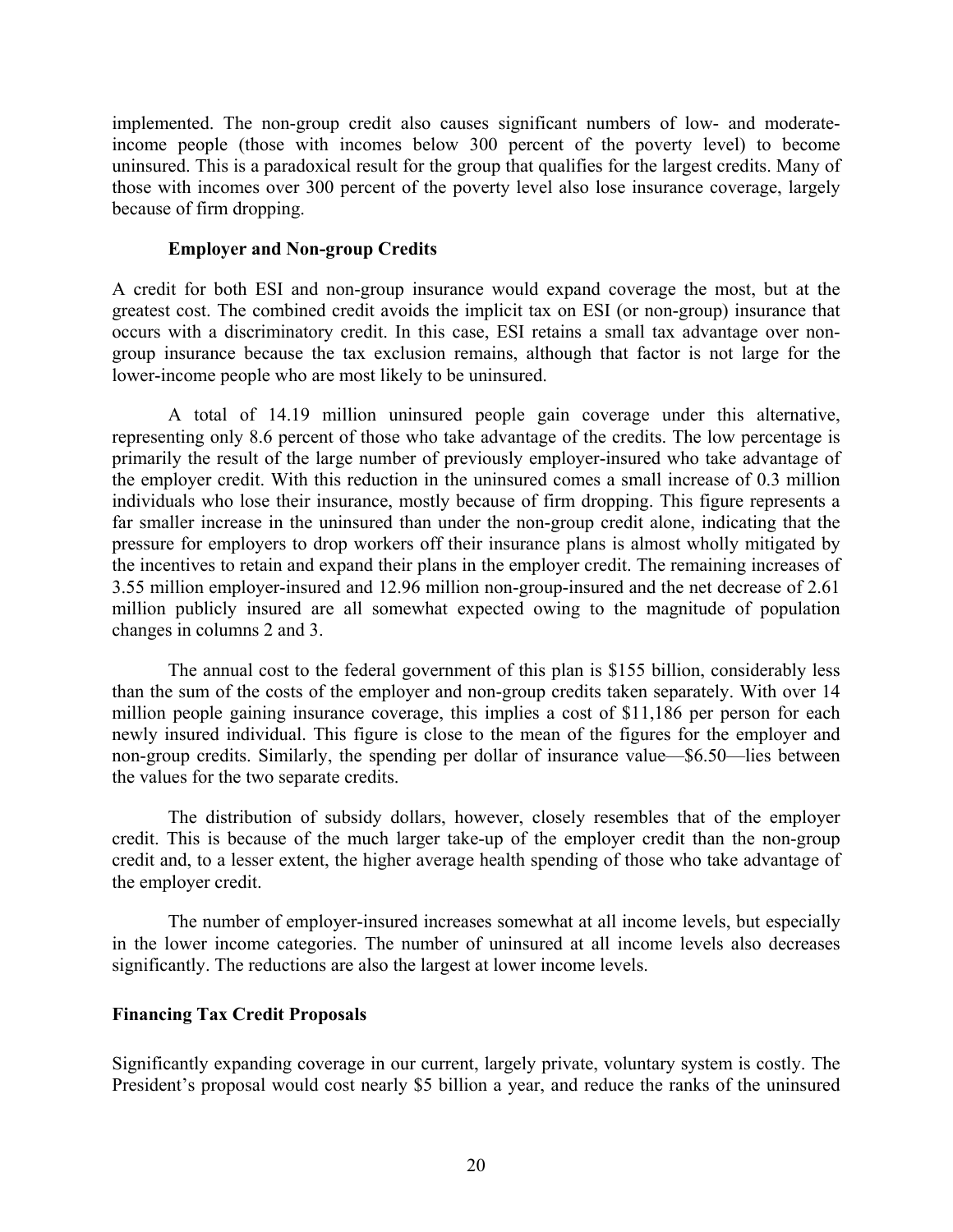by less than 2 million people. If employer dropping is pervasive enough, the number of people without insurance could actually increase.

The much more generous credits simulated in columns 2 to 4 of table 2 would be much more costly. The employer credit would cost about \$141 billion in 2004; the individual credit, \$40 billion; and the combined credit, \$155 billion. The two options that expand coverage most would roughly double the annual tax expenditure on health insurance.<sup>29</sup> Raising this much additional revenue would be politically difficult, but financing such large (and growing) tax expenditures through deficits would be fiscally irresponsible and, in any event, not sustainable for long. $30$ 

Table 3 illustrates one option to pay for the revenue cost of the new tax credit proposals in 2004—a proportional across-the-board increase in tax rates.<sup>31</sup> The Bush credit would be financed by an average rate change of 0.7 percent.. The 10 percent bracket would become 10.07 percent; the top 35 percent rate would become 35.3 percent. To finance the employer credit, however, rates would have to go up by more than 18 percent. The 10 percent bracket would become 11.8 percent; the 35percent bracket would balloon to 41.4 percent. If both ESI and nongroup were eligible for the credit, rates would have to swell by 20 percent. The non-group-only credit would require a comparatively modest 5.5 percent increase in rates.

Note that all these proposals would get more expensive over time because health costs are expected to grow significantly faster than price levels and income. As a result, the required rate changes necessary to achieve revenue neutrality would grow larger over time.

There are numerous other possible financing mechanisms, but all would be difficult to enact.

#### **Conclusion**

 $\overline{a}$ 

The government provides over \$140 billion a year in tax subsidies for employment-based health insurance. Consequently, over two-thirds of Americans under age 65 are insured through an employer (Americans age 65 and over are primarily covered by Medicare). However, there are significant gaps in coverage, especially among small firms and low-income workers. Current tax

<sup>&</sup>lt;sup>29</sup> Technically, the refundable portion of the tax credit would be treated as an outlay in official budget scoring, not as a tax expenditure. The discussion here treats both the outlay and revenue portions as tax expenditures.

<sup>&</sup>lt;sup>30</sup> Part of the revenue cost could be offset by eliminating the current employer exclusion for ESI. Since the exclusion would primarily benefit those with incomes too high to benefit for a substantial credit under these options, this policy would increase taxes on higher-income households to partially offset the cost of the tax subsidy for low- and middle-income households. The risk of this policy is that it would shift more people away from ESI and reduce the net gains in coverage.

<sup>&</sup>lt;sup>31</sup> These estimates do not account for interactions between rates and the cost of credit proposals. ESI is a more valuable fringe benefit at a tax rate of 42 percent than at a rate of 35 percent. As a result, raising rates might induce more employers to offer health insurance. However, since most higher-income people already receive insurance at work, the large tax increases at the top may have little practical effect on the offer of insurance, at least in the short run.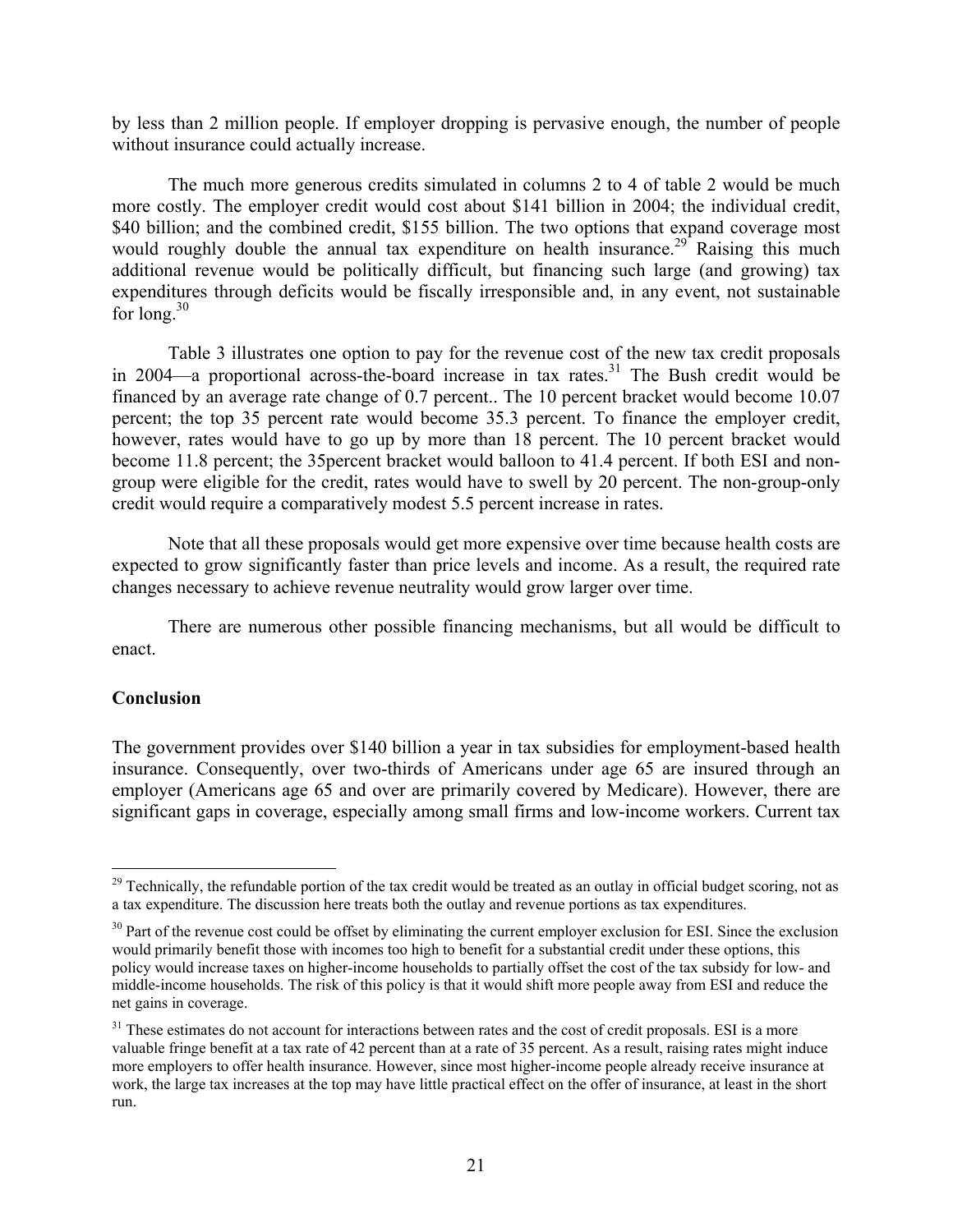subsidies are poorly suited to addressing those gaps because they favor higher-income workers and large firms that face the lowest insurance costs.

Proposals have been made to provide tax credits or deductions for the purchase of insurance outside work. Those proposals could improve equity between people who are and aren't currently covered by ESI but they threaten to cause many middle-income people to lose insurance coverage and could even reduce the number of people with insurance under some plausible assumptions (Blumberg 1999). The Council of Economic Advisers (2000) concludes that any such estimates are highly uncertain.

Making the tax credit available to workers with ESI could virtually guarantee that few if any people would lose coverage, but those policies are very expensive. A tax credit for ESI would reduce the number of uninsured individuals by almost 10 million, according to our simulations, compared with a net reduction of 5.6 million people for a generous credit for nongroup insurance and 1.8 million for the President's much more targeted subsidy. But the cost of the employer credit per newly insured person would be \$14,558, more than twice as much as the generous non-group credit and more than five times as much as the President's proposal. Making the credits available to both ESI and non-group insurance would reduce the cost per newly insured person and maximize the reduction in people without insurance, but at an annual budget cost of over \$155 billion.

In short, there is no magic bullet to expand health insurance coverage with minimal disruptions and low cost to the Treasury. The President's plan is relatively frugal but would cause millions of workers to lose their employment-based health insurance. It might not even reduce the number of people without insurance. The generous credit for non-group health insurance would allow many more people to acquire insurance than under the President's plan but would also cause more people to lose coverage, and the budget cost would be much greater. The other options minimize disruption, but would vastly increase the deficit.

One option not considered here would be to pay for health insurance tax credits by scaling back or eliminating the existing exclusion for employment-based health insurance. Such an option would likely increase the efficiency of any of these proposals, albeit at the cost of some employer dropping. It is unclear, however, whether such options would have any political feasibility in the foreseeable future.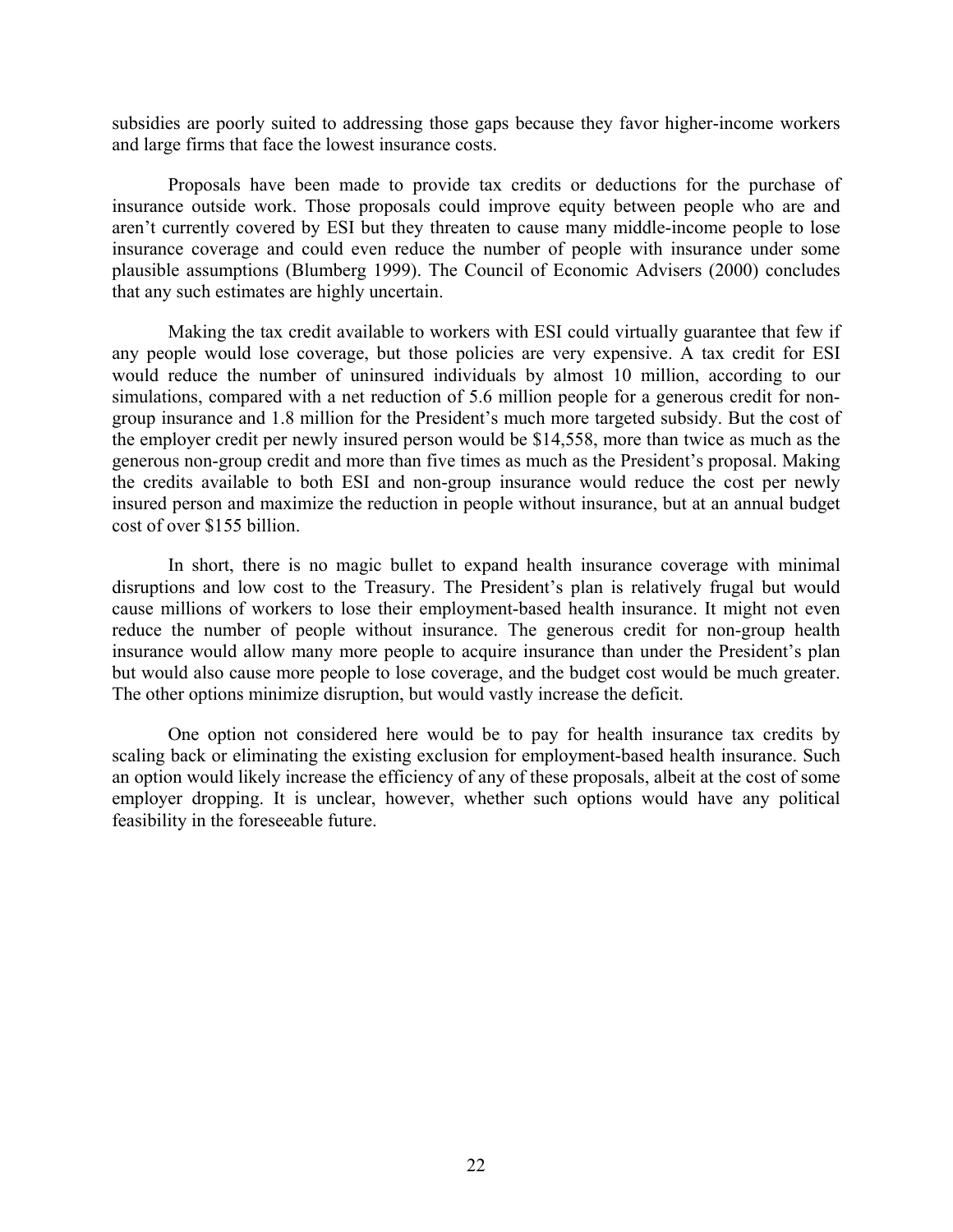#### **References**

- Aaron, Henry J. 1991. *Serious and Unstable Condition: Financing America's Health Care*. Washington, DC: The Brookings Institution.
- Blumberg, Linda J. 1999. "Expanding Health Insurance Coverage: Are Tax Credits the Right Tack to Take?" Washington, DC: The Urban Institute.
- Burman, Leonard E., and William G. Gale. 2001. "A Golden Opportunity to Simplify the Tax System." Brookings Policy Brief No. 77. Washington, DC: The Brookings Institution.
- Burman, Leonard E., Cori E. Uccello, Laura Wheaton, and Deborah Kobes, 2003. "Tax Incentives for Health Insurance." Tax Policy Center Discussion Paper No. 12. Washington, DC: The Tax Policy Center.
- Congressional Budget Office (CBO). 1994. *The Tax Treatment of Employment-Based Health Insurance*. Washington, DC: U. S. Government Printing Office.
- Cooper, Philip F., and Barbara Steinberg Schone. 1997. "More Offers, Fewer Takers for Employment-Based Health Insurance: 1987 and 1996." *Health Affairs* 16(6): 142–49.
- Council of Economic Advisers. 2000. "Reaching the Uninsured: Alternative Approaches to Expanding Health Insurance Access." Washington, DC: Council of Economic Advisers.
- Feldstein, Martin, and Andrew Samwick. 1992. "Social Security Rules and Marginal Tax Rates." *National Tax Journal* 45(1): 1–22.
- Fronstin, Paul. 2000. "Sources of Health Insurance and Characteristics of the Uninsured: Analysis of the March 2000 Current Population Survey." EBRI Issue Brief No. 228. Washington, DC: Employee Benefit Research Institute.
- Hadley, Jack. 2003. "Sicker and Poorer-The Consequences of Being Uninsured: A Review of the Research on the Relationship between Health Insurance, Medical Care Use, Health, Work, and Income," *Medical Care Research and Review* 60(2): 3S-75S. Available at http://mcr.sagepub.com/cgi/reprint/60/2\_suppl/3S
- Hall, Mark A. 2000a. "The Structure and Enforcement of Health Insurance Rating Reforms." *Inquiry* 37 (Winter): 376–88.
	- ———. 2000b. "An Evaluation of New York's Reform Law." *Journal of Health Politics, Policy and Law* 25(1): 71–100.
- Joint Committee on Taxation (JCT). 2005. *Estimates of Federal Tax Expenditures for Fiscal Years 2005 to 2009.* JCS 1-05. Washington, DC: U. S. Government Printing Office.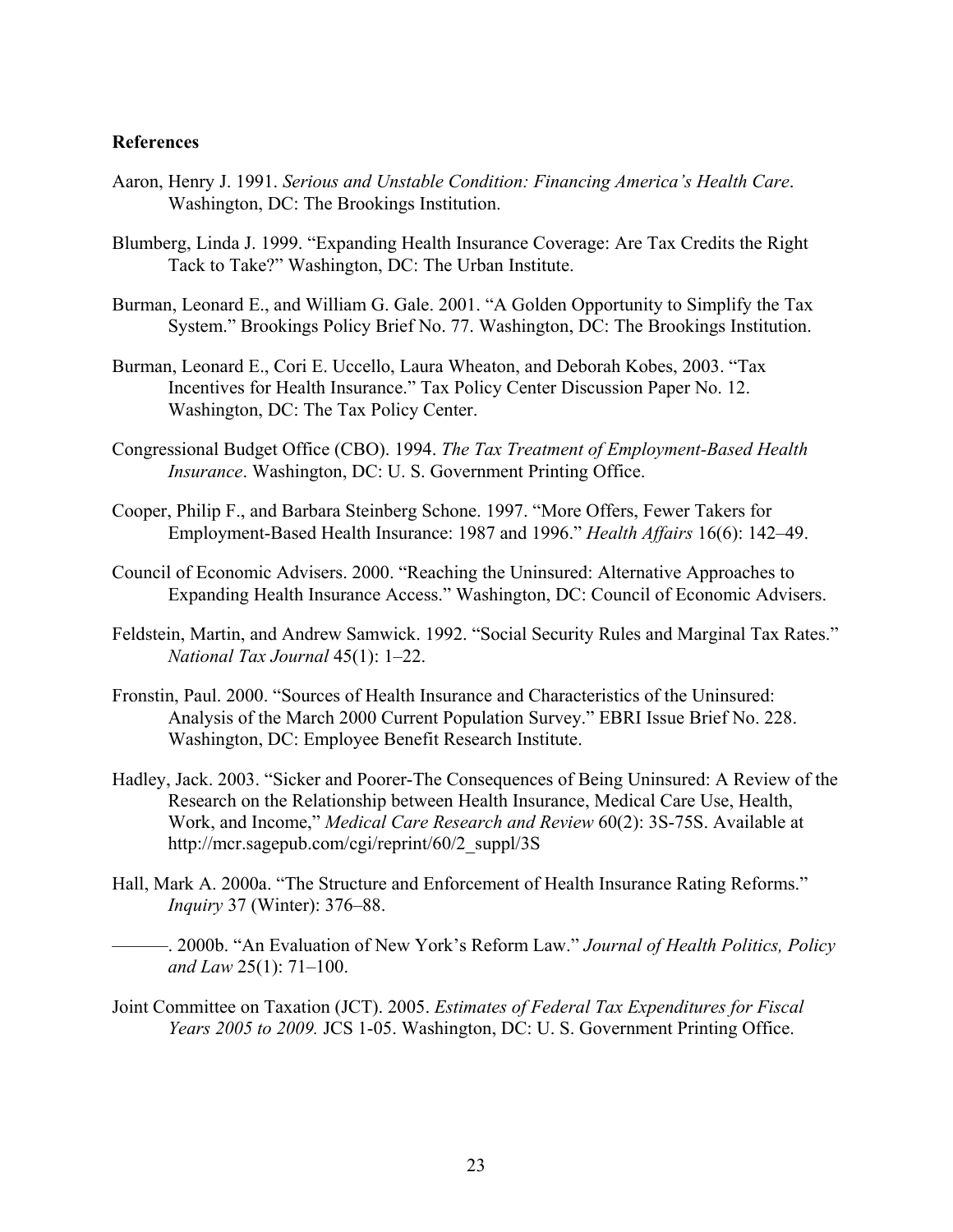- Lav, Iris J., and Joel Friedman. 2001. "Tax Credits for Individuals to Buy Health Insurance Won't Help Many Uninsured Families." Washington, DC: Center on Budget and Policy Priorities.
- Lyke, Bob, and Christopher Sroka. 2003. "Tax Benefits for Health Insurance: Current Legislation." Washington, DC: Congressional Research Service.
- Monheit, Alan C., Len M. Nichols, and Thomas M. Selden. 1995. "How are Net Health Insurance Benefits Distributed in the Employment-Related Market?" *Inquiry* 32 (Winter): 379–91.
- Nelson, Charles T., and Robert J. Mills. 2001. "The March CPS Health Insurance Verification Question and Its Effect on Estimates of the Uninsured." http://www.census.gov/hhes/hlthins/verif.html.
- Newhouse, Joseph P. 1992. "Medical Care Costs: How Much Welfare Loss?" *Journal of Economic Perspectives* 6(3): 3–21.
- Nichols, Len M., Linda J. Blumberg, Gregory P. Acs, Cori E. Uccello, and Jill A. Marsteller. 1997. "Small Employers: Their Diversity and Health Insurance." Washington, DC: The Urban Institute.
- Office of Management and Budget (OMB). 2005. *Analytical Perspectives: Budget of the United States Government, FY 2006*. Washington, DC: U.S. Government Printing Office.
- Olson, Mancur, ed. 1982. *A New Approach to the Economics of Health Care*. Washington, DC: American Enterprise Institute Press.
- Pauly, Mark, and Bradley Herring. 1999. *Pooling Health Insurance Risks*. Washington, DC: American Enterprise Institute.
	- ———. 2001. "Expanding Coverage Via Tax Credits: Trade-Offs and Outcomes." *Health Affairs* 20(1): 9–26.
- Rothschild, Michael, and Joseph Stiglitz. 1976. "Equilibrium in Competitive Insurance Markets: An Essay on the Economics of Imperfect Information." *Quarterly Journal of Economics* 90(4): 629–50.
- Thaler, Richard H. 1992. "Saving and Mental Accounting." In *Choices Over Time*, edited by George Loewenstein and Jon Elster (287–330). New York: Russell Sage Foundation.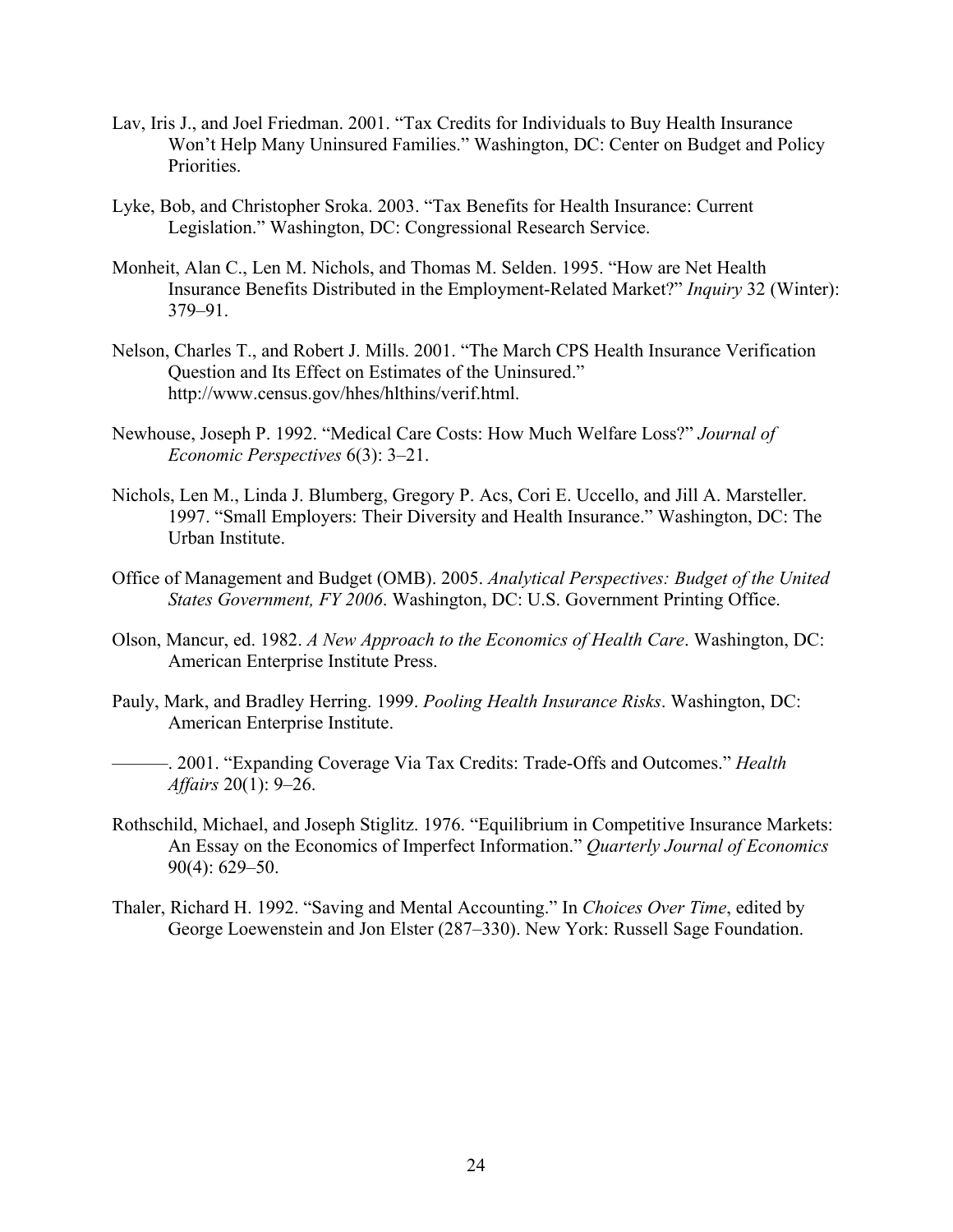#### **Appendix 1. Why a Non-group Health Insurance Credit Is Equivalent to a Tax on ESI**

A non-group credit is equivalent to a generally available tax credit partially financed by a tax on employers who currently provide health insurance. To see why, note that under the President's proposal, an employee offered health insurance can either refuse ESI or refuse the tax credit. If she takes ESI, she loses out on a valuable tax credit. A foregone subsidy is economically equivalent to a tax.

A simple model illustrates the point. First, consider the case of a universally available tax credit, assumed to equal *c* per policy. (The credit could be a percentage of the premium; the algebra would be different, but the results would be qualitatively identical.) Suppose the tax price of ESI is  $(1 - t)$ , where *t* is the effective tax rate on the exclusion from income and payroll taxes.<sup>32</sup> If the premium for ESI is  $P^E$ , then the after-tax price of ESI is  $P^E(1 - t) - c$ .

If the premium for individual non-group insurance  $(II)$  is  $P<sup>I</sup>$ , then the after-credit price under this policy would be  $P<sup>I</sup>$  - c. The difference in cost between ESI and II would equal

$$
(1) \qquad \Delta = P^I \cdot P^E (1-t),
$$

the same as it is under current law.

The difference in premium between ESI and II for an individual may be expressed in terms of the savings from generally lower loading factors on ESI (*d*) plus or minus a rating factor (*r*) that reflects the difference between the health status of the individual and the average health status of the employer group, assuming that individual insurance is risk-rated. The risk factor, *r*, is defined as negative for a sick person and positive for a healthy one.

The relationship between employer and individual insurance may be written as

(2) 
$$
P^E = P^I(1 - d + r).
$$

1

Then the difference is

(3) 
$$
\Delta = [(d-r)(1-t)+t]P^I,
$$

the after-tax premium savings,  $((d - r)(1 - t))$ , plus the tax savings attributable to the employer exclusion. This tax advantage may be appropriate if a goal is to reduce adverse selection by encouraging participation in ESI. As discussed earlier, the tax advantage for lowincome workers can be fairly small (only the saving in Medicare payroll taxes). Moreover, for

32 The tax price, *t*, solves *p*  $t \equiv \frac{1 - \epsilon - \epsilon_p}{1 + \tau_p}$  $\tau-\tau$  $-t \equiv \frac{1-\tau-1}{1+\tau}$  $1 - t \equiv \frac{1}{1 - t}$ , where  $\tau$  is the marginal income tax rate and  $\tau_p$  is the employer's (or

employee's) payroll tax rate. Solving for *t* yields the following expression: *p*  $t = \frac{t+2t_p}{1+\tau_p}$  $\tau + 2\tau$  $= \frac{\tau + 2\tau_p}{1 + \tau_p}.$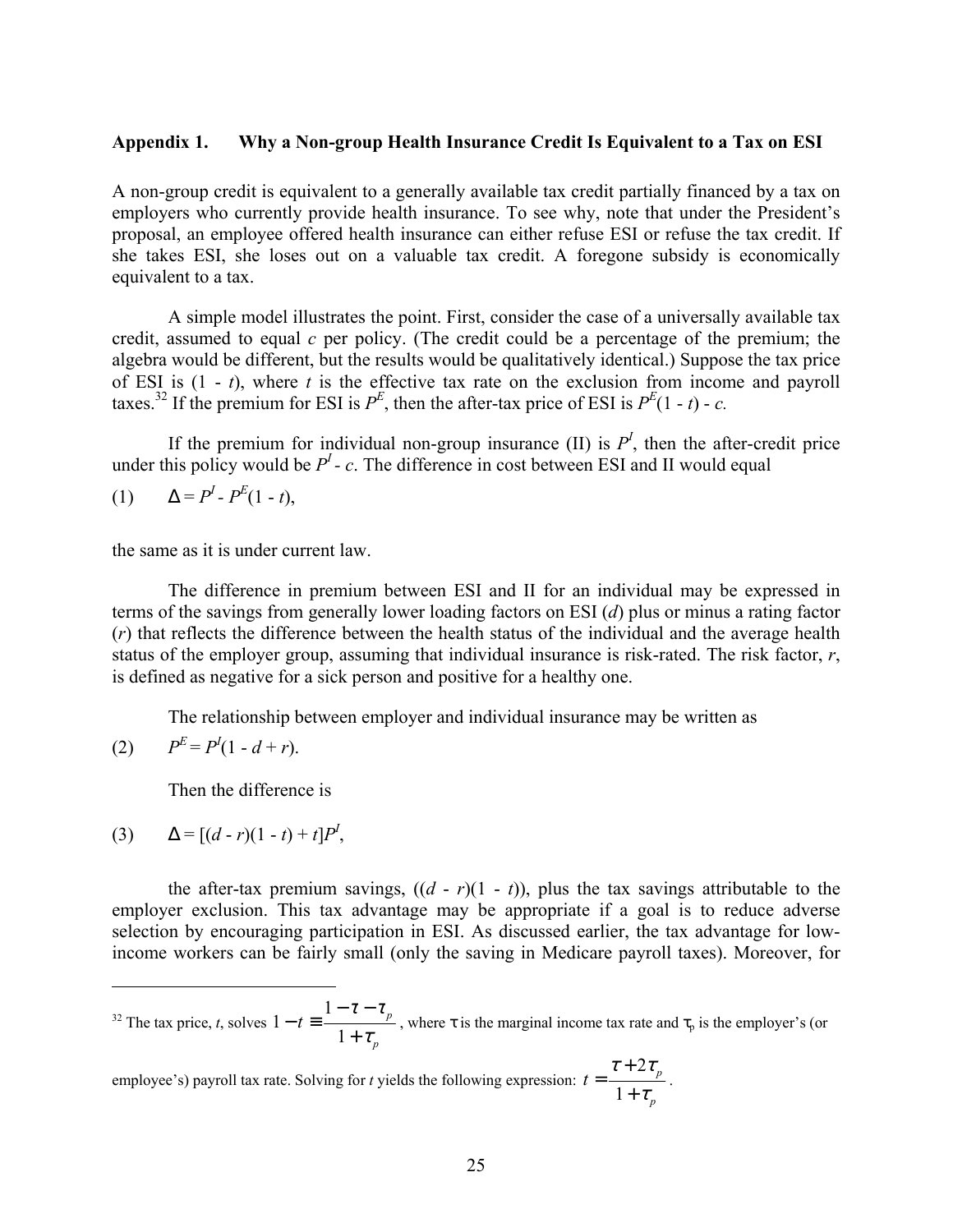young, healthy employees, the advantage of switching to the rated individual market, *r*, may offset the overall cost advantage of ESI, especially for small firms for which *d* is small.

Now consider a policy where ESI doesn't qualify for the tax credit. The after-tax cost of ESI becomes  $P(1 - d + r)(1 - t)$ . The cost advantage (if any) becomes

(4) 
$$
\Delta^c = [(d-r)(1-t)+t]P - c.
$$

Compared with ∆, the discriminatory credit effectively includes a tax of *c* per policy for employers who offer insurance.

When is  $\Delta^{\prime}$  likely to be negative (i.e., when will individuals opt out of ESI)?

- when  $d$  is small (i.e., small firms)
- when *r* is large (i.e., young, healthy employees)
- when *t* is small (i.e., lower-income workers)
- when *c* is large (i.e., tax credit significant compared with premiums)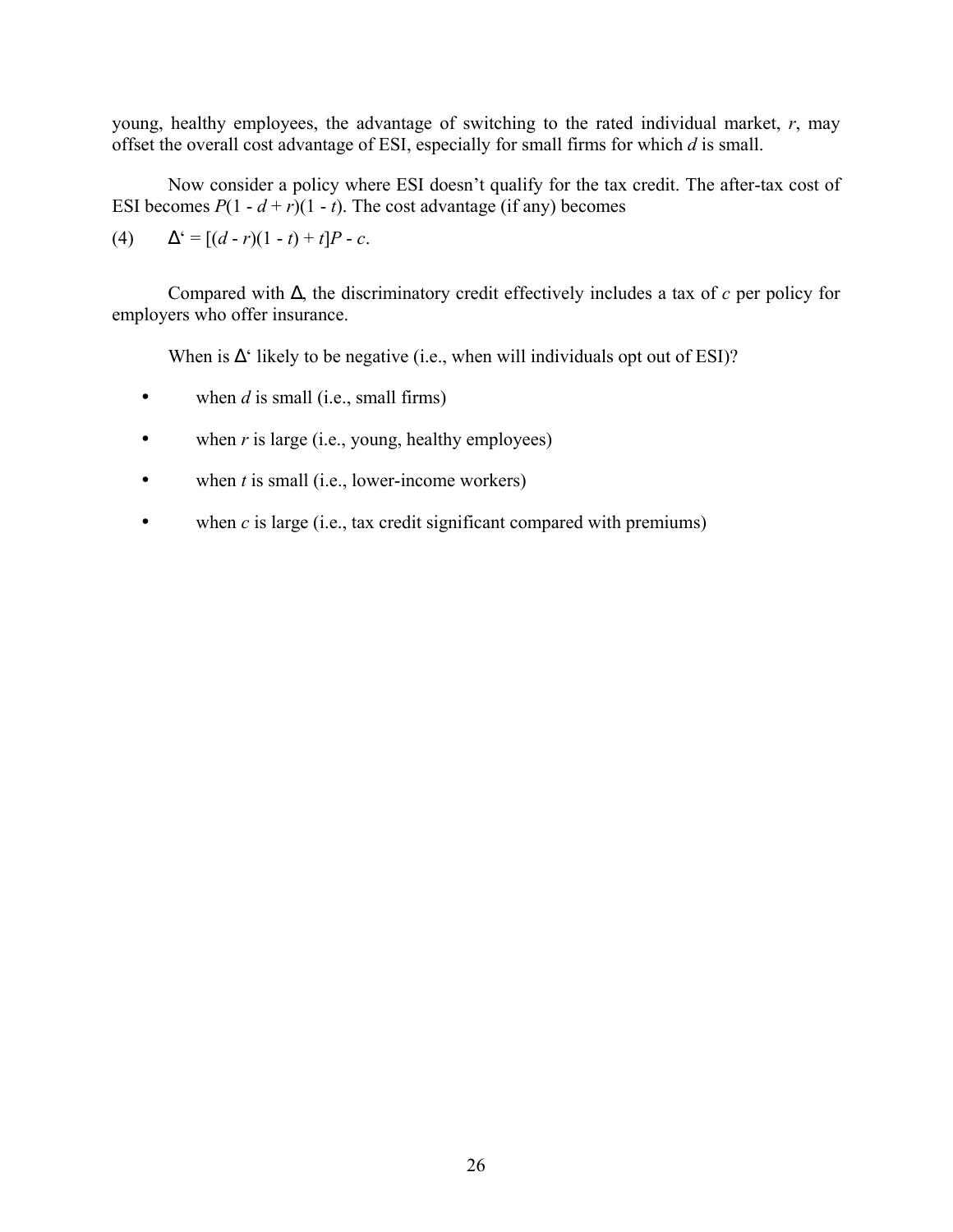# **Appendix 2. A Short Description of the Gruber Microsimulation Model**

The Gruber model allows a user to input a set of policy parameters, and output the impact of that policy on public sector costs and the distribution of insurance coverage. The modeling approach used here is the type of "microsimulation" modeling used by the Treasury Department, Congressional Budget Office, and other government entities. This approach consists of drawing on the best evidence available in the health economics literature to model how individuals will respond to the changes in the insurance environment induced by changes in government policy.

The model takes as its base the February and March 2001 Current Population Surveys. The March survey contains information on family demographics, tax rates, and insurance coverage. The February survey contains information on insurance offering by employers. We match to these surveys information on

- group insurance costs and the distribution of premiums across employers and employees, imputed by firm location and firm size using data from the Kaiser Family Foundation– Health Research and Educational Trust 2003 employer survey;
- non-group insurance costs, which use a base cost estimated from existing non-group insurance pricing, adjusted by age, sex, and health status; and
- public insurance costs, estimated as a function of age, sex, and health status from the Medical Expenditure Panel Survey.

These base data are then used to compute, for every possible policy change, the impact of that change on the eligibility for, and price of, various types of insurance. These price and eligibility changes are then run through a detailed and integrated set of behavioral equations that relate them to behavioral responses by individuals, families, and firms. These behavioral responses are modeled using the best available evidence from the health economics literature, and include such responses as

- the extent to which the currently uninsured will purchase newly subsidized insurance coverage or take up newly available public coverage;
- the extent to which those with existing insurance coverage will take up subsidies to that type of insurance coverage (e.g., to what extent will the non-group insured take up subsidies to non-group insurance?);
- the extent to which those with one form of insurance coverage will switch to another form if it is subsidized;
- the extent to which firms will react to the subsidies of non-employer insurance by dropping their offering of insurance to their employees or cutting back on employer premium contributions to insurance; and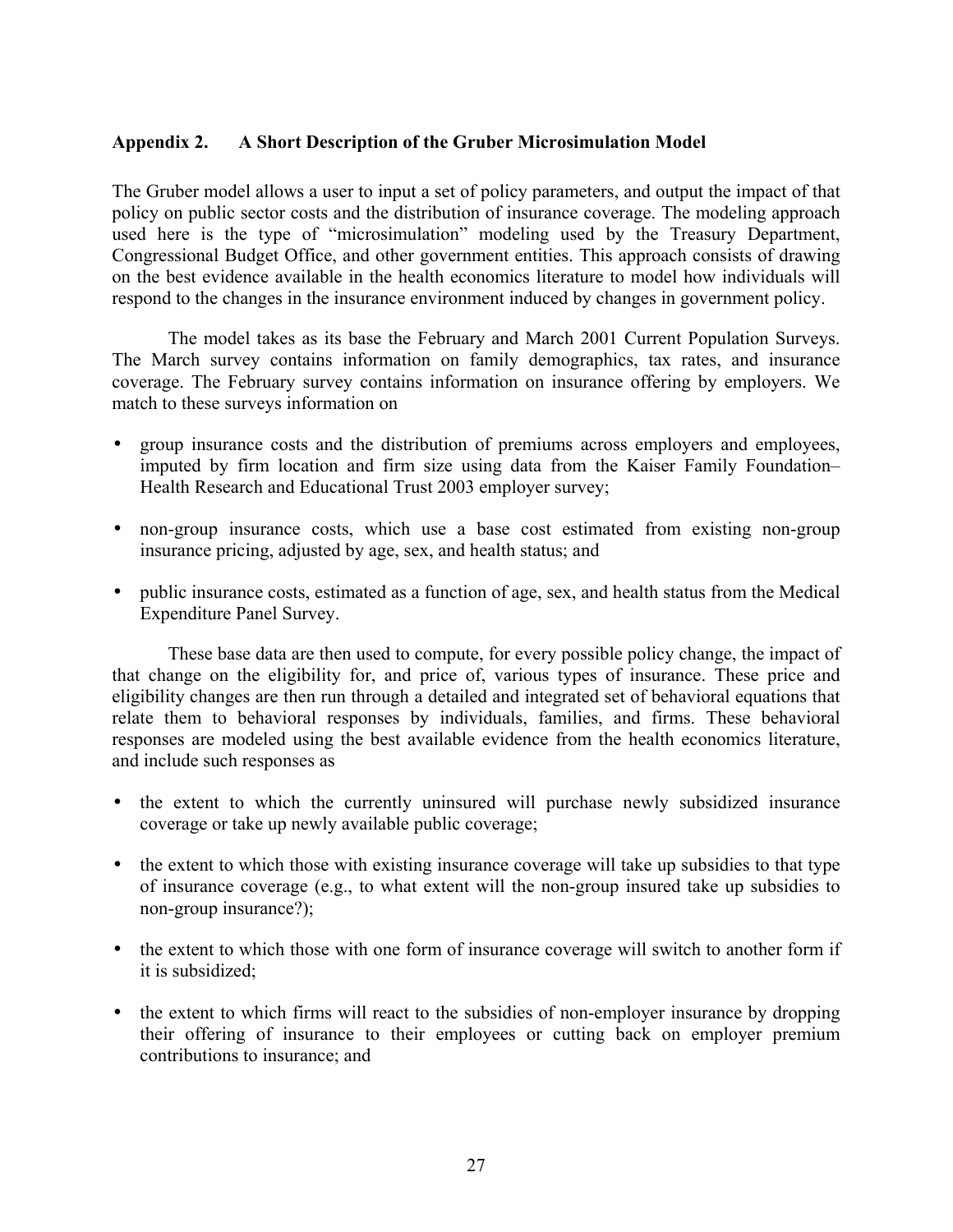• the extent to which those employees dropped from group coverage will then take up other forms of insurance coverage.

It is very important to model potential firm responses to these policy changes. To capture firm responses, the model creates "synthetic" firms in the CPS by drawing for each worker other "coworkers" in the CPS based on that worker's wage, industry, firm size, and health insurance offering status. These synthetic coworkers are grouped together to form firms. Firm responses are then modeled based on the average effects of policies on their workforce.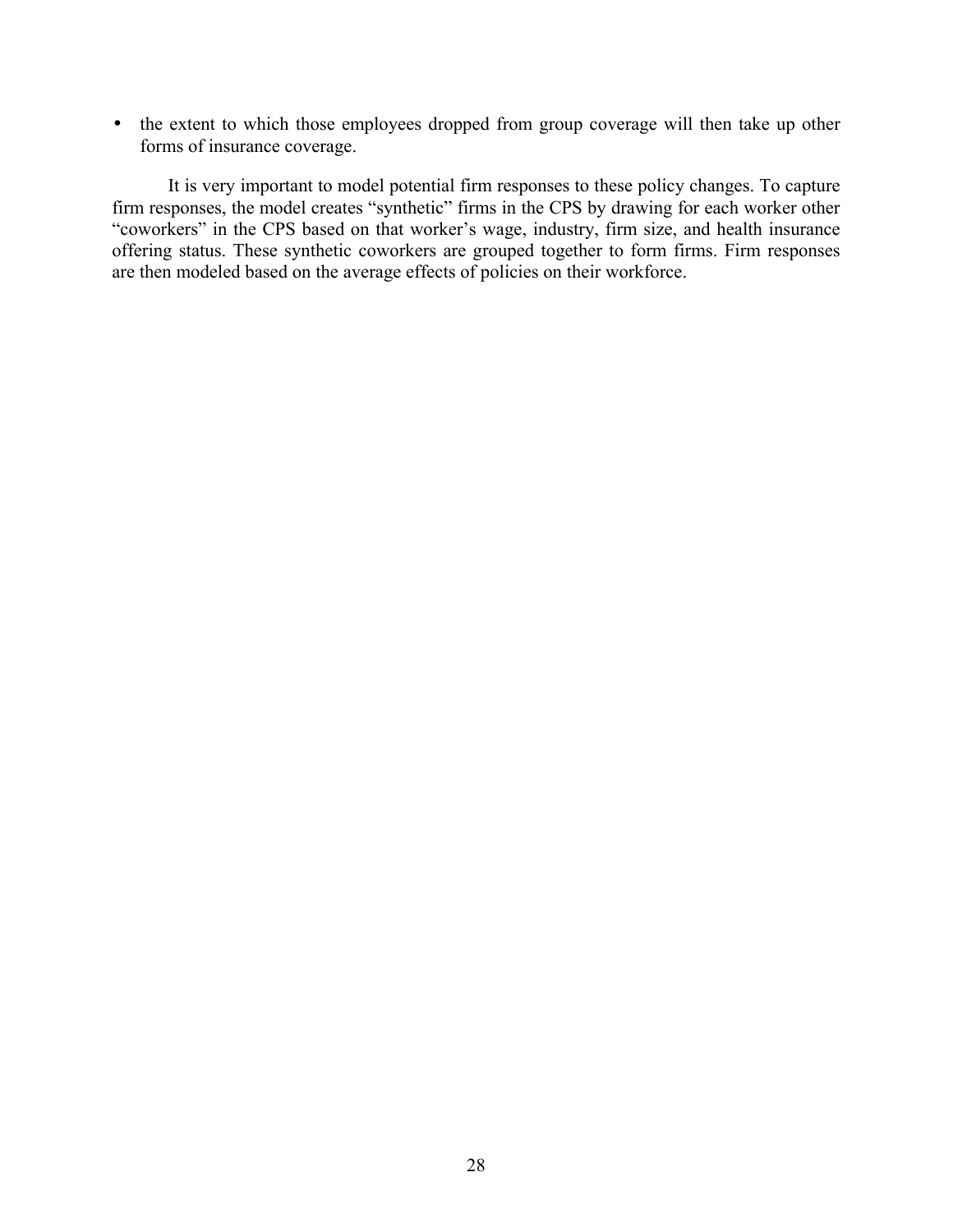|                                                                     | <b>Number</b>                                       |                 | Percentage Distribution by Source of Insurance <sup>b</sup> |                          |                            |              |
|---------------------------------------------------------------------|-----------------------------------------------------|-----------------|-------------------------------------------------------------|--------------------------|----------------------------|--------------|
| Category                                                            | <sub>of</sub><br>workers <sup>a</sup><br>(millions) | Own<br>employer | Other<br>employer                                           | Private<br>non-<br>group | <b>Public</b><br>insurance | No insurance |
| <b>All workers</b>                                                  | 118.7                                               | 60.0            | 17.5                                                        | 3.2                      | 3.0                        | 16.4         |
| <b>HIU</b> income as<br>percentage of<br>poverty level <sup>c</sup> |                                                     |                 |                                                             |                          |                            |              |
| Under 100                                                           | 6.7                                                 | 20.0            | 12.4                                                        | 3.8                      | 15.1                       | 48.8         |
| 100 to 199                                                          | 16.7                                                | 38.3            | 11.1                                                        | 3.6                      | 7.2                        | 39.9         |
| 200 to 299                                                          | 19.7                                                | 57.4            | 14.7                                                        | 3.4                      | 2.9                        | 21.7         |
| 300 and over                                                        | 75.6                                                | 68.9            | 20.0                                                        | 3.0                      | 1.1                        | 7.0          |
| Firm size (number of employees)                                     |                                                     |                 |                                                             |                          |                            |              |
| Fewer than 10                                                       | 18.4                                                | 31.6            | 24.0                                                        | 9.2                      | 4.6                        | 30.7         |
| 10 to 24                                                            | 12.1                                                | 43.7            | 22.1                                                        | 4.3                      | 4.0                        | 26.0         |
| 25 to 99                                                            | 16.0                                                | 57.6            | 17.9                                                        | 2.6                      | 3.4                        | 18.5         |
| 100 to 499                                                          | 16.7                                                | 67.4            | 15.7                                                        | 1.7                      | 2.3                        | 12.8         |
| 500 to 999                                                          |                                                     | 67.7            | 16.5                                                        | 1.7                      | 2.5                        | 11.7         |
| $1,000$ or more                                                     |                                                     | 71.9            | 14.4                                                        | 1.5                      | 2.4                        | 9.8          |
| Age (years)                                                         |                                                     |                 |                                                             |                          |                            |              |
| Under 30                                                            | 28.4                                                | 41.4            | 22.7                                                        | 3.2                      | 5.0                        | 27.8         |
| 30 to 39                                                            | 29.4                                                | 62.6            | 15.4                                                        | 2.5                      | 2.9                        | 16.6         |
| 40 to 49                                                            | 32.4                                                | 65.2            | 17.3                                                        | 3.2                      | 2.2                        | 12.2         |
| 50 to 64                                                            | 28.5                                                | 69.7            | 14.6                                                        | 3.9                      | 2.2                        | 9.7          |

# **Table 1. Primary Source of Health Insurance for Workers Age 18 to 64, by Demographic Category, 2003**

*Source:* Urban Institute estimates based on the March 2004 Current Population Survey.

<sup>a</sup> Includes all employed individuals with annual earnings of at least \$1,000.

<sup>b</sup> If an individual is covered by more than one type of insurance, coverage is classified according to the following hierarchy: own employer, other employer, public insurance (including Medicare, Medicaid, and coverage through the Department of Veterans Affairs), and private non-group.

<sup>c</sup> HIU refers to health insurance unit, a collection of people (usually a family or single person) that is or would be covered by one health insurance policy.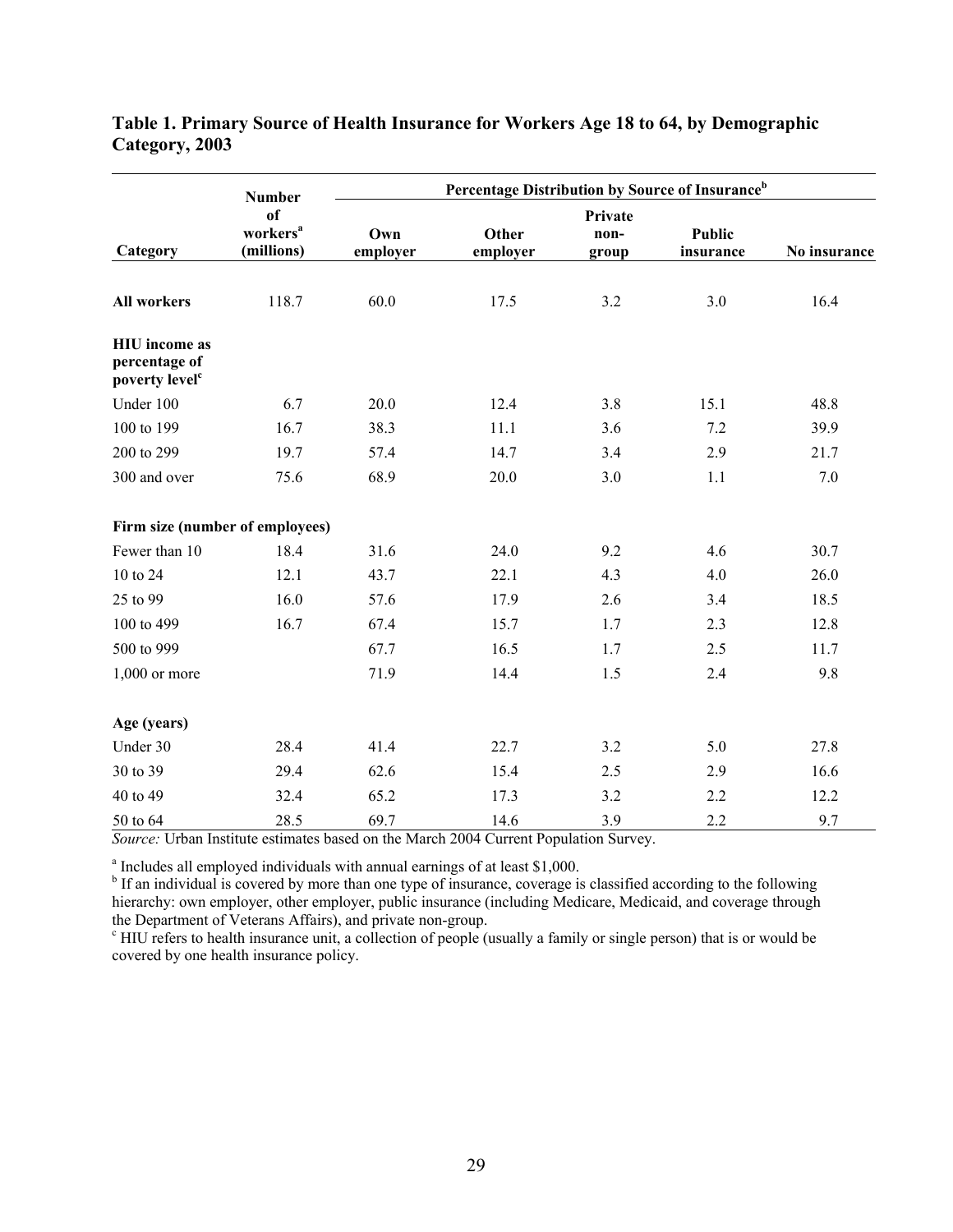|                                             |                |                                                 | Non-     | <b>Employer</b> |  |  |  |
|---------------------------------------------|----------------|-------------------------------------------------|----------|-----------------|--|--|--|
|                                             | <b>Bush</b>    | <b>Employer</b>                                 | group    | and non-        |  |  |  |
| <b>Policy</b>                               | credit         | credit                                          | credit   | group credits   |  |  |  |
| Changes in Population (millions of persons) |                |                                                 |          |                 |  |  |  |
| Newly insured                               | 3.12           | 9.69                                            | 10.46    | 14.19           |  |  |  |
| as percent of all credit recipients         | 30.3           | 6.1                                             | 39.4     | 8.6             |  |  |  |
| Newly uninsured                             | 1.29           | $\overline{0}$                                  | 4.87     | 0.30            |  |  |  |
| Net decrease in uninsured                   | 1.83           | 9.69                                            | 5.58     | 13.9            |  |  |  |
| Net change in employer-insured              | $-3.36$        | 15.09                                           | $-14.11$ | 3.55            |  |  |  |
| Net change in non-group-insured             | 5.5            | $-2.65$                                         | 20.38    | 12.96           |  |  |  |
| Net change in publicly insured              | $-0.31$        | $-2.74$                                         | $-0.69$  | $-2.61$         |  |  |  |
|                                             | Costs (\$2004) |                                                 |          |                 |  |  |  |
| Federal cost per year (\$millions)          | 4,865          | 141,057                                         | 39,669   | 155,429         |  |  |  |
| Change in state spending                    | $-425$         | $-2,288$                                        | $-1,440$ | $-2,692$        |  |  |  |
| (\$millions)                                |                |                                                 |          |                 |  |  |  |
| Federal cost per newly insured (\$)         | 2,654          | 14,558                                          | 7,106    | 11,186          |  |  |  |
|                                             | Targeting      |                                                 |          |                 |  |  |  |
| Average age of newly insured                | 24.9           | 29.7                                            | 26.3     | 27.4            |  |  |  |
| (years)                                     |                |                                                 |          |                 |  |  |  |
| Percent of newly insured in fair or         | 2.1            | 8.2                                             | 2.9      | 4.7             |  |  |  |
| poor health                                 |                |                                                 |          |                 |  |  |  |
| Average cost of newly insured $(\$)$        | 1,431          | 1,984                                           | 1,549    | 1,694           |  |  |  |
| Spending per dollar of insurance            | 2.23           | 7.22                                            | 5.74     | 6.50            |  |  |  |
| provided $(\$)$                             |                |                                                 |          |                 |  |  |  |
| To those with incomes below                 | 24             | Distribution of Subsidy Dollars (percent)<br>11 | 22       | 13              |  |  |  |
| poverty level                               |                |                                                 |          |                 |  |  |  |
| To those with incomes 100–200%              | 45             | 27                                              | 37       | 28              |  |  |  |
| of poverty level                            |                |                                                 |          |                 |  |  |  |
| To those with incomes 200–300%              | 23             | 27                                              | 24       | 27              |  |  |  |
| of poverty level                            |                |                                                 |          |                 |  |  |  |
| To those with incomes 300-400%              | 6              | 18                                              | 10       | 17              |  |  |  |
| of the poverty level                        |                |                                                 |          |                 |  |  |  |
| To those with incomes $400+%$ of            | $\overline{2}$ | 16                                              | 6        | 15              |  |  |  |
| poverty level                               |                |                                                 |          |                 |  |  |  |

# **Table 2. Simulation Results for Illustrative Health Insurance Tax Credits, 2004**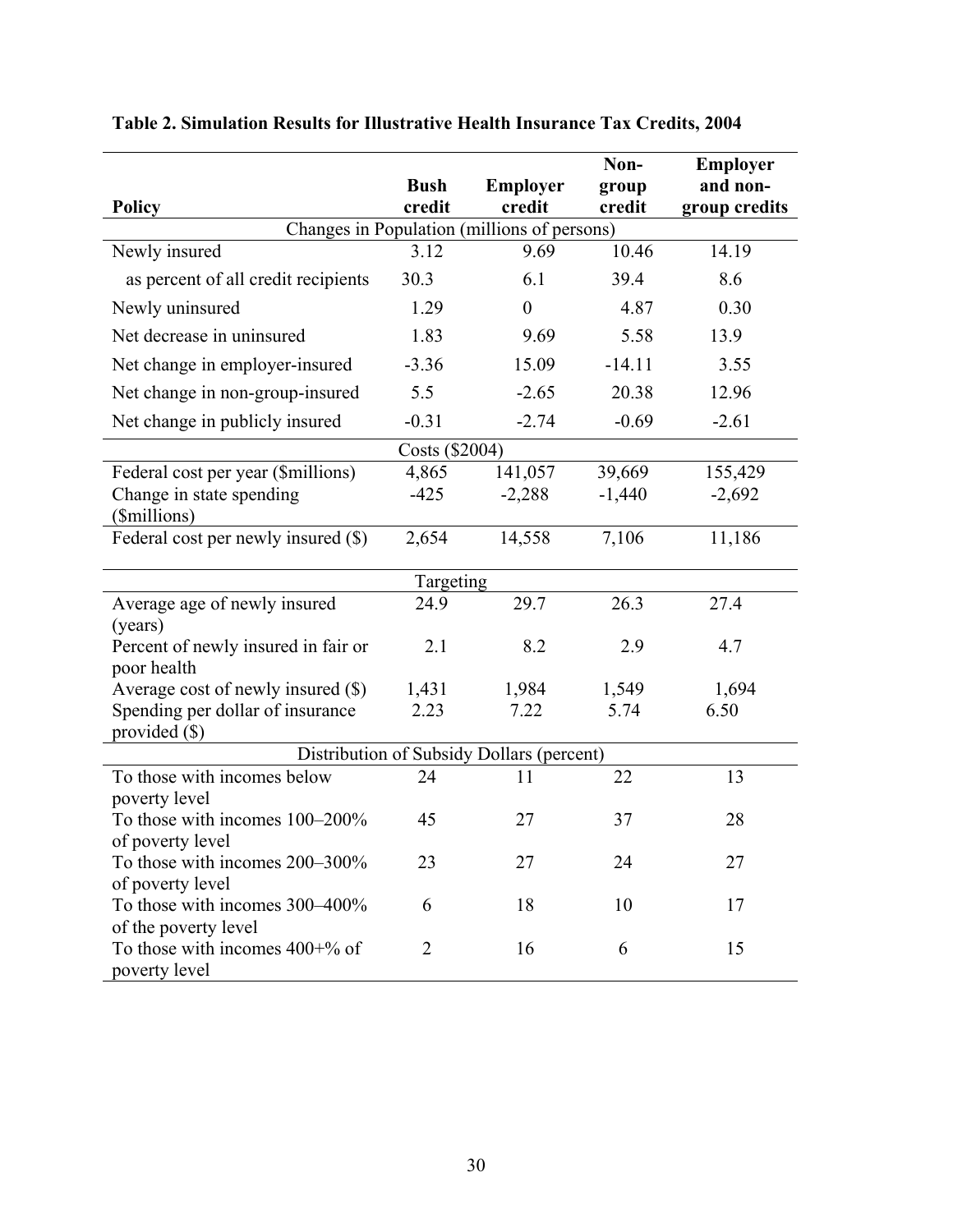# **Table 2 (continued)**

| Change in Employer-Insured Population (millions of persons) |         |         |         |         |
|-------------------------------------------------------------|---------|---------|---------|---------|
| Among those with incomes below                              | $-.29$  | 3.06    | $-.89$  | 1.17    |
| poverty level                                               |         |         |         |         |
| Among those with incomes 100–                               | $-.88$  | 4.57    | $-3.02$ | 1.24    |
| 200% of poverty level                                       |         |         |         |         |
| Among those with incomes 200–                               | $-91$   | 2.90    | $-3.46$ | .36     |
| 300% of poverty level                                       |         |         |         |         |
| Among those with incomes 300–                               | $-.56$  | 1.81    | $-2.57$ | .20     |
| 400% of poverty level                                       |         |         |         |         |
| Among those with incomes                                    | $-.71$  | 2.74    | $-4.17$ | .58     |
| $400+%$ of poverty level                                    |         |         |         |         |
| Change in Uninsured Population (millions of persons)        |         |         |         |         |
| Among those with incomes below                              | $-.73$  | $-2.00$ | $-2.58$ | $-3.44$ |
| poverty level                                               |         |         |         |         |
| Among those with incomes 100–                               | $-1.29$ | $-3.17$ | $-3.62$ | $-5.24$ |
| 200% of poverty level                                       |         |         |         |         |
| Among those with incomes 200–                               | $-.35$  | $-1.92$ | $-1.41$ | $-3.02$ |
| 300% of poverty level                                       |         |         |         |         |
| Among those with incomes 300-                               | .11     | $-1.15$ | .10     | $-1.31$ |
| 400% of poverty level                                       |         |         |         |         |
| Among those with incomes                                    | .43     | $-1.44$ | 1.93    | $-.89$  |
| $400+%$ of poverty level                                    |         |         |         |         |
|                                                             |         |         |         |         |

*Source:* Authors' calculations.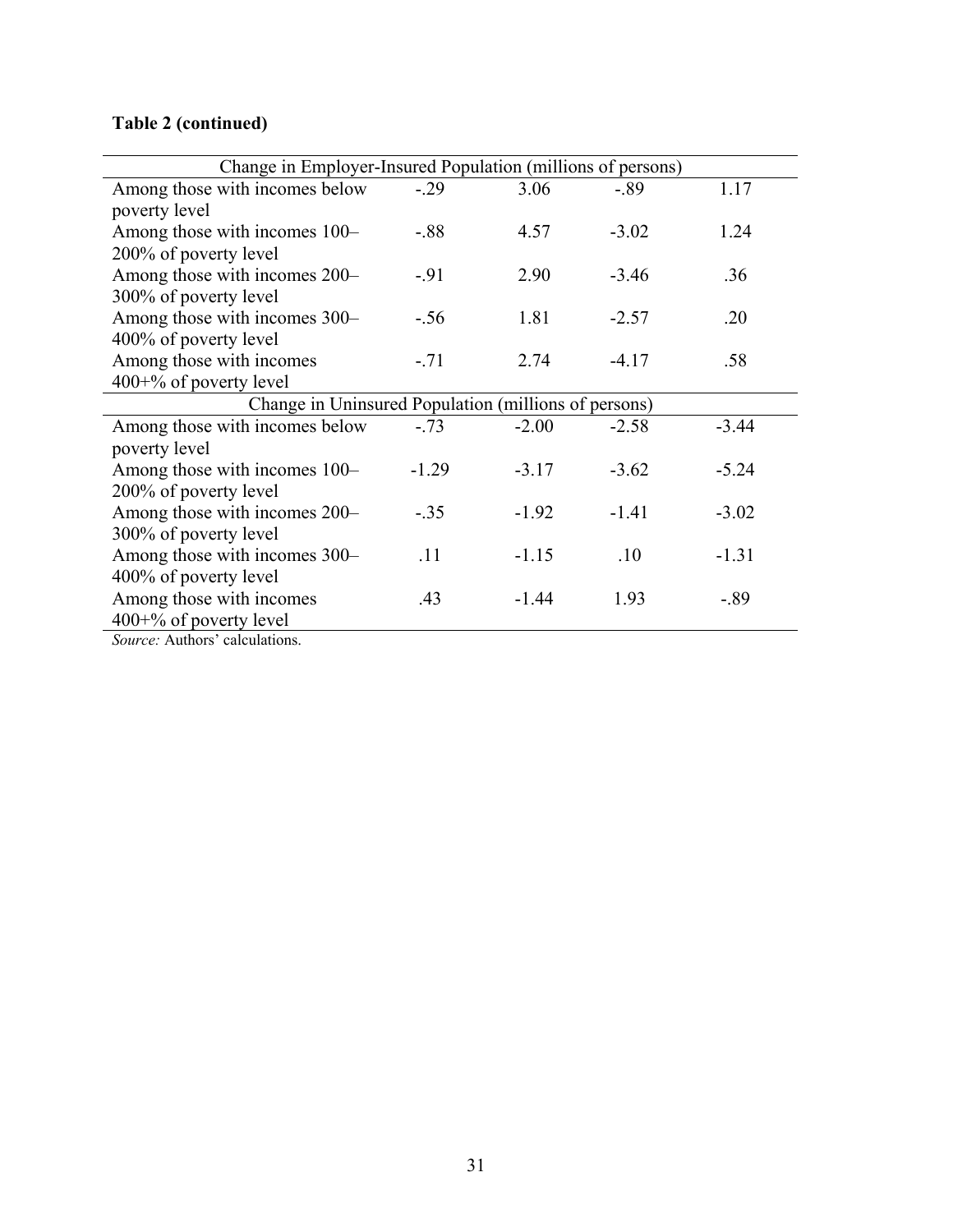|                  | <b>Option cost</b> | <b>Required tax</b><br>rate change | <b>Required Rate per Current-Law Tax Bracket (percent)</b> |      |      |      |      |      |
|------------------|--------------------|------------------------------------|------------------------------------------------------------|------|------|------|------|------|
| Option           | (Sbillions)        | (percent)                          | 10                                                         | 15   | 25   | 28   | 33   | 35   |
| Bush credit      |                    | 0.7                                | 10.1                                                       | 15.1 | 25.2 | 28.2 | 33.2 | 35.3 |
| Employer credit  | 141                | 18.3                               | 11.8                                                       | 17.7 | 29.6 | 33.1 | 39.0 | 41.4 |
| Non-group credit | 40                 | 5.5                                | 10.5                                                       | 15.8 | 26.4 | 29.5 | 34.8 | 36.9 |
| Combined credit  | 155                | 20.0                               | 12.0                                                       | 18.0 | 30.0 | 33.6 | 39.6 | 42.0 |

# **Table 3. Income Tax Rates that Would Offset Cost of Health Insurance Tax Credits in 2004**

*Source:* Tax Policy Center Microsimulation Model.

*Note:* The table assumes that tax rates on capital gains and dividends are unaltered and the AMT remains at 2004 levels.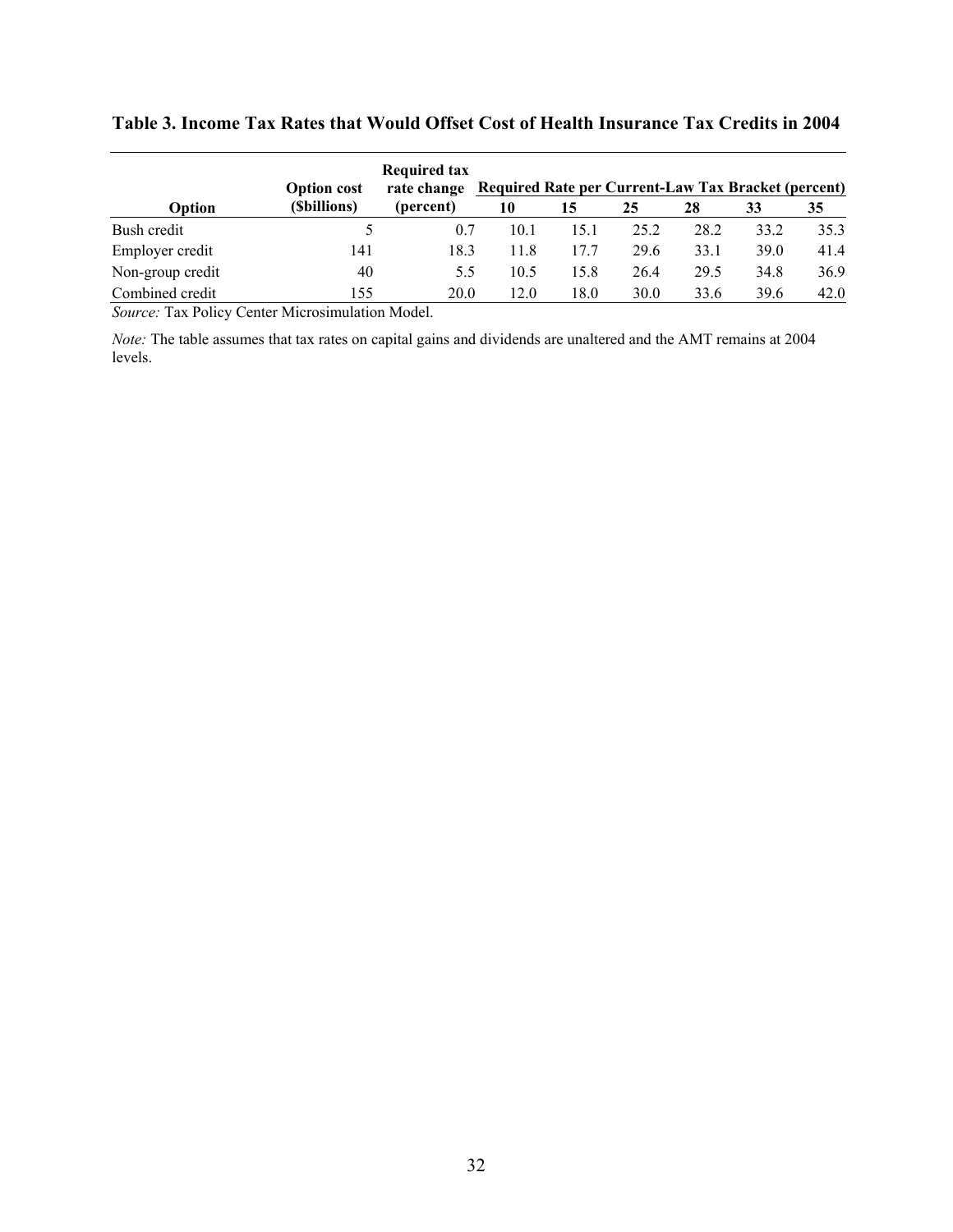

# **Figure 1. Primary Source of Insurance for Nonelderly Americans in 2003**

*Source:* Urban Institute estimates based on data from the March 2004 Current Population Survey.

*Note:* Medicaid includes SCHIP; Other Public includes Indian Health Service, CHAMPUS, CHAMPVA, and any government-sponsored military health insurance plan.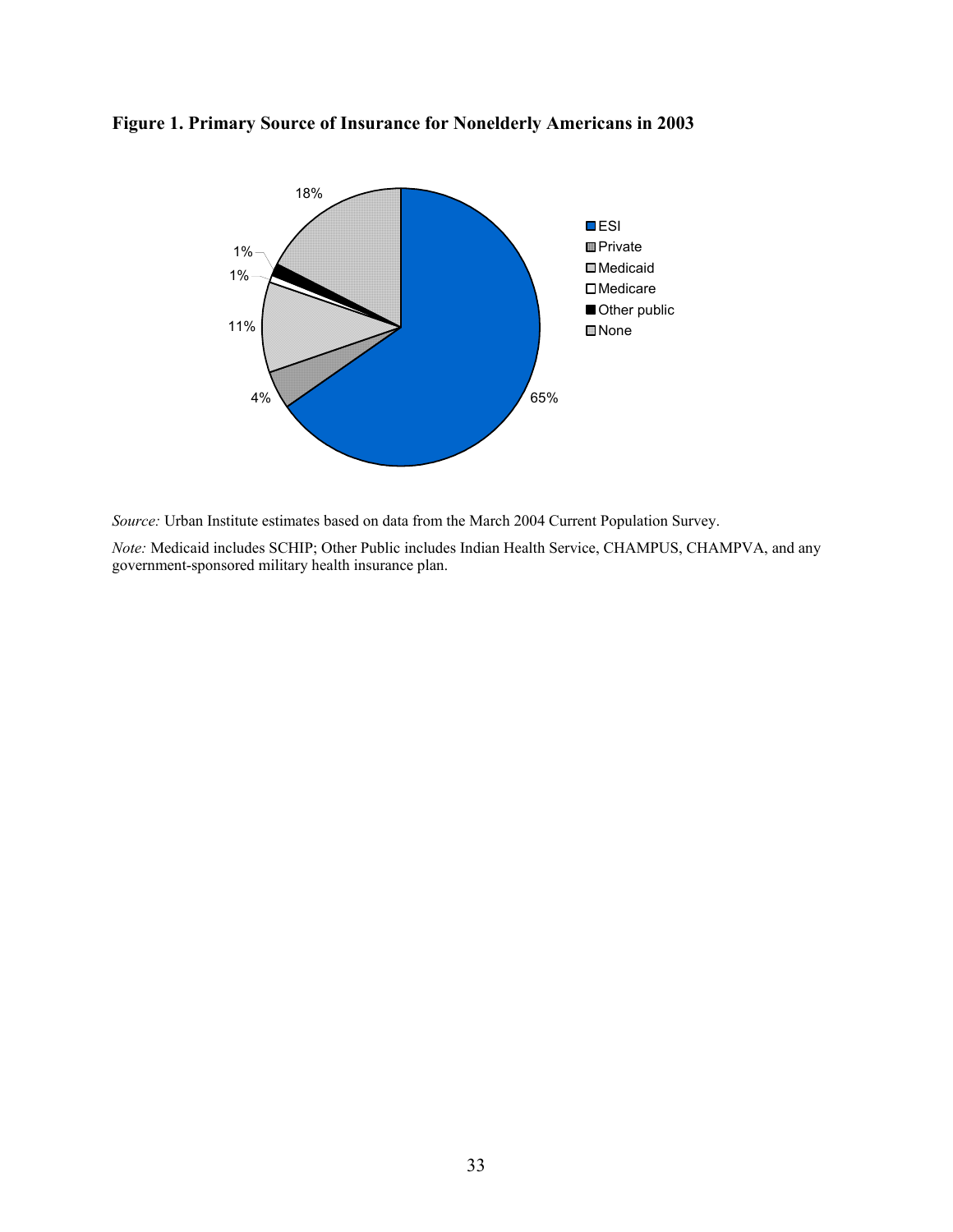



*Sources:* Fronstin (2000), table 1, and Urban Institute tabulations of Current Population Surveys.

*Notes:* Revised estimates include as insured those who did not report having insurance on the CPS but then said that they were not uninsured in response to a verification question. These data are not available before 1999.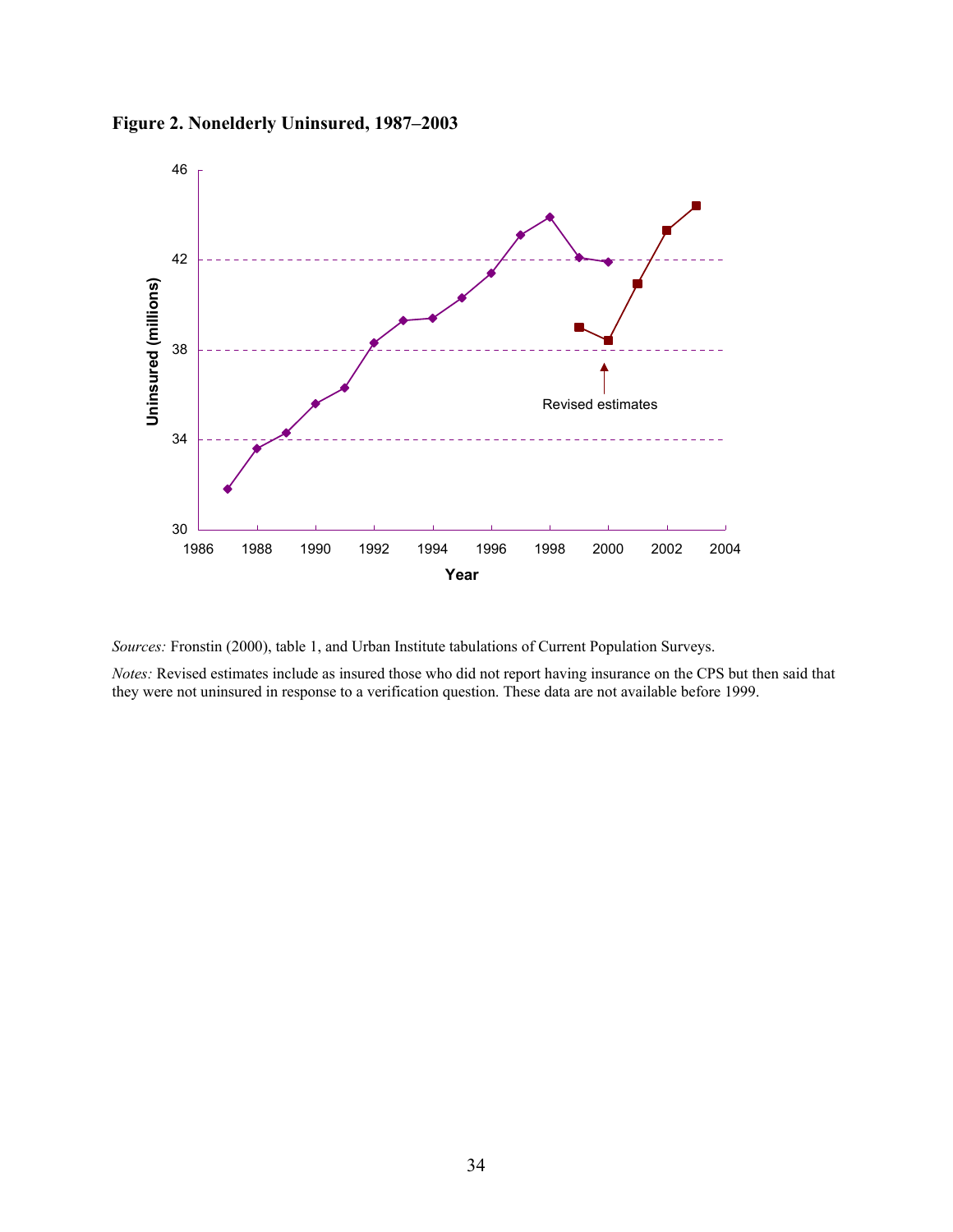

**Figure 3. Percentage of Nonelderly Population That Is Uninsured, by Income, 2003**

**Income as % of poverty level**

*Source*: March 2004 CPS.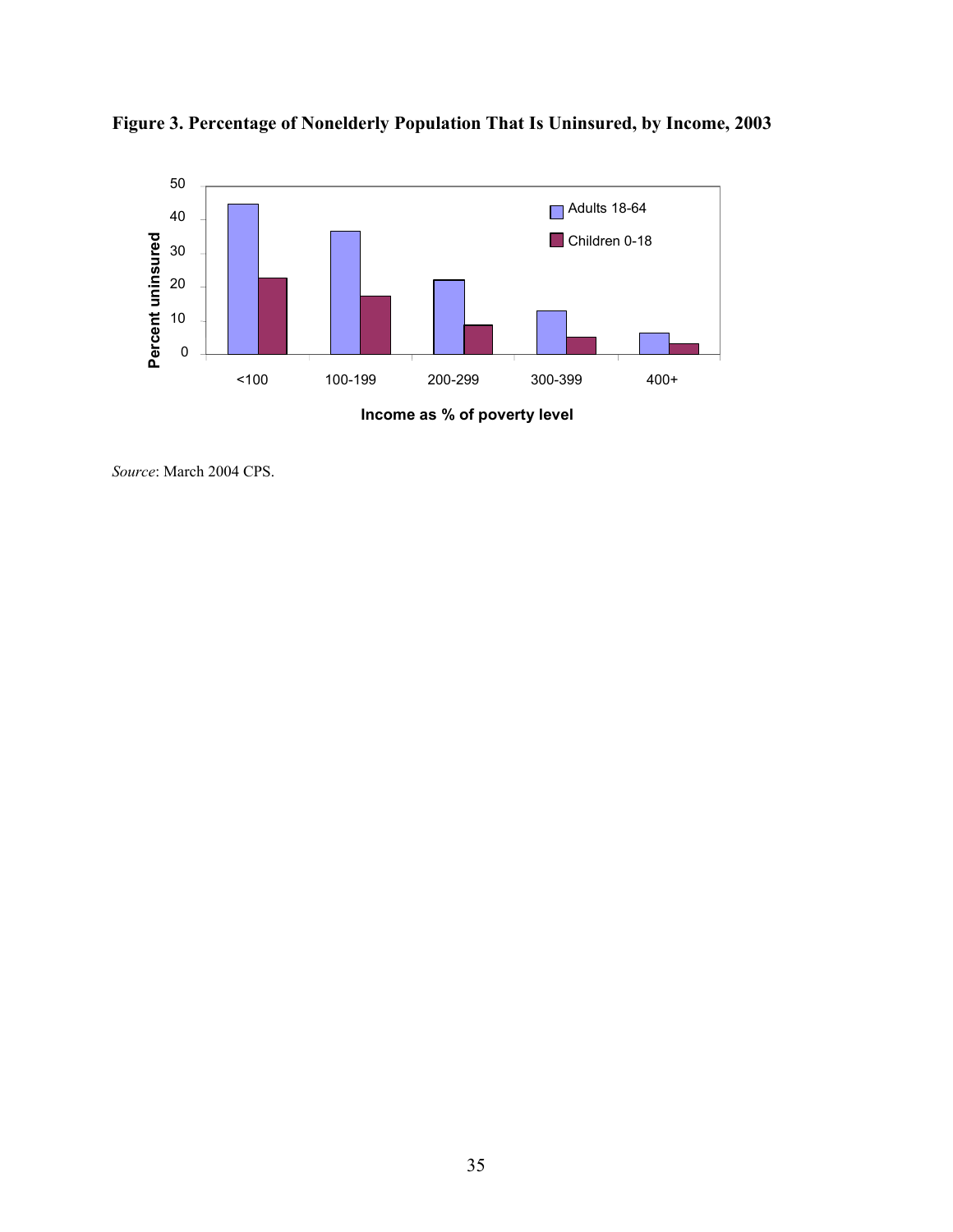# **Figure 4. The Tax Price of Health Insurance, 2004**



**Income Tax Rate**

*Sources:* Tax Policy Center Table T04-0104 and authors' calculations.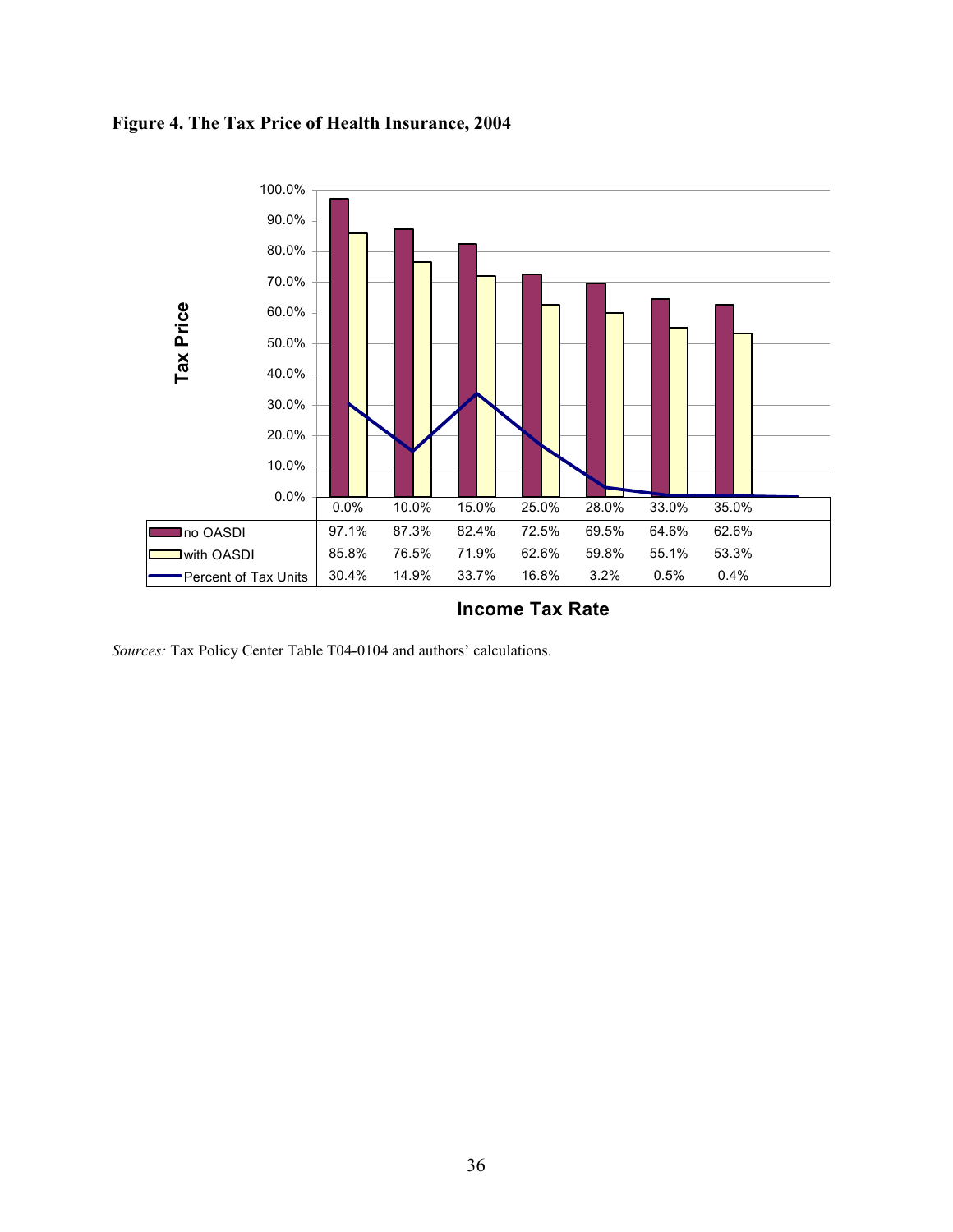



*Source:* Burman et al. (2003).

<sup>a</sup> The subsidy rate is defined as the tax subsidy as a percent of premiums.

 $b<sup>b</sup>$  The premium burden is calculated as the pre-tax premium as a percent of after-tax income.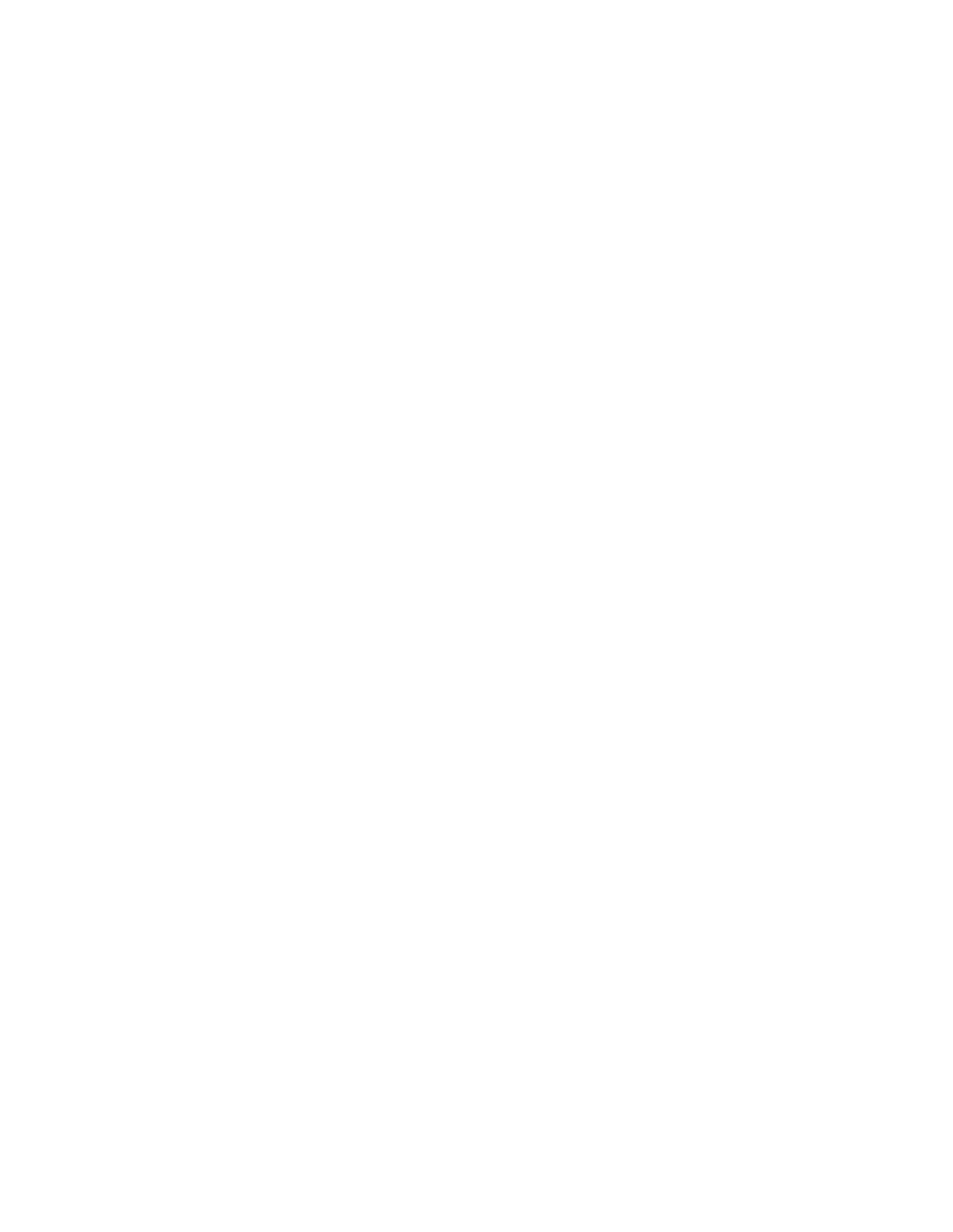# **Other Publications by the Tax Policy Center**

# **Discussion Paper Series**

| Number         | <b>Title</b>                                                                                                    | <b>Authors</b>                                                                   | <b>Date</b>      |
|----------------|-----------------------------------------------------------------------------------------------------------------|----------------------------------------------------------------------------------|------------------|
| 18             | Executive Compensation Reform and the Limits of<br>Tax Policy                                                   | Michael Doran                                                                    | November 2004    |
| 17             | Economic Effects of Making the 2001 and 2003<br><b>Tax Cuts Permanent</b>                                       | William G. Gale and Peter R.<br>Orszag                                           | October 2004     |
| 16             | Distributional Effects of Defined Contribution Plans<br>and Individual Retirement Arrangements                  | Leonard E. Burman, William<br>G. Gale, Matthew Hall, and<br>Peter R. Orszag      | June 2004        |
| 15             | Effects of Recent Fiscal Policies on Today's<br>Children and Future Generations                                 | William G. Gale and Laurence<br>J. Kotlikoff                                     | <b>July 2004</b> |
| 14             | Pensions, Health Insurance, and Tax Incentives                                                                  | Leonard E. Burman, Richard<br>W. Johnson, and Deborah I.<br>Kobes                | January 2004     |
| 13             | Searching for a Just Tax System                                                                                 | Rudolph G. Penner                                                                | December 2003    |
| 12             | Tax Incentives for Health Insurance                                                                             | Leonard E. Burman, Cori E.<br>Uccello, Laura L. Wheaton,<br>and Deborah Kobes    | May 2003         |
| 11             | State Fiscal Constraints and Higher Education<br>Spending                                                       | Thomas J. Kane, Peter R.<br>Orszag, and David L. Gunter                          | May 2003         |
| 10             | Budget Blues: The Fiscal Outlook and Options for<br>Reform                                                      | Alan J. Auerbach, William G.<br>Gale, Peter R. Orszag, and<br>Samara R. Potter   | May 2003         |
| 9              | Private Pensions: Issues and Options                                                                            | William G. Gale and Peter<br>Orszag                                              | April 2003       |
| 8              | The Economic Effects of Long-Term Fiscal<br>Discipline                                                          | William G. Gale and Peter<br>Orszag                                              | April 2003       |
| 7              | Charitable Bequests and Taxes on Inheritances and<br>Estates: Aggregate Evidence from across States and<br>Time | Jon Bakija, William G. Gale,<br>and Joel Slemrod                                 | April 2003       |
| 6              | The Enron Debacle: Lessons for Tax Policy                                                                       | Jane G. Gravelle                                                                 | February 2003    |
| 5              | The Individual AMT: Problems and Potential<br>Solutions                                                         | Leonard E. Burman, William<br>G. Gale, Jeffrey Rohaly, and<br>Benjamin H. Harris | September 2002   |
| $\overline{4}$ | Providing Federal Assistance for Low-Income<br>Families through the Tax System: A Primer                        | Frank Sammartino, Eric<br>Toder, and Elaine Maag                                 | <b>July 2002</b> |
| 3              | An Economic Evaluation of the Economic Growth<br>and Tax Relief Reconciliation Act of 2001                      | William G. Gale and Samara<br>R. Potter                                          | March 2002       |
| $\overline{2}$ | How Marriage Penalties Change under the 2001<br>Tax Bill                                                        | Adam Carasso and C. Eugene<br>Steuerle                                           | May 2002         |
| 1              | The Effect of the 2001 Tax Cut on Low- and<br>Middle-Income Families and Children                               | Leonard E. Burman, Elaine<br>Maag, and Jeff Rohaly                               | April 2002       |